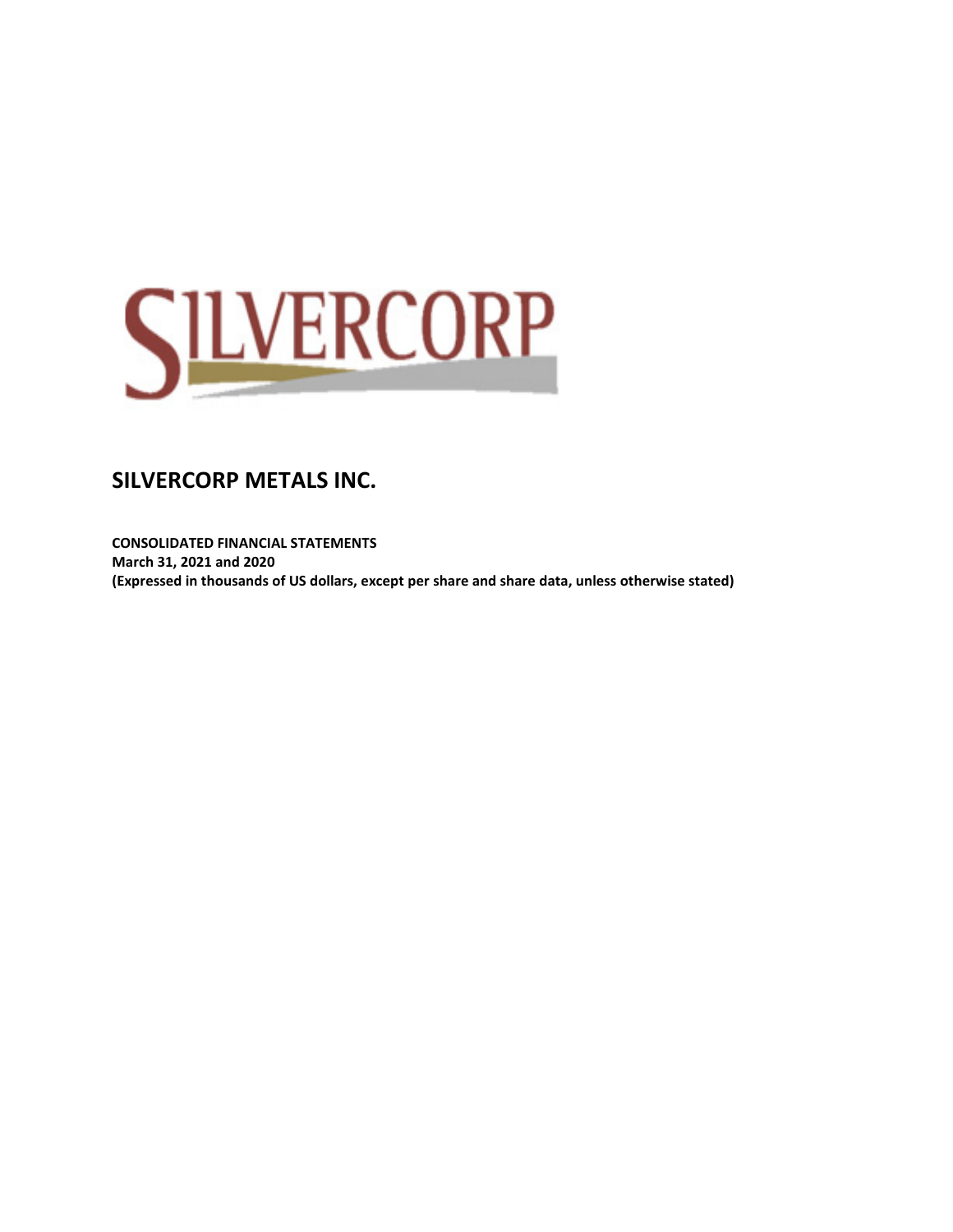#### **REPORT OF INDEPENDENT REGISTERED PUBLIC ACCOUNTING FIRM**

To the Shareholders and the Board of Directors of Silvercorp Metals Inc.

#### **Opinion on the Financial Statements**

We have audited the accompanying consolidated statements of financial position of Silvercorp Metals Inc. and subsidiaries (the "Company") as of March 31, 2021 and 2020, the related consolidated statements of income, comprehensive income, changes in equity, and cash flows, for each of the two years in the period ended March 31, 2021, and the related notes (collectively referred to as the "financial statements"). In our opinion, the financial statements present fairly, in all material respects, the financial position of the Company as of March 31, 2021 and 2020, and its financial performance and its cash flows for each of the two years in the period ended March 31, 2021, in conformity with International Financial Reporting Standards as issued by the International Accounting Standards Board.

We have also audited, in accordance with the standards of the Public Company Accounting Oversight Board (United States) (PCAOB), the Company's internal control over financial reporting as of March 31, 2021, based on criteria established in Internal Control - Integrated Framework (2013) issued by the Committee of Sponsoring Organizations of the Treadway Commission and our report dated May 20, 2021, expressed an unqualified opinion on the Company's internal control over financial reporting.

#### **Basis for Opinion**

These financial statements are the responsibility of the Company's management. Our responsibility is to express an opinion on the Company's financial statements based on our audits. We are a public accounting firm registered with the PCAOB and are required to be independent with respect to the Company in accordance with the U.S. federal securities laws and the applicable rules and regulations of the Securities and Exchange Commission and the PCAOB.

We conducted our audits in accordance with the standards of the PCAOB. Those standards require that we plan and perform the audit to obtain reasonable assurance about whether the financial statements are free of material misstatement, whether due to error or fraud. Our audits included performing procedures to assess the risks of material misstatement of the financial statements, whether due to error or fraud, and performing procedures that respond to those risks. Such procedures included examining, on a test basis, evidence regarding the amounts and disclosures in the financial statements. Our audits also included evaluating the accounting principles used and significant estimates made by management, as well as evaluating the overall presentation of the financial statements. We believe that our audits provide a reasonable basis for our opinion.

#### **Critical Audit Matter**

The critical audit matter communicated below is a matter arising from the current-period audit of the financial statements that was communicated or required to be communicated to the audit committee and that (1) relates to accounts or disclosures that are material to the financial statements and (2) involved our especially challenging, subjective, or complex judgments. The communication of critical audit matters does not alter in any way our opinion on the financial statements, taken as a whole, and we are not, by communicating the critical audit matter below, providing a separate opinion on the critical audit matter or on the accounts or disclosures to which it relates.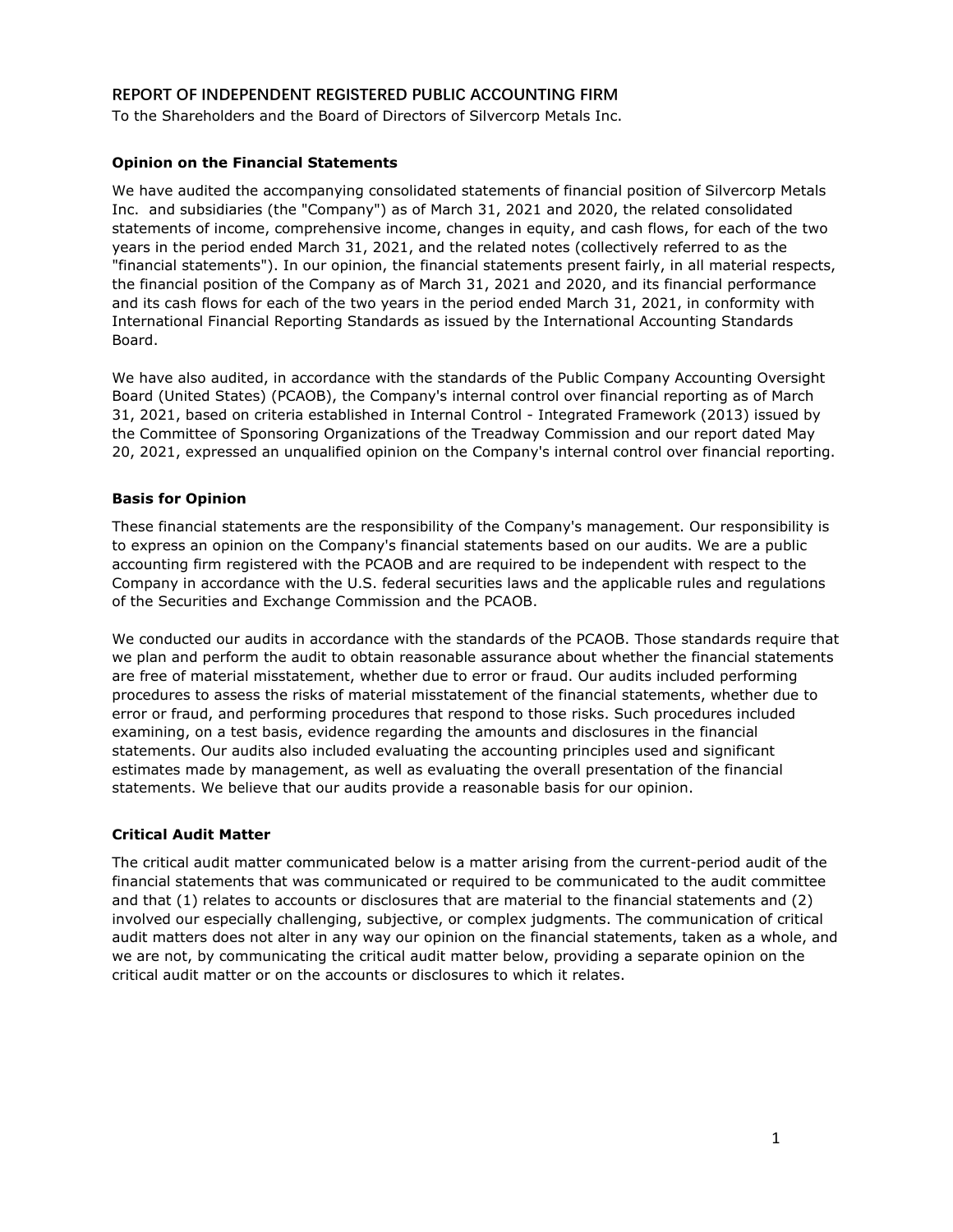#### *Impairment — Assessment of Whether Indicators of Impairment or Impairment Reversal Exist in Non-financial Assets – Refer to Note 2 to the Financial Statements*

#### *Critical Audit Matter Description*

The Company's determination of whether or not an indication of impairment or impairment reversal exists at the cash generating unit level requires significant management judgment. Changes in metal price forecasts, estimated future costs of production, estimated future capital costs, the amount of recoverable mineral reserves and mineral resources and/or adverse or favorable current economics can result in a write-down or write-up of the carrying amounts of the Company's mining interests.

While there are several factors that are required to determine whether or not an indicator of impairment or impairment reversal exists, the judgements with the highest degree of subjectivity are future commodity prices (for both silver and lead), forecast production output (for both silver and lead), and changes in market conditions. Auditing these estimates and market conditions required a high degree of subjectivity in applying audit procedures and in evaluating the results of those procedures. This resulted in an increased extent of audit effort, including the involvement of fair value specialists.

#### *How the Critical Audit Matter Was Addressed in the Audit*

Our audit procedures related to the future commodity prices (for both silver and lead), forecast production output (for both silver and lead), and the changes in market conditions in assessing indicators of impairment or impairment reversal included the following, among others:

- Evaluated the effectiveness of controls over management's assessment of whether there are indicators of impairment or impairment reversal.
- Evaluated management's ability to accurately forecast future production output by:
	- o Assessing the methodology used in management's determination of the future production, and;
	- o Comparing management's future production to historical data.
	- With the assistance of fair value specialists, assessed if changes in market conditions could likely affect the mining interests' recoverable amounts materially by:
		- $\circ$  Evaluating the future commodity prices by comparing management forecasts to third party pricing sources;
		- $\circ$  Evaluating if there were any significant changes in the market interest rates;
		- o Assessing implied in-situ multiples in comparable market transactions.

### */s/ Deloitte LLP*

Chartered Professional Accountants Vancouver, Canada May 20, 2021

We have served as the Company's auditor since 2013.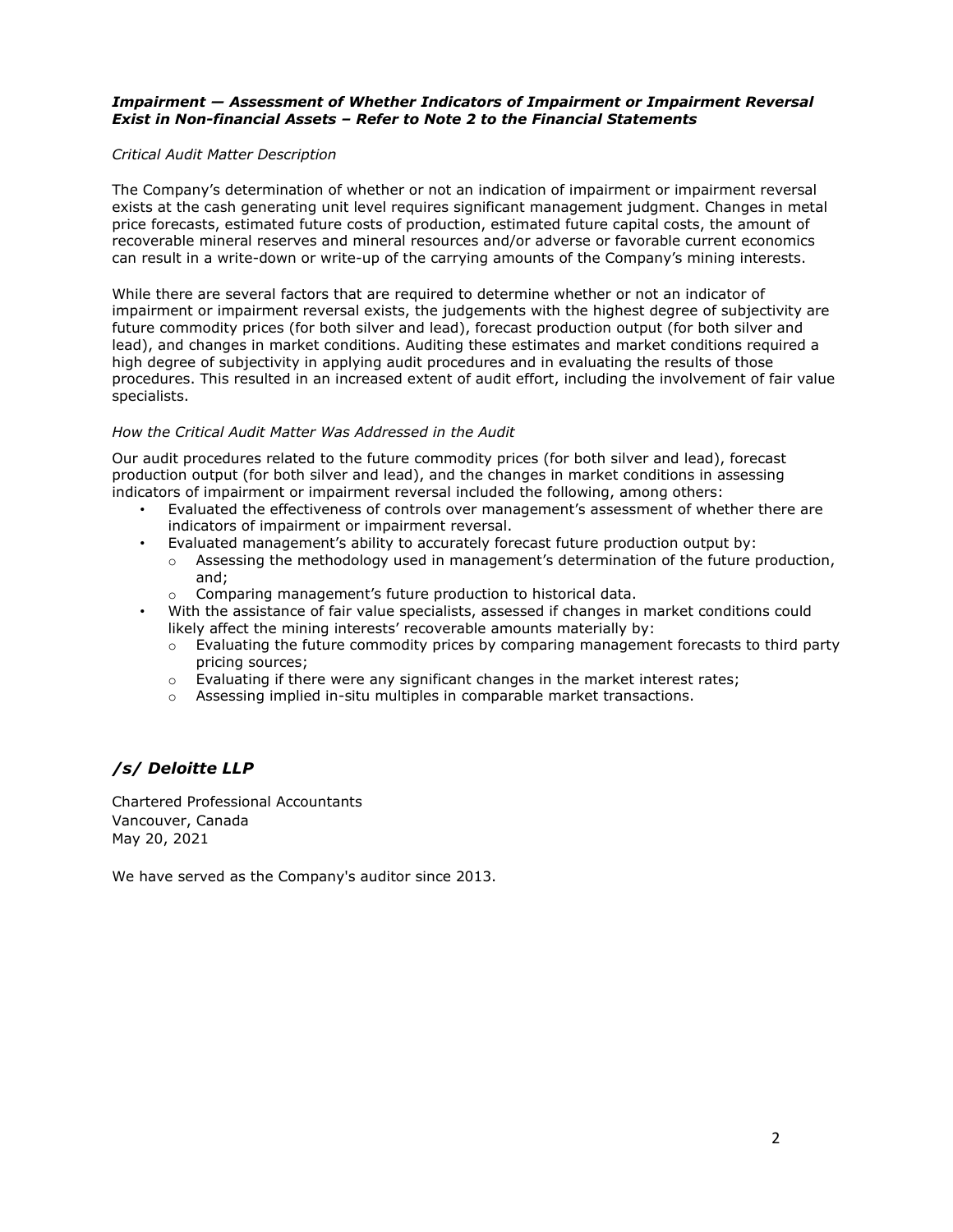#### **REPORT OF INDEPENDENT REGISTERED PUBLIC ACCOUNTING FIRM**

To the Shareholders and the Board of Directors of Silvercorp Metals Inc.

#### **Opinion on Internal Control over Financial Reporting**

We have audited the internal control over financial reporting of Silvercorp Metals Inc. and subsidiaries (the "Company") as of March 31, 2021, based on criteria established in *Internal Control - Integrated Framework (2013)* issued by the Committee of Sponsoring Organizations of the Treadway Commission (COSO). In our opinion, the Company maintained, in all material respects, effective internal control over financial reporting as of March 31, 2021, based on criteria established in *Internal Control - Integrated Framework (2013)* issued by COSO.

We have also audited, in accordance with the standards of the Public Company Accounting Oversight Board (United States) (PCAOB), the consolidated financial statements as of and for the year ended March 31, 2021, of the Company and our report dated May 20, 2021, expressed an unqualified opinion on those financial statements.

#### **Basis for Opinion**

The Company's management is responsible for maintaining effective internal control over financial reporting and for its assessment of the effectiveness of internal control over financial reporting, included in the accompanying Management's Report on Internal Control over Financial Reporting. Our responsibility is to express an opinion on the Company's internal control over financial reporting based on our audit. We are a public accounting firm registered with the PCAOB and are required to be independent with respect to the Company in accordance with the U.S. federal securities laws and the applicable rules and regulations of the Securities and Exchange Commission and the PCAOB.

We conducted our audit in accordance with the standards of the PCAOB. Those standards require that we plan and perform the audit to obtain reasonable assurance about whether effective internal control over financial reporting was maintained in all material respects. Our audit included obtaining an understanding of internal control over financial reporting, assessing the risk that a material weakness exists, testing and evaluating the design and operating effectiveness of internal control based on the assessed risk, and performing such other procedures as we considered necessary in the circumstances. We believe that our audit provides a reasonable basis for our opinion.

#### **Definition and Limitations of Internal Control over Financial Reporting**

A company's internal control over financial reporting is a process designed to provide reasonable assurance regarding the reliability of financial reporting and the preparation of financial statements for external purposes in accordance with generally accepted accounting principles. A company's internal control over financial reporting includes those policies and procedures that (1) pertain to the maintenance of records that, in reasonable detail, accurately and fairly reflect the transactions and dispositions of the assets of the company; (2) provide reasonable assurance that transactions are recorded as necessary to permit preparation of financial statements in accordance with generally accepted accounting principles, and that receipts and expenditures of the company are being made only in accordance with authorizations of management and directors of the company; and (3) provide reasonable assurance regarding prevention or timely detection of unauthorized acquisition, use, or disposition of the company's assets that could have a material effect on the financial statements.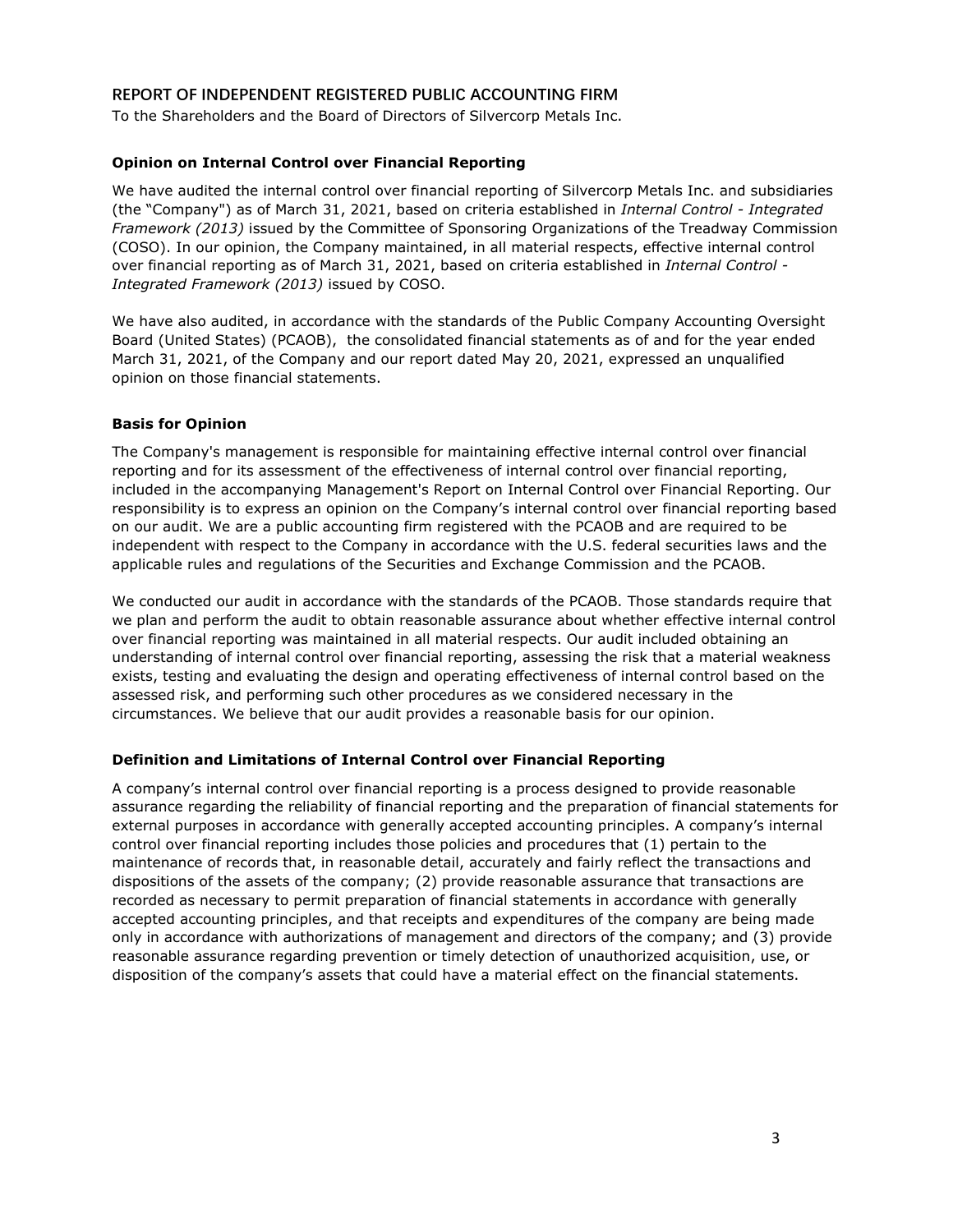Because of its inherent limitations, internal control over financial reporting may not prevent or detect misstatements. Also, projections of any evaluation of effectiveness to future periods are subject to the risk that controls may become inadequate because of changes in conditions, or that the degree of compliance with the policies or procedures may deteriorate.

### */s/ Deloitte LLP*

Chartered Professional Accountants Vancouver, Canada May 20, 2021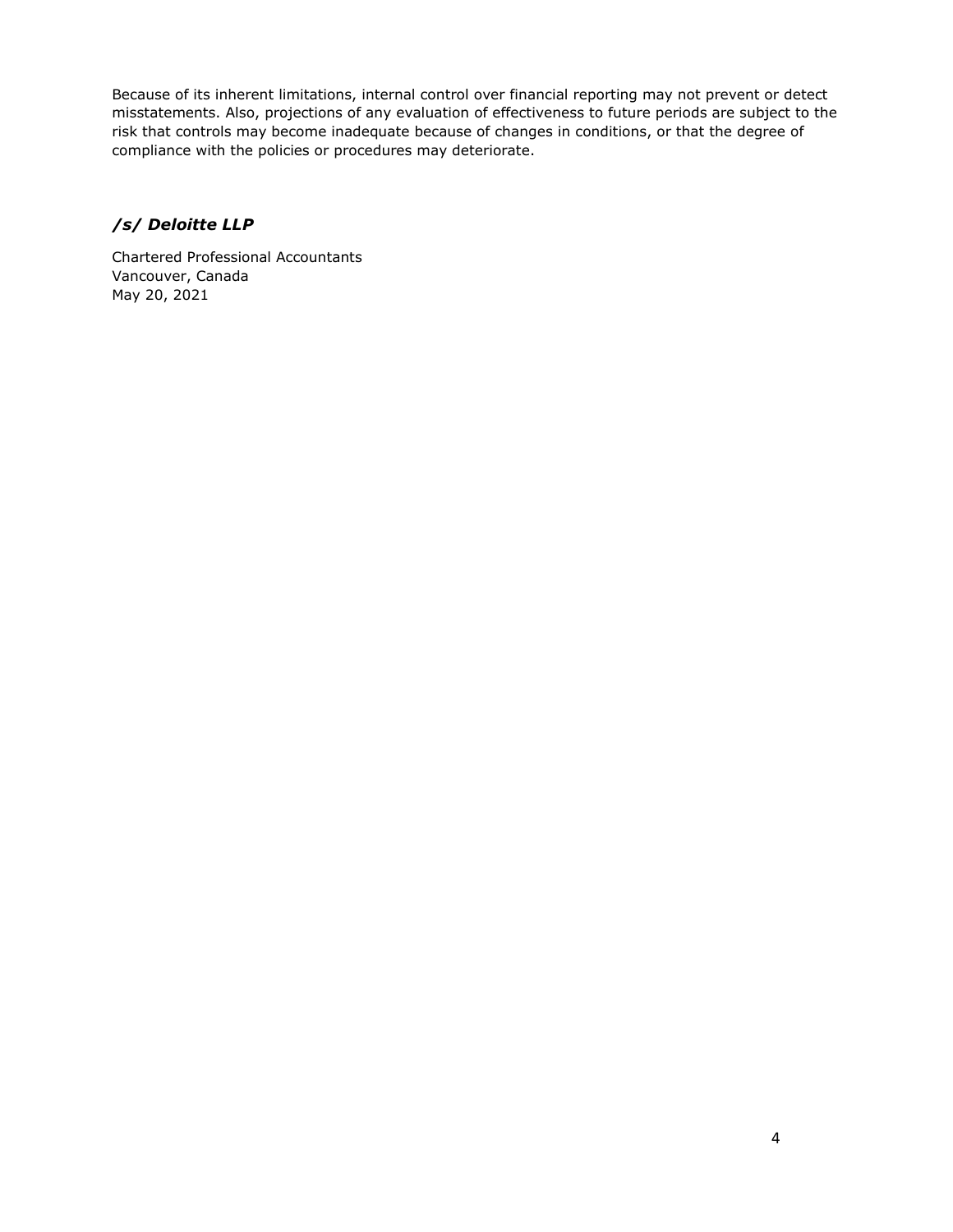### **Consolidated Statements of Financial Position**

*(Expressed in thousands of U.S. dollars)*

|                                                                |              | As at March 31, | As at March 31, |
|----------------------------------------------------------------|--------------|-----------------|-----------------|
|                                                                | <b>Notes</b> | 2021            | 2020            |
| <b>ASSETS</b>                                                  |              |                 |                 |
| <b>Current Assets</b>                                          |              |                 |                 |
| Cash and cash equivalents                                      | 23           | \$<br>118,735   | \$<br>65,777    |
| Short-term investments                                         | 4            | 80,357          | 76,742          |
| Trade and other receivables                                    |              | 1,485           | 1,178           |
| Current portion of lease receivable                            | 10           | 213             | 186             |
| Inventories                                                    | 5            | 9,768           | 8,430           |
| Due from related parties                                       | 15           | 847             | 1,519           |
| Income tax receivable                                          |              | 4,978           | 1,093           |
| Prepaids and deposits                                          |              | 4,806           | 3,254           |
|                                                                |              | 221,189         | 158,179         |
| <b>Non-current Assets</b>                                      |              |                 |                 |
| Long-term prepaids and deposits                                |              | 409             | 390             |
| Long-term portion lease receivable                             | 10           | 183             | 348             |
| Reclamation deposits                                           |              | 8,513           | 9,230           |
| Investment in associates                                       | 6            | 53,457          | 44,555          |
| Other investments                                              | 7            | 15,733          | 8,750           |
| Plant and equipment                                            | 8            | 75,729          | 66,722          |
| Mineral rights and properties                                  | 9            | 277,429         | 224,586         |
| <b>TOTAL ASSETS</b>                                            |              | \$<br>652,642   | \$<br>512,760   |
| <b>LIABILITIES AND EQUITY</b>                                  |              |                 |                 |
| <b>Current Liabilities</b>                                     |              |                 |                 |
| Accounts payable and accrued liabilities                       |              | \$<br>30,298    | \$<br>23,129    |
| Current portion of lease obligation                            | 10           | 657             | 567             |
| Deposits received                                              |              | 4,857           | 3,195           |
| Income tax payable                                             |              | 1,363           | 937             |
|                                                                |              | 37,175          | 27,828          |
| <b>Non-current Liabilities</b>                                 |              |                 |                 |
| Long-term portion of lease obligation                          | 10           | 1,084           | 1,502           |
| Deferred income tax liabilities                                | 19           | 40,792          | 35,758          |
| Environmental rehabilitation                                   | 11           | 7,863           | 8,700           |
| <b>Total Liabilities</b>                                       |              | 86,914          | 73,788          |
| Equity                                                         |              |                 |                 |
| Share capital                                                  |              | 250,199         | 243,926         |
| Equity reserves                                                |              | 29,469          | (21, 142)       |
| Retained earnings                                              |              | 187,906         | 145,898         |
| Total equity attributable to the equity holders of the Company |              | 467,574         | 368,682         |
| <b>Non-controlling interests</b>                               | 14           | 98,154          | 70,290          |
| <b>Total Equity</b>                                            |              | 565,728         | 438,972         |
|                                                                |              |                 |                 |
| TOTAL LIABILITIES AND EQUITY                                   |              | \$<br>652,642   | \$<br>512,760   |
|                                                                |              |                 |                 |
| Approved on behalf of the Board:                               |              |                 |                 |
| (Signed) David Kong                                            |              |                 |                 |

Director

*(Signed) Rui Feng*

**Director** 

See accompanying notes to the consolidated financial statements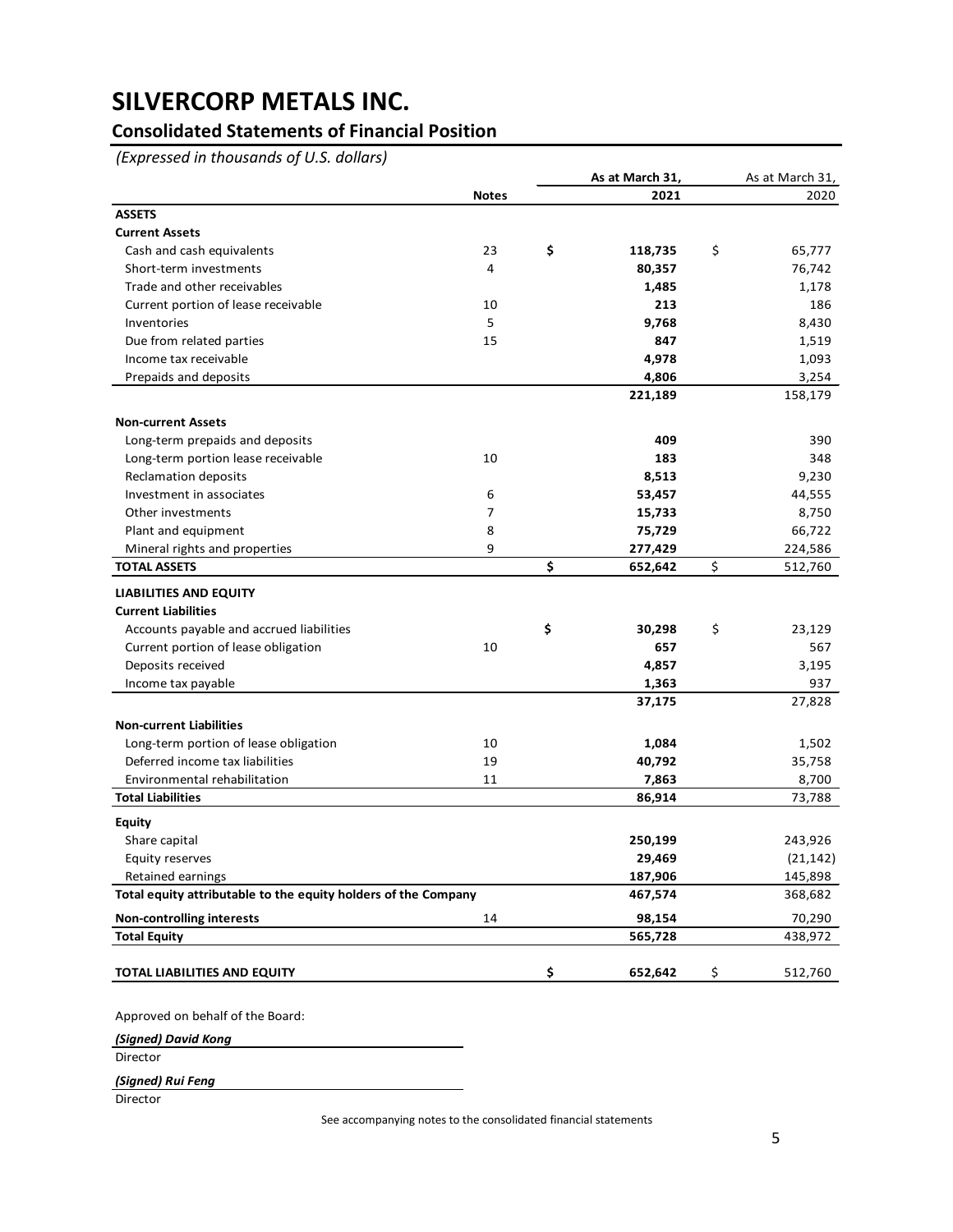### **Consolidated Statements of Income**

*(Expressed in thousands of U.S. dollars, except numbers for share and per share figures)*

|                                                                                                 |              |                                      |             |                  | Year ended March 31, |
|-------------------------------------------------------------------------------------------------|--------------|--------------------------------------|-------------|------------------|----------------------|
|                                                                                                 | <b>Notes</b> |                                      | 2021        |                  | 2020                 |
|                                                                                                 |              |                                      |             |                  |                      |
| Revenue                                                                                         | 22(b)(c)     | \$                                   | 192,105     | -S               | 158,829              |
| Cost of mine operations                                                                         |              |                                      |             |                  |                      |
| <b>Production costs</b>                                                                         |              |                                      | 69,544      |                  | 62,029               |
| Depreciation and amortization                                                                   |              |                                      | 21,434      |                  | 20,715               |
| Mineral resource taxes                                                                          |              |                                      | 5,004       |                  | 4,540                |
| Government fees and other taxes                                                                 | 17           |                                      | 2,374       |                  | 2,115                |
| General and administrative                                                                      | 16           |                                      | 9,587       |                  | 10,056               |
|                                                                                                 |              |                                      | 107,943     |                  | 99,455               |
| Income from mine operations                                                                     |              |                                      | 84,162      |                  | 59,374               |
| Corporate general and administrative                                                            | 16           |                                      | 12,365      |                  | 10,094               |
| Property evaluation and business development                                                    | 7            |                                      | (3,237)     |                  | 679                  |
| Foreign exchange loss (gain)                                                                    |              |                                      | 7,746       |                  | (4, 103)             |
| Loss on disposal of plant and equipment                                                         | 8            |                                      | 293         |                  | 461                  |
| Gain on disposal of mineral rights and properties                                               | 9            |                                      |             |                  | (1, 477)             |
| Share of loss in associates                                                                     | 6            |                                      | 1,846       |                  | 1,276                |
| Dilution gain on investment in associate<br>Reclassification of other comprehensive income upon | 6            |                                      |             |                  | (723)                |
| ownership dilution of investment in associate                                                   |              |                                      |             |                  | (21)                 |
| Gain on equity investments designated as FVTPL                                                  | 7            |                                      | (7, 732)    |                  |                      |
| Other expense                                                                                   |              |                                      | 1,157       |                  | 1,026                |
| Income from operations                                                                          |              |                                      | 71,724      |                  | 52,162               |
| Finance income                                                                                  | 18           |                                      | 3,767       |                  | 4,023                |
| Finance costs                                                                                   | 18           |                                      | (1,988)     |                  | (2,073)              |
| Income before income taxes                                                                      |              |                                      | 73,503      |                  | 54,112               |
| Income tax expense                                                                              | 19           |                                      | 12,994      |                  | 8,909                |
| Net income                                                                                      |              | \$                                   | 60,509      | \$               | 45,203               |
| Attributable to:                                                                                |              |                                      |             |                  |                      |
| Equity holders of the Company                                                                   |              | \$                                   | 46,376      | - \$             | 34,274               |
| Non-controlling interests                                                                       | 14           |                                      | 14,133      |                  | 10,929               |
|                                                                                                 |              | \$                                   | 60,509      | \$               | 45,203               |
| Earnings per share attributable to the equity holders of the Company                            |              |                                      |             |                  |                      |
| <b>Basic earnings per share</b>                                                                 |              | \$                                   | 0.27        | \$               | 0.20                 |
| <b>Diluted earnings per share</b>                                                               |              | $\overline{\boldsymbol{\mathsf{s}}}$ | 0.26        | $\overline{\xi}$ | 0.20                 |
| Weighted Average Number of Shares Outstanding - Basic                                           |              |                                      | 174,868,256 |                  | 171,713,263          |
| Weighted Average Number of Shares Outstanding - Diluted                                         |              |                                      | 177,074,004 |                  | 174,079,387          |

See accompanying notes to the consolidated financial statements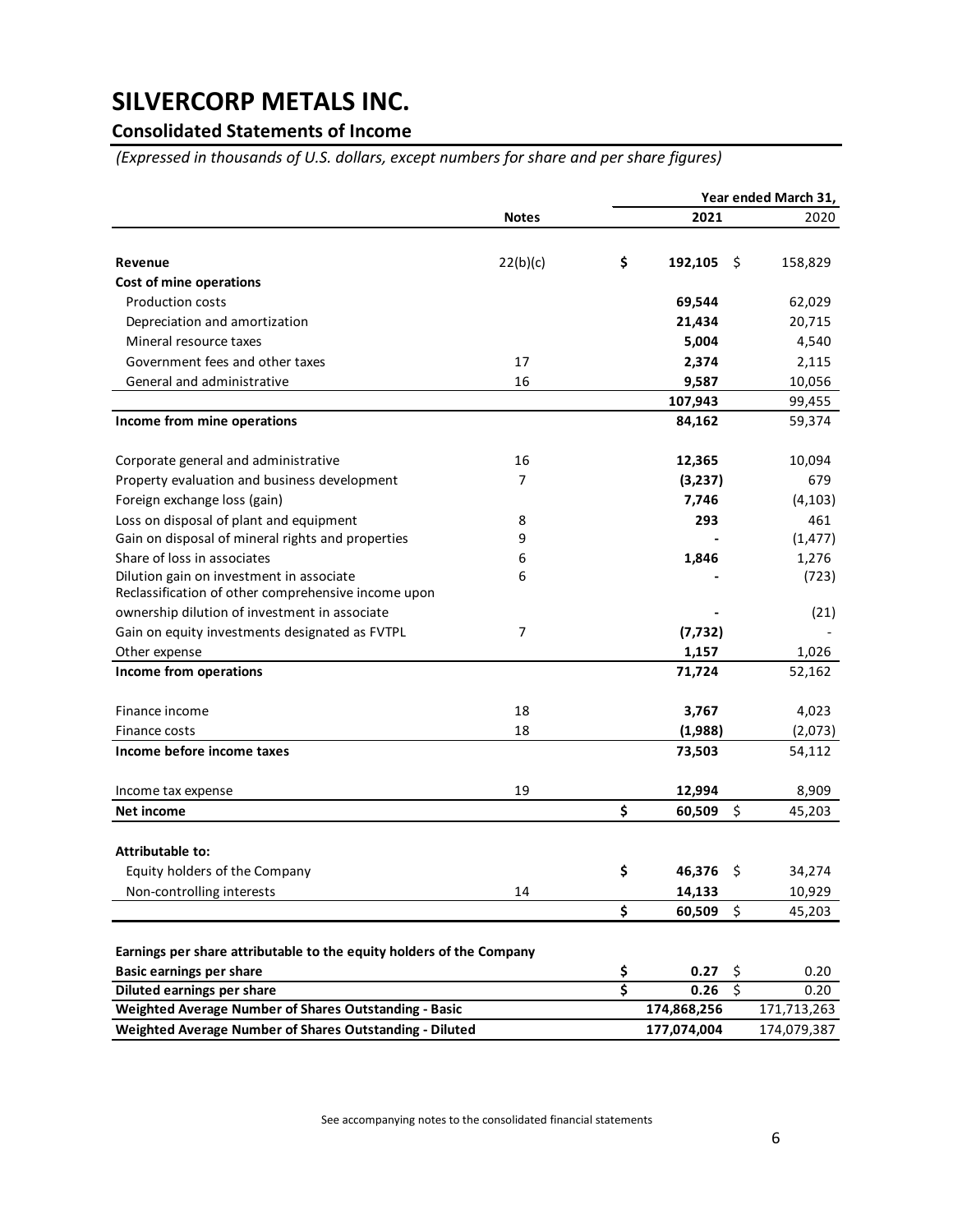## **Consolidated Statements of Comprehensive Income**

*(Expressed in thousands of U.S. dollars)*

|              |    |          |                  | Year ended March 31, |  |  |
|--------------|----|----------|------------------|----------------------|--|--|
| <b>Notes</b> |    | 2021     |                  | 2020                 |  |  |
|              | \$ | 60,509   | Ŝ.               | 45,203               |  |  |
|              |    |          |                  |                      |  |  |
|              |    |          |                  |                      |  |  |
|              |    | 44,032   |                  | (24, 312)            |  |  |
| 6            |    | (2, 324) |                  | 1,077                |  |  |
|              |    |          |                  | (21)                 |  |  |
|              |    |          |                  |                      |  |  |
| 7            |    | 12,551   |                  | 249                  |  |  |
|              | \$ | 54,259   |                  | (23,007)             |  |  |
|              |    |          |                  |                      |  |  |
|              | \$ | 49,039   | - Ś              | (19, 892)            |  |  |
| 14           |    | 5,220    |                  | (3, 115)             |  |  |
|              | \$ | 54,259   | S.               | (23,007)             |  |  |
|              | \$ | 114,768  | Ś.               | 22,196               |  |  |
|              |    |          |                  |                      |  |  |
|              |    |          |                  | 14,382               |  |  |
|              |    |          |                  | 7,814                |  |  |
|              | Ś  | 114,768  | Ś.               | 22,196               |  |  |
|              |    | \$       | 95,415<br>19,353 | - \$<br>- \$         |  |  |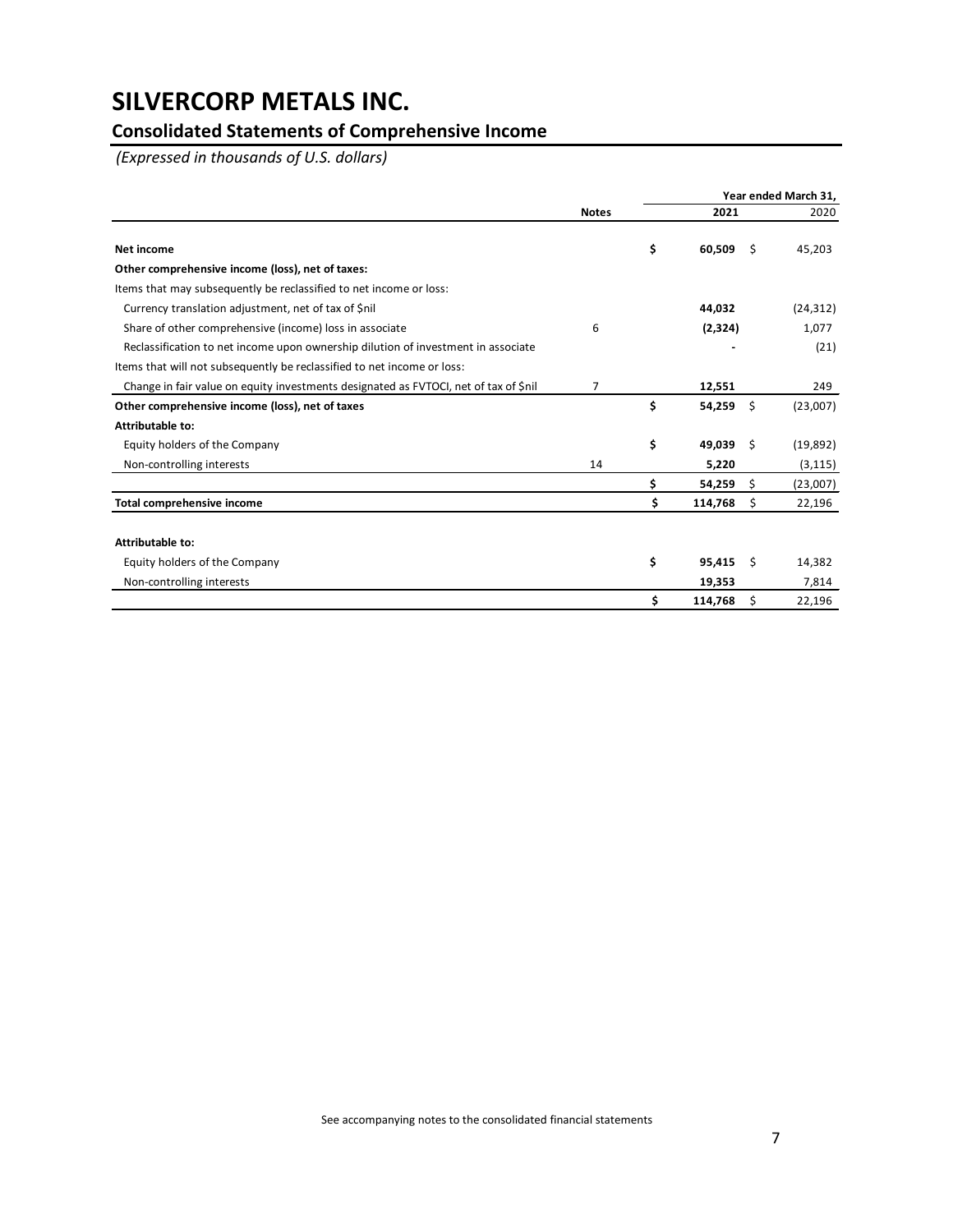### **Consolidated Statements of Cash Flows**

*(Expressed in thousands of U.S. dollars)*

|                                                                      |                |                      |     | Year ended March 31, |  |  |
|----------------------------------------------------------------------|----------------|----------------------|-----|----------------------|--|--|
|                                                                      | <b>Notes</b>   | 2021                 |     | 2020                 |  |  |
| Cash provided by                                                     |                |                      |     |                      |  |  |
| <b>Operating activities</b>                                          |                |                      |     |                      |  |  |
| Net income                                                           |                | \$<br>60,509         | -\$ | 45,203               |  |  |
| Add (deduct) items not affecting cash:                               |                |                      |     |                      |  |  |
| Finance costs                                                        | 18             | 1,988                |     | 2,073                |  |  |
| Depreciation, amortization and depletion                             |                | 23,224               |     | 22,673               |  |  |
| Share of loss in associates                                          | 6              | 1,846                |     | 1,276                |  |  |
| Dilution gain on investment in associate                             | 6              |                      |     | (723)                |  |  |
| Reclassification of other comprehensive loss upon ownership dilution |                |                      |     |                      |  |  |
| of investment in associate                                           |                |                      |     | (21)                 |  |  |
| Income tax expense                                                   | 19             | 12,994               |     | 8,909                |  |  |
| Gain on equity investments designated as FVTPL                       | $\overline{7}$ | (7, 732)             |     |                      |  |  |
| Loss on disposal of plant and equipment                              | 8              | 293                  |     | 461                  |  |  |
| Gain on disposal of mineral rights and properties                    | 9              |                      |     | (1, 477)             |  |  |
| Share-based compensation                                             |                | 4,307                |     | 2,669                |  |  |
| Reclamation expenditures                                             |                | (150)                |     | (385)                |  |  |
| Income taxes paid                                                    |                | (14, 347)            |     | (5,012)              |  |  |
| Interest paid                                                        |                | (95)                 |     | (162)                |  |  |
| Changes in non-cash operating working capital                        | 23             | 3,075                |     | 1,762                |  |  |
| Net cash provided by operating activities                            |                | 85,912               |     | 77,246               |  |  |
|                                                                      |                |                      |     |                      |  |  |
| <b>Investing activities</b><br>Mineral rights and properties         |                |                      |     |                      |  |  |
|                                                                      |                |                      |     |                      |  |  |
| Capital expenditures<br>Acquisition                                  | 3              | (35,661)<br>(7, 566) |     | (27, 904)            |  |  |
| Proceeds on disposals                                                | 9              | 295                  |     | 6,146                |  |  |
|                                                                      |                |                      |     |                      |  |  |
| Plant and equipment<br><b>Additions</b>                              |                | (8,972)              |     | (7,400)              |  |  |
| Proceeds on disposals                                                | 8              | 51                   |     | 10                   |  |  |
| <b>Reclamation deposits</b>                                          |                |                      |     |                      |  |  |
| Paid                                                                 |                | (460)                |     | (1,727)              |  |  |
| Refund                                                               |                | 1,855                |     |                      |  |  |
| Other investments                                                    |                |                      |     |                      |  |  |
| Acquisition                                                          | 7              | (12,708)             |     | (7, 851)             |  |  |
| Proceeds on disposals                                                | $\overline{7}$ | 19,301               |     | 8,454                |  |  |
| Investment in associate                                              | 6              | (7, 131)             |     | (7,030)              |  |  |
| Net redemptions (purchases) of short-term investments                |                | 9,826                |     | (33,606)             |  |  |
| Principal received on lease receivable                               | 10             | 196                  |     | 118                  |  |  |
| Net cash used in investing activities                                |                | (40,974)             |     | (70, 790)            |  |  |
|                                                                      |                |                      |     |                      |  |  |
| <b>Financing activities</b>                                          |                |                      |     |                      |  |  |
| Related parties                                                      |                |                      |     |                      |  |  |
| Payments made<br>Repayments received                                 | 15<br>15       | (744)                |     | (1,436)              |  |  |
| Bank loan                                                            |                | 1,423                |     | 2,922                |  |  |
| Repayment                                                            |                |                      |     | (4, 369)             |  |  |
| Principal payments on lease obligation                               | 10             | (563)                |     | (503)                |  |  |
| Non-controlling interests                                            |                |                      |     |                      |  |  |
| Contribution                                                         | 14             | 2,500                |     |                      |  |  |
| Distribution                                                         | 14             | (3,239)              |     | (3,259)              |  |  |
| Cash dividends distributed                                           | 12(c)          | (4,368)              |     | (4, 287)             |  |  |
| Proceeds from issuance of common shares                              |                | 3,538                |     | 8,001                |  |  |
| Net cash used in financing activities                                |                | (1, 453)             |     | (2,931)              |  |  |
|                                                                      |                |                      |     |                      |  |  |
| Effect of exchange rate changes on cash and cash equivalents         |                | 9,473                |     | (5, 189)             |  |  |
| Increase (decrease) in cash and cash equivalents                     |                | 52,958               |     | (1,664)              |  |  |
| Cash and cash equivalents, beginning of the year                     |                | 65,777               |     | 67,441               |  |  |
| Cash and cash equivalents, end of the year                           |                | \$<br>118,735        | \$  | 65,777               |  |  |
| Supplementary cash flow information                                  | 23             |                      |     |                      |  |  |
|                                                                      |                |                      |     |                      |  |  |

See accompanying notes to the consolidated financial statements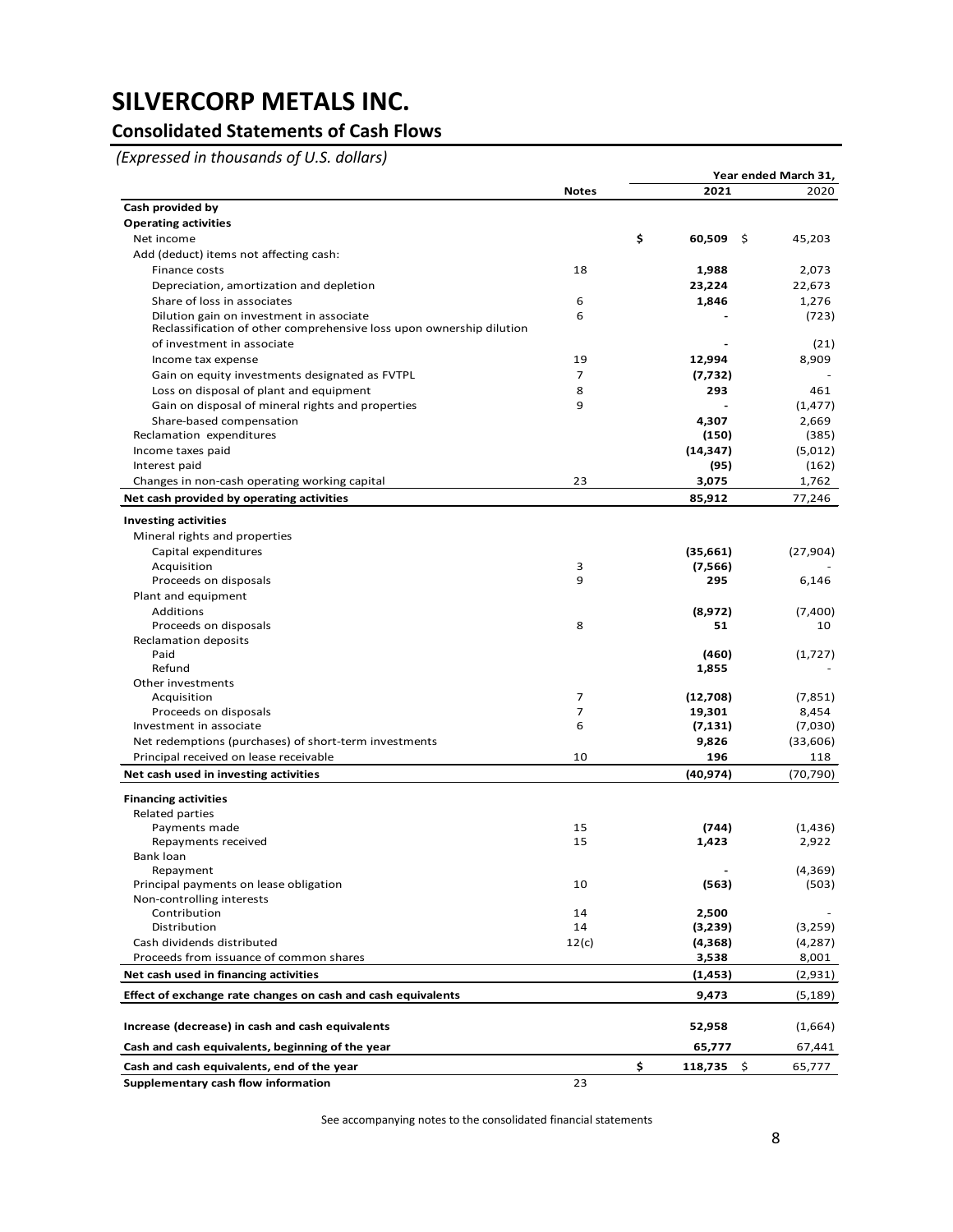### **Consolidated Statements of Changes in Equity**

*(Expressed in thousands of U.S. dollars, except numbers for share figures)*

|                                             |              | Share capital       |           |                            |    | Equity reserves |                                         |                          |                      |                                                                      |                              |              |
|---------------------------------------------|--------------|---------------------|-----------|----------------------------|----|-----------------|-----------------------------------------|--------------------------|----------------------|----------------------------------------------------------------------|------------------------------|--------------|
|                                             | Notes        | Number of<br>shares | Amount    | Share<br>option<br>reserve |    | Reserves        | Accumulated other<br>comprehensive loss |                          | Retained<br>earnings | Total equity attributable<br>to the equity holders of<br>the Company | Non-controlling<br>interests | Total equity |
| Balance, April 1, 2019                      |              | 169,842,052         | \$231,269 | 15,898 \$                  |    | 25,409          | $(41,864)$ \$<br>- Ś                    |                          | 116,734 \$           | 347,446 \$                                                           | $65,735$ \$                  | 413,181      |
| Adjustment upon adoption of IFRS 16         |              |                     |           |                            |    |                 | 167                                     |                          | (823)                | (656)                                                                | $\overline{\phantom{0}}$     | (656)        |
| Options exercised                           |              | 3,833,406           | 11,003    | (3,002)                    |    |                 |                                         |                          |                      | 8,001                                                                |                              | 8,001        |
| Restricted share units vested               |              | 141,376             | 527       | (527)                      |    |                 |                                         |                          |                      |                                                                      |                              |              |
| Share-based compensation                    |              |                     |           | 2,669                      |    |                 |                                         |                          |                      | 2,669                                                                |                              | 2,669        |
| Dividends declared                          |              |                     |           |                            |    |                 |                                         | $\sim$                   | (4, 287)             | (4, 287)                                                             |                              | (4, 287)     |
| Distribution to non-controlling interests   |              |                     |           |                            |    |                 |                                         |                          |                      |                                                                      | (3,259)                      | (3,259)      |
| Disposal of common shares held by associate |              | $\sim$              | 1,127     |                            |    |                 |                                         |                          |                      | 1,127                                                                | $\overline{\phantom{a}}$     | 1,127        |
| Comprehensive (loss) income                 |              |                     |           |                            |    |                 | (19, 892)                               |                          | 34,274               | 14,382                                                               | 7,814                        | 22,196       |
| Balance, March 31, 2020                     |              | 173,816,834         | \$243,926 | 15,038                     | -S | 25,409          | $(61,589)$ \$<br>-S                     |                          | 145,898 \$           | 368,682 \$                                                           | 70,290 \$                    | 438,972      |
| Options exercised                           |              | 1,553,338           | 4,824     | (1, 286)                   |    |                 |                                         |                          |                      | 3,538                                                                |                              | 3,538        |
| Restricted share units vested               |              | 372,372             | 1,449     | (1, 449)                   |    |                 |                                         |                          |                      |                                                                      |                              |              |
| Share-based compensation                    |              |                     |           | 4,307                      |    |                 |                                         |                          |                      | 4,307                                                                |                              | 4,307        |
| Dividends declared                          | 12(c)        |                     |           |                            |    |                 |                                         | $\sim$                   | (4,368)              | (4,368)                                                              |                              | (4,368)      |
| Acquisition of La Yesca                     | $\mathbf{a}$ |                     |           |                            |    |                 |                                         | $\overline{\phantom{a}}$ |                      |                                                                      | 9,250                        | 9,250        |
| Contribution from non-controlling interests | 14           |                     |           |                            |    |                 |                                         |                          |                      |                                                                      | 2,500                        | 2,500        |
| Distribution to non-controlling interests   | 14           |                     |           |                            |    |                 |                                         |                          |                      |                                                                      | (3, 239)                     | (3,239)      |
| Comprehensive income                        |              |                     |           |                            |    |                 | 49,039                                  |                          | 46,376               | 95,415                                                               | 19,353                       | 114,768      |
| Balance, March 31, 2021                     |              | 175,742,544         | \$250,199 | $16,610 \quad $$           |    | $25,409$ \$     | $(12,550)$ \$                           |                          | 187,906 \$           | 467,574                                                              | -S<br>$98,154$ \$            | 565,728      |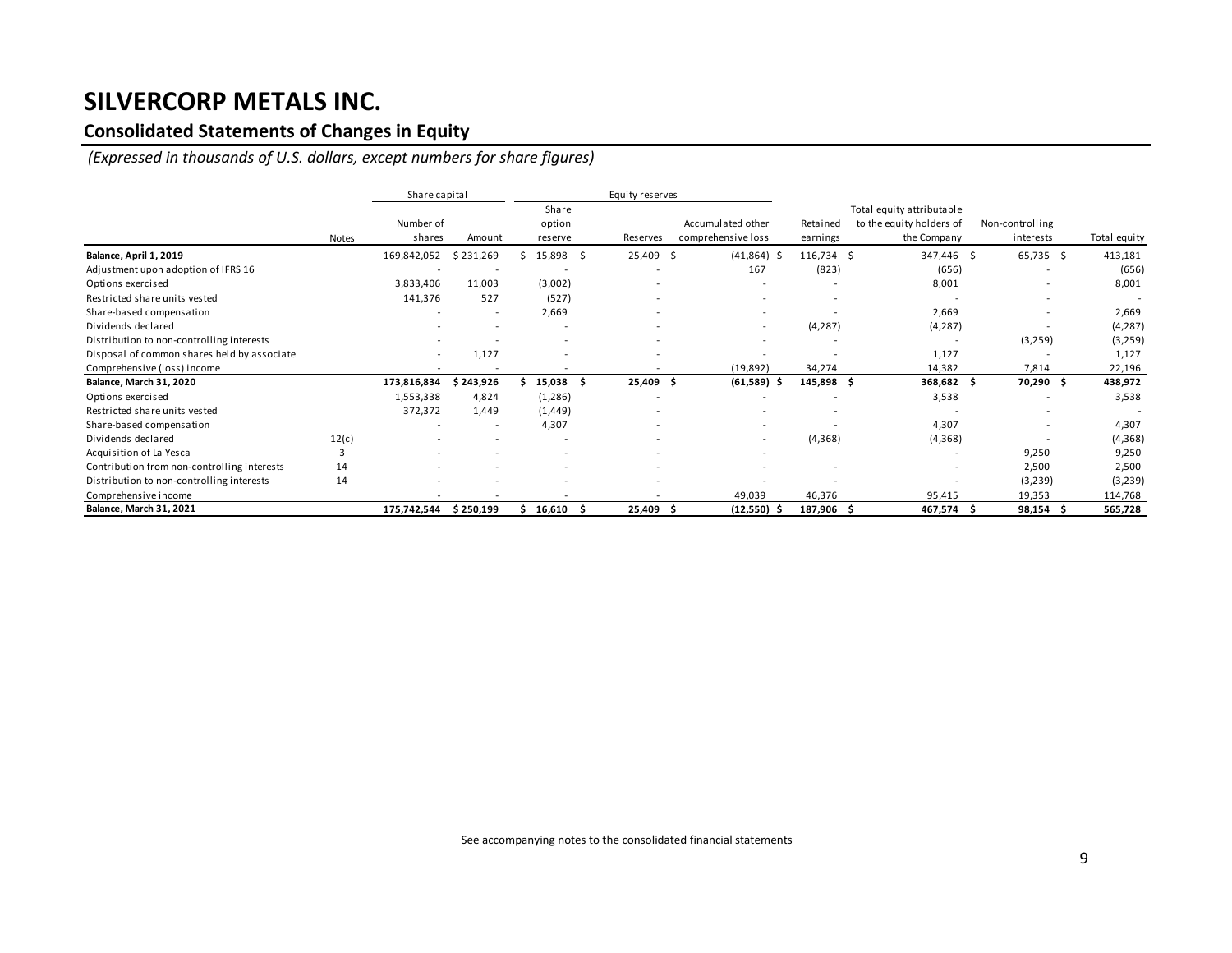### **Notes to Consolidated Financial Statements**

*(Expressed in thousands of U.S. dollars, except per share and share data, unless otherwise stated)*

#### **1. CORPORATE INFORMATION**

Silvercorp Metals Inc., along with its subsidiary companies (collectively the "Company"), is engaged in the acquisition, exploration, development, and mining of mineral properties. The Company's producing mines and other current exploration and development projects are located in China.

The Company is a publicly listed company incorporated in the Province of British Columbia, Canada, with limited liability under the legislation of the Province of British Columbia. The Company's shares are traded on the Toronto Stock Exchange and NYSE American.

The head office, registered address and records office of the Company are located at 1066 West Hastings Street, Suite 1750, Vancouver, British Columbia, Canada, V6E 3X1.

#### **2. SIGNIFICANT ACCOUNTING POLICIES**

#### *(a) Statement of Compliance*

These consolidated financial statements have been prepared in accordance with International Financial Reporting Standards ("IFRS") as issued by the International Accounting Standards Board ("IASB"). The policies applied in these consolidated financial statements are based on IFRS in effect as of March 31, 2021.

These consolidated financial statements were authorized for issue in accordance with a resolution of the Board of Directors dated on May 19, 2021.

#### *(b)Basis of Consolidation*

These consolidated financial statements include the accounts of the Company and its wholly or partially owned subsidiaries.

Subsidiaries are consolidated from the date on which the Company obtains control up to the date of the disposition of control. Control is achieved when the Company has power over the subsidiary, is exposed or has rights to variable returns from its involvement with the subsidiary; and has the ability to use its power to affect its returns.

For non-wholly-owned subsidiaries over which the Company has control, the net assets attributable to outside equity shareholders are presented as "non-controlling interests" in the equity section of the consolidated statements of financial position. Net income for the period that is attributable to the noncontrolling interests is calculated based on the ownership of the non-controlling interest shareholders in the subsidiary. Adjustments to recognize the non-controlling interests' share of changes to the subsidiary's equity are made even if this results in the non-controlling interests having a deficit balance. Changes in the Company's ownership interest in a subsidiary that do not result in a loss of control are recorded as equity transactions. The carrying amount of non-controlling interests is adjusted to reflect the change in the non-controlling interests' relative interests in the subsidiary and the difference between the adjustment to the carrying amount of non-controlling interest and the Company's share of proceeds received and/or consideration paid is recognized directly in equity and attributed to equity holders of the Company.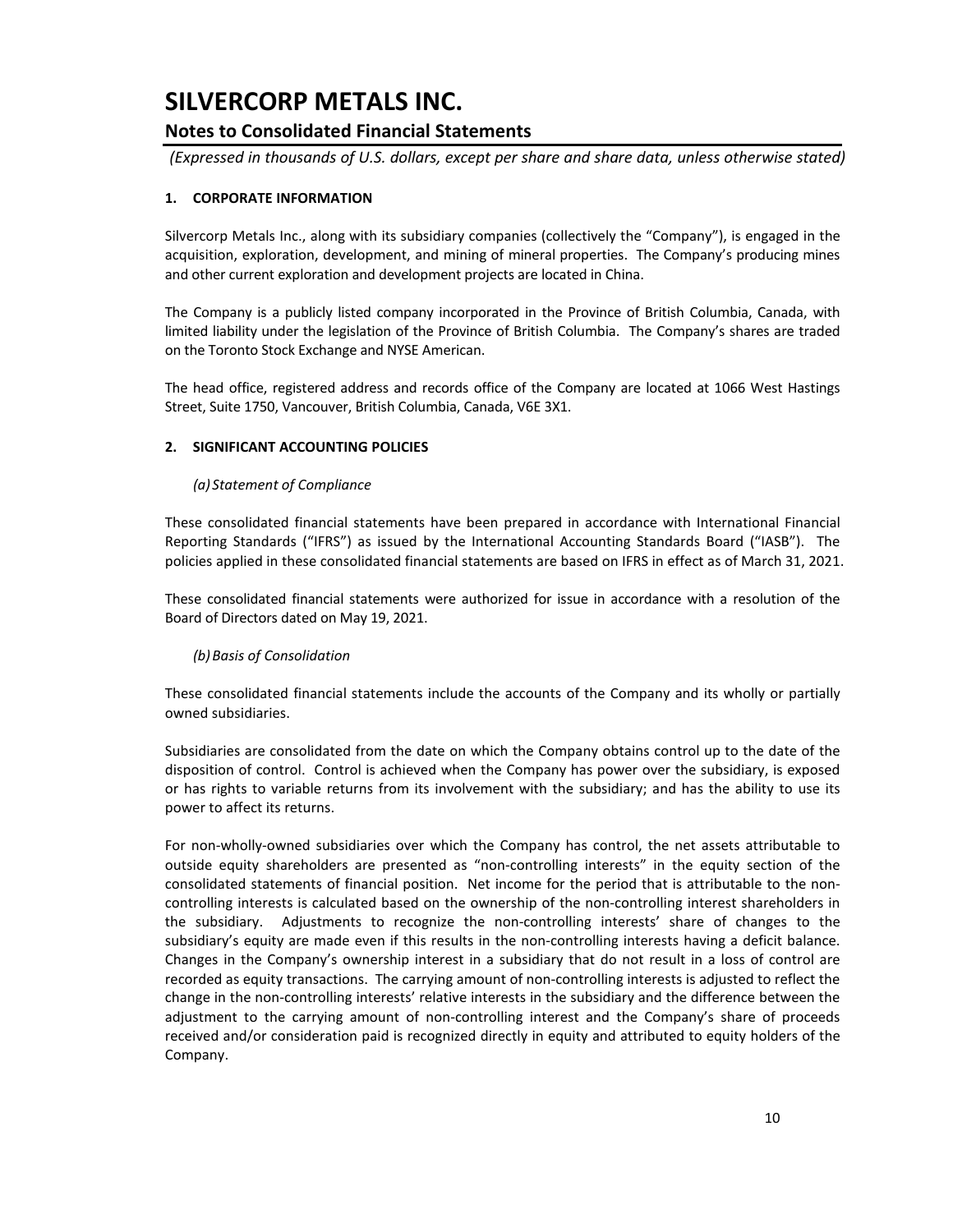*(Expressed in thousands of U.S. dollars, except per share and share data, unless otherwise stated)*

Balances, transactions, revenues and expenses between the Company and its subsidiaries are eliminated on consolidation.

Details of the Company's significant subsidiaries which are consolidated are as follows:

|                                                     | Proportion of ownership interest held |               |           |           |                      |
|-----------------------------------------------------|---------------------------------------|---------------|-----------|-----------|----------------------|
|                                                     |                                       | Country of    | March 31, | March 31, |                      |
| Name of subsidiaries                                | Principal activity                    | incorporation | 2021      | 2020      | Mineral properties   |
| Silvercorp Metals China Inc.                        | Holding company                       | Canada        | 100%      | 100%      |                      |
| Silvercorp Metals (China) Inc.                      | Holding company                       | China         | 100%      | 100%      |                      |
| 0875786 B.C. LTD.                                   | Holding company                       | Canada        | 100%      | 100%      |                      |
| Fortune Mining Limited                              | Holding company                       | BVI (i)       | 100%      | 100%      |                      |
| Fortune Copper Limited                              | Holding company                       | <b>BVI</b>    | 100%      | 100%      |                      |
| Fortune Gold Mining Limited                         | Holding company                       | <b>BVI</b>    | 100%      | 100%      |                      |
| Victor Resources Ltd.                               | Holding company                       | <b>BVI</b>    | 100%      | 100%      |                      |
| Yangtze Mining Ltd.                                 | Holding company                       | <b>BVI</b>    | 100%      | 100%      |                      |
| Victor Mining Ltd.                                  | Holding company                       | <b>BVI</b>    | 100%      | 100%      |                      |
| Yangtze Mining (H.K.) Ltd.                          | Holding company                       | Hong Kong     | 100%      | 100%      |                      |
| Fortune Gold Mining (H.K.) Limited                  | Holding company                       | Hong Kong     | 100%      | 100%      |                      |
| Wonder Success Limited                              | Holding company                       | Hong Kong     | 100%      | 100%      |                      |
| New Infini Silver Inc. ("New Infini")               | Holding company                       | Canada        | 43.75%    | N/A       |                      |
| Infini Metals Inc.                                  | Holding company                       | <b>BVI</b>    | 43.75%    | N/A       |                      |
| Infini Resources (Asia) Co. Ltd.                    | Holding company                       | Hong Kong     | 43.75%    | N/A       |                      |
| Golden Land (Asia) Ltd.                             | Holding company                       | Hong Kong     | 43.75%    | N/A       |                      |
| Henan Huawei Mining Co. Ltd. ("Henan Huawei")       | Mining                                | China         | 80%       | 80%       | Ying Mining District |
| Henan Found Mining Co. Ltd. ("Henan Found")         | Mining                                | China         | 77.5%     | 77.5%     |                      |
| Xinshao Yunxiang Mining Co., Ltd. ("Yunxiang")      | Mining                                | China         | 70%       | 70%       | <b>BYP</b>           |
| Guangdong Found Mining Co. Ltd. ("Guangdong Found") | Mining                                | China         | 99%       | 99%       | GC                   |
| Infini Resources S.A. de C.V.                       | Mining                                | Mexico        | 43.75%    | N/A       | La Yesca             |

(i) British Virgin Islands ("BVI")

#### *(c) Investments in Associates*

An associate is an entity over which the Company has significant influence but not control and is not a subsidiary or joint venture. Significant influence is presumed to exist where the Company has between 20% and 50% of the voting rights, but can also arise when the Company has power to be actively involved and influential in financial and operating policy decisions of the entity even though Company has less than 20% of voting rights.

The Company accounts for its investments in associates using the equity method. Under the equity method, the Company's investment in an associate is initially recognized at cost and subsequently increased or decreased to recognize the Company's share of profit and loss of the associate and for impairment losses after the initial recognition date. The Company's share of an associate's loss that are in excess of its investment are recognized only to the extent that the Company has incurred legal or constructive obligations or made payments on behalf of the associate. The Company's share of comprehensive income or losses attributable to shareholders of associates are recognized in comprehensive income during the period. The carrying amount of the Company's investments in associates also include any long-term debt interests which in substance form part of the Company's net investment. Distributions received from an associate are accounted for as a reduction in the carrying amount of the Company's investment.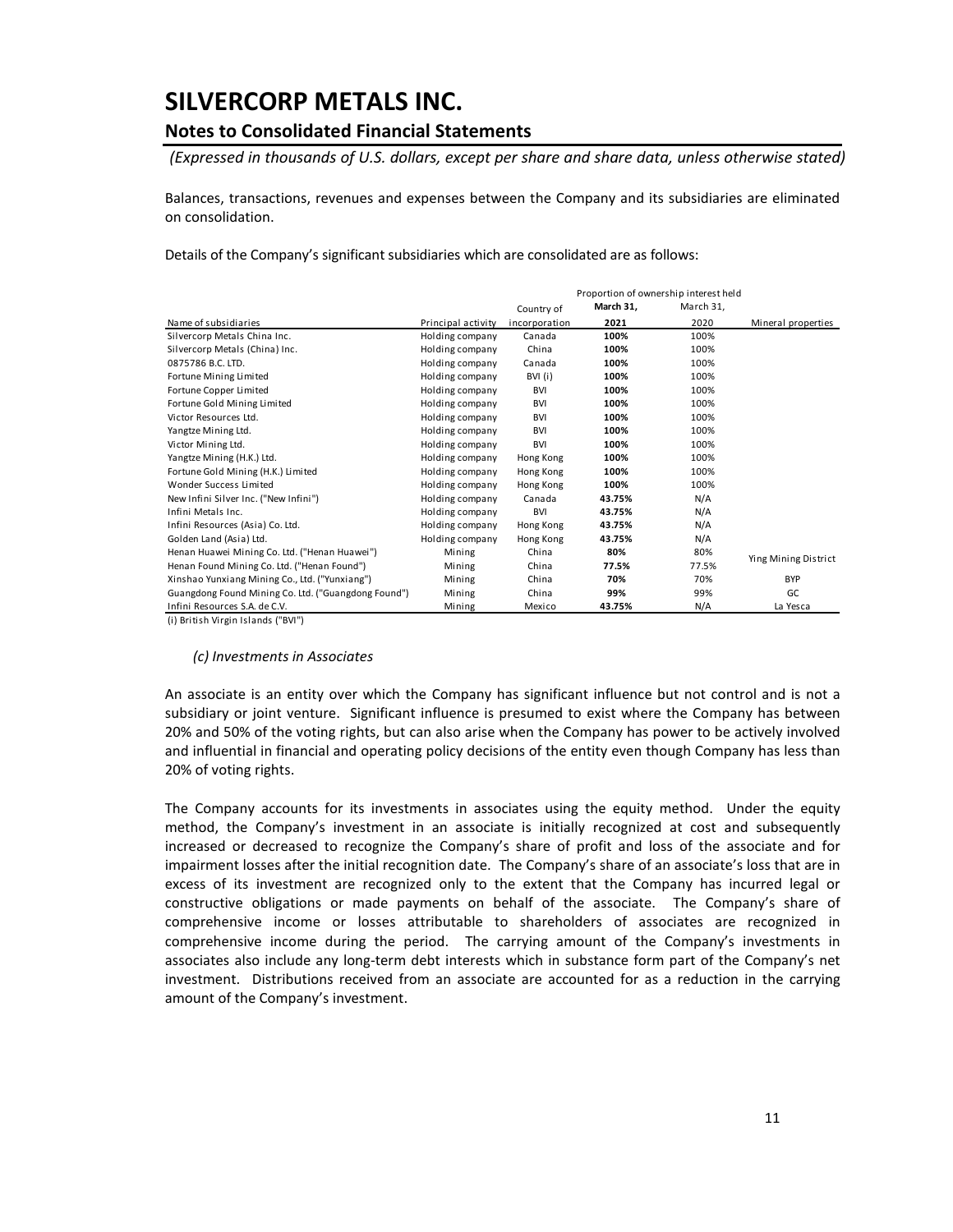*(Expressed in thousands of U.S. dollars, except per share and share data, unless otherwise stated)*

At the end of each reporting period, the Company assesses whether there is any objective evidence that an investment in an associate is impaired. Objective evidence includes observable data indicating there is a measurable decrease in the estimated future cash flows of the associate's operations. When there is objective evidence that an investment in an associate is impaired, the carrying amount is compared to its recoverable amount, being the higher of its fair value less cost to sell and value in use. An impairment loss is recognized if the recoverable amount is less than its carrying amount. When an impairment loss reverses in a subsequent period, the carrying amount of the investment is increased to the revised estimate of recoverable amount to the extent that the increased carrying amount does not exceed the carrying amount that would have been determined had an impairment loss not been previously recognized. Impairment losses and reversal of impairment losses, if any, are recognized in net income in the period in which the relevant circumstances are identified.

Details of the Company's associate are as follows:

|                                           |                    |               |           | Proportion of ownership interest held |
|-------------------------------------------|--------------------|---------------|-----------|---------------------------------------|
|                                           |                    | Country of    | March 31. | March 31,                             |
| Name of associate                         | Principal activity | incorporation | 2021      | 2020                                  |
| New Pacific Metals Corp. ("NUAG")         | Mining             | Canada        | 28.6%     | 28.8%                                 |
| Whitehorse Gold Corp. ("WHG") (Note 6(b)) | Mining             | Canada        | 27.0%     | 0.0%                                  |

*(d)Business Combinations or asset acquisition*

#### *Optional concentration test*

Effective from April 1, 2020, the Company can elect to apply an optional concentration test, on a transaction-by-transaction basis, that permits a simplified assessment of whether an acquired set of activities and assets is not a business. The concentration test is met if substantially all of the fair value of the gross assets acquired is concentrated in a single identifiable asset or group of similar identifiable assets. The gross assets under assessment exclude cash and cash equivalents, deferred tax assets, and goodwill resulting from the effects of deferred tax liabilities. If the concentration test is met, the set of activities and assets is determined not to be a business and no further assessment is needed.

#### *Asset acquisitions*

When the Company acquires a group of assets and liabilities that do not constitute a business, the Company identifies and recognizes the individual identifiable assets acquired and liabilities assumed by allocating the purchase price first to financial assets/financial liabilities at the respective fair values, the remaining balance of the purchase price is then allocated to the other identifiable assets and liabilities on the basis of their relative fair values at the date of purchase. Such a transaction does not give rise to goodwill or bargain purchase gain.

#### *Business Combinations*

Business combinations are accounted for using the acquisition method. The cost of an acquisition is measured as the aggregate of the consideration transferred, measured at acquisition date fair value and the amount of any non-controlling interest in the acquiree. For each business combination, the Company elects whether it measures the non-controlling interest in the acquiree either at fair value or at the proportionate share of the acquiree's identifiable net assets. Acquisition costs incurred are expensed and included in general and administrative expenses.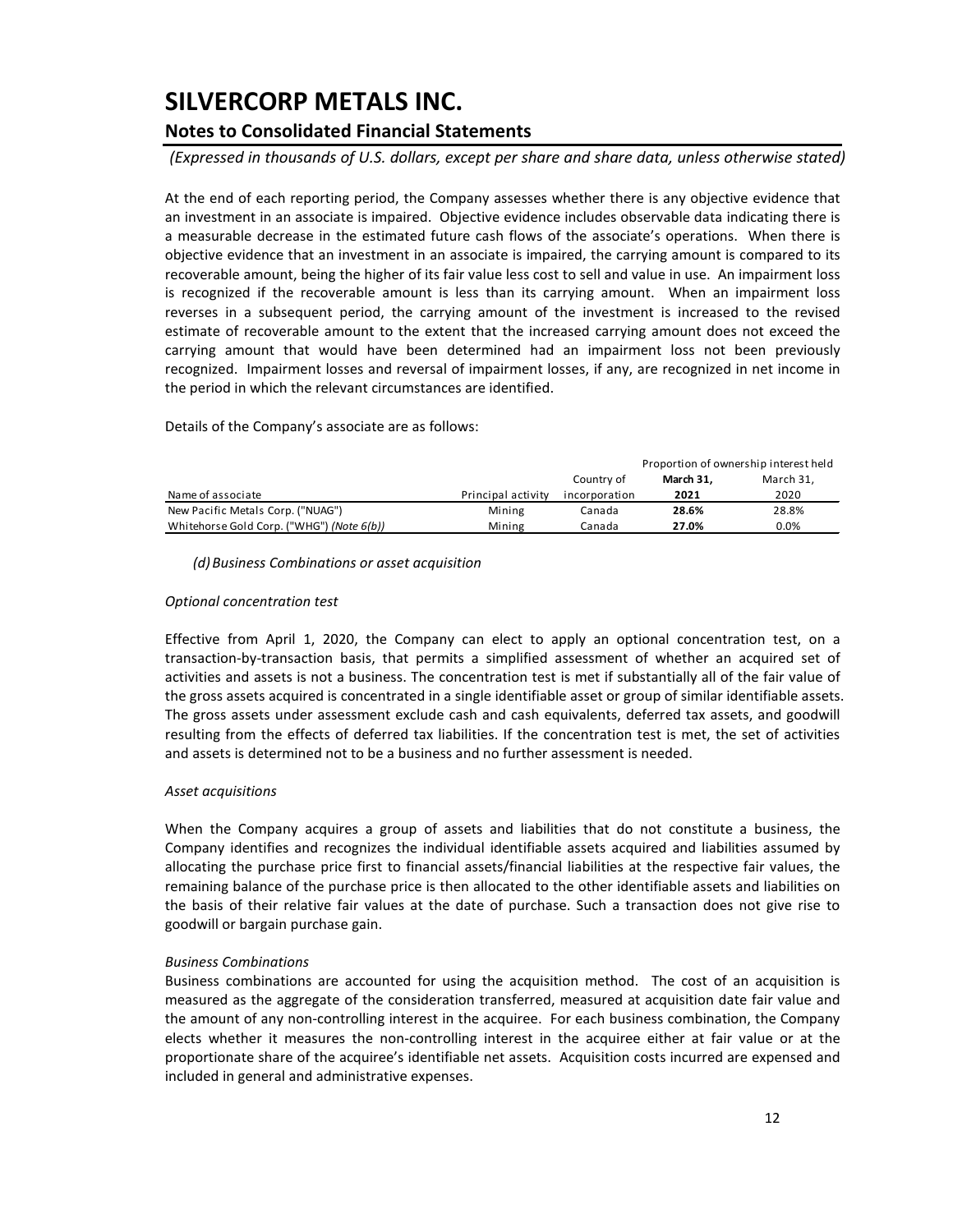### **Notes to Consolidated Financial Statements**

*(Expressed in thousands of U.S. dollars, except per share and share data, unless otherwise stated)*

When the Company acquires a business, it assesses the financial assets and liabilities assumed for appropriate classification and designation in accordance with the contractual terms, economic circumstances and pertinent conditions as at the acquisition date.

If the business combination is achieved in stages, the acquisition date fair value of the acquirer's previously held equity interest in the acquiree is remeasured to fair value at the acquisition date through profit or loss.

#### *(e) Foreign Currency Translation*

The functional currency for each subsidiary of the Company is the currency of the primary economic environment in which the entity operates. Other than New Infini and its subsidiaries, the functional currency of the head office, Canadian subsidiaries and all intermediate holding companies is the Canadian dollar ("CAD"). The functional currency of all Chinese subsidiaries is the Chinese Renminbi ("RMB"). The functional currency of New Infini and its subsidiaries is USD.

Foreign currency monetary assets and liabilities are translated into the functional currency using exchange rates prevailing at the balance sheet date. Foreign currency non-monetary assets are translated using exchange rates prevailing at the transaction date. Foreign exchange gains and losses are included in the determination of net income.

The consolidated financial statements are presented in U.S. dollars ("USD"). The financial position and results of the Company's entities are translated from functional currencies to USD as follows:

- assets and liabilities are translated using exchange rates prevailing at the balance sheet date;
- income and expenses are translated using average exchange rates prevailing during the period; and
- all resulting exchange gains and losses are included in other comprehensive income.

The Company treats inter-company loan balances, which are not intended to be repaid in the foreseeable future, as part of its net investment. When a foreign entity is sold, the historical exchange differences plus the foreign exchange impact that arises on the transaction are recognized in the statement of income as part of the gain or loss on sale.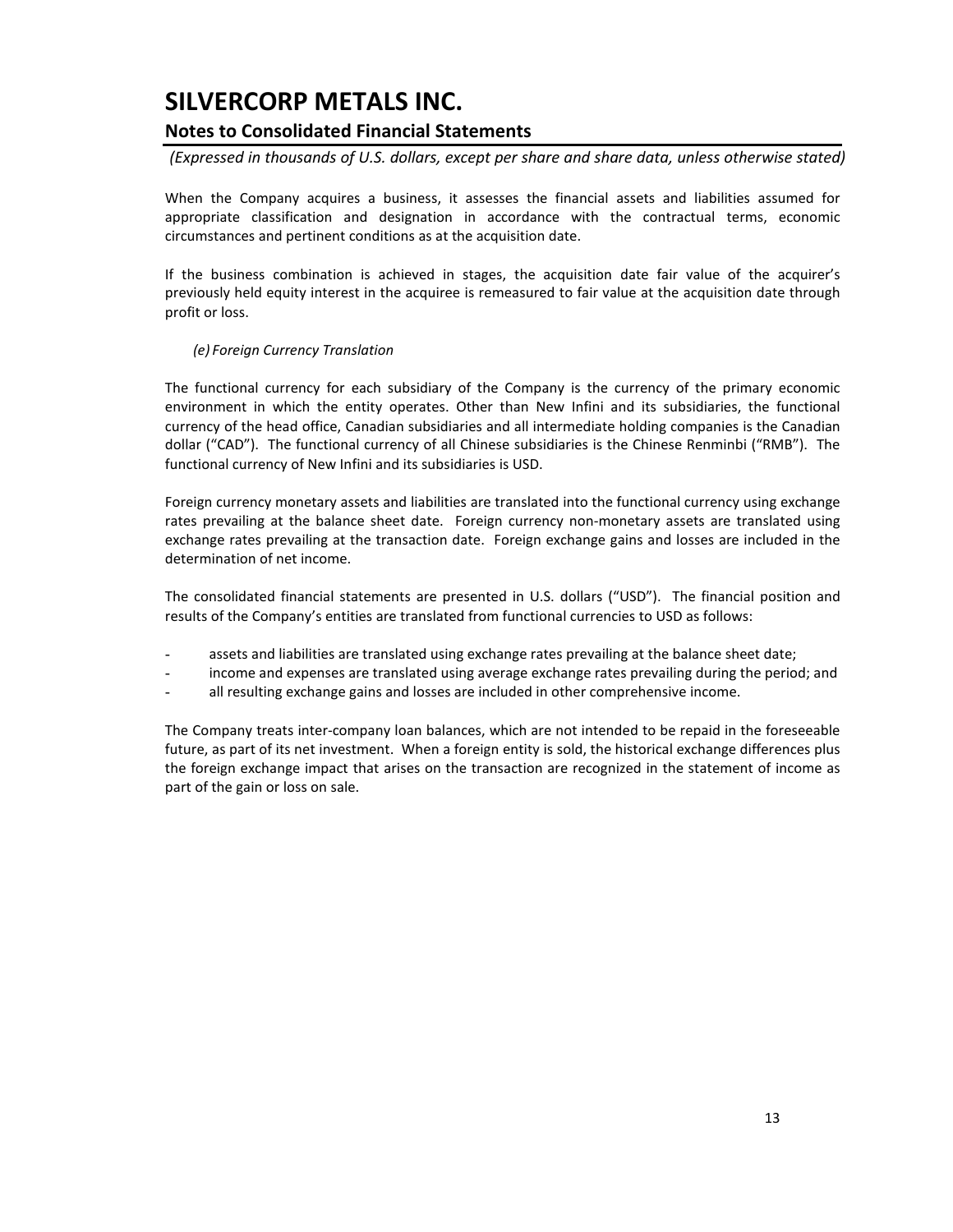*(Expressed in thousands of U.S. dollars, except per share and share data, unless otherwise stated)*

#### *(f) Revenue Recognition*

Revenue from contracts with customers is recognized when control of the asset sold is transferred to customers and the Company satisfies its performance obligation. Revenue is allocated to each performance obligation. The Company considers the terms of the contract in determining the transfer price. The transaction price is based upon the amount the Company expects to receive in exchange for the transferring of the assets. In determining whether the Company has satisfied a performance obligation, it considers the indicators of the transfer of control, which include, but are not limited to, whether: the Company has a present right to payment; the customer has legal title to the asset; the Company has transferred physical possession of the asset to the customer; and the customer has the significant risks and rewards of ownership of the asset. This generally occurs when the assets are loaded on the trucks arranged by the customer at the Company's milling facilities. In cases where the Company is responsible for the costs of shipping and certain other services after the date on which the control of the assets transferred to the customer, these other services are considered separate performance obligations and thus a portion of revenue earned under the contract is allocated and recognized as these performance obligations are satisfied.

Revenue from concentrate sales is typically recorded based on the Company's assay results for the quantity and quality of concentrate sold and the applicable commodity prices, such as silver, gold, lead and zinc, set on a specific quotation period, typical ranging from ten to fifteen days around shipment date, by reference to active and freely traded commodity market. Adjustments, if any, related to the final assay results for the quantity and quality of concentrate sold are not significant and do not constrain the recognition of revenue.

Smelter charges, including refining and treatment charges, are netted against revenue from metal concentrate sales.

#### *(g)Cash and Cash Equivalents*

Cash and cash equivalents include cash on hand and held at banks and short-term money market investments that are readily convertible to cash with original terms of three months or less and exclude any restricted cash that is not available for use by the Company.

#### *(h) Short-term Investments*

Short-term investments consist of certificates of deposit and money market instruments, including cashable guaranteed investment certificates, bearer deposit notes and other financial assets with original terms of over three months but less than one year. Bonds traded on open markets are also included in short-term investments.

#### *(i) Inventories*

Inventories include concentrate inventories, direct smelting ore, stockpile ore and operating materials and supplies. The classification of inventory is determined by the stage at which the ore is in the production process. Material that does not contain a minimum quantity of metal to cover estimated processing expenses to recover the contained metal is not classified as inventory and is assigned no value.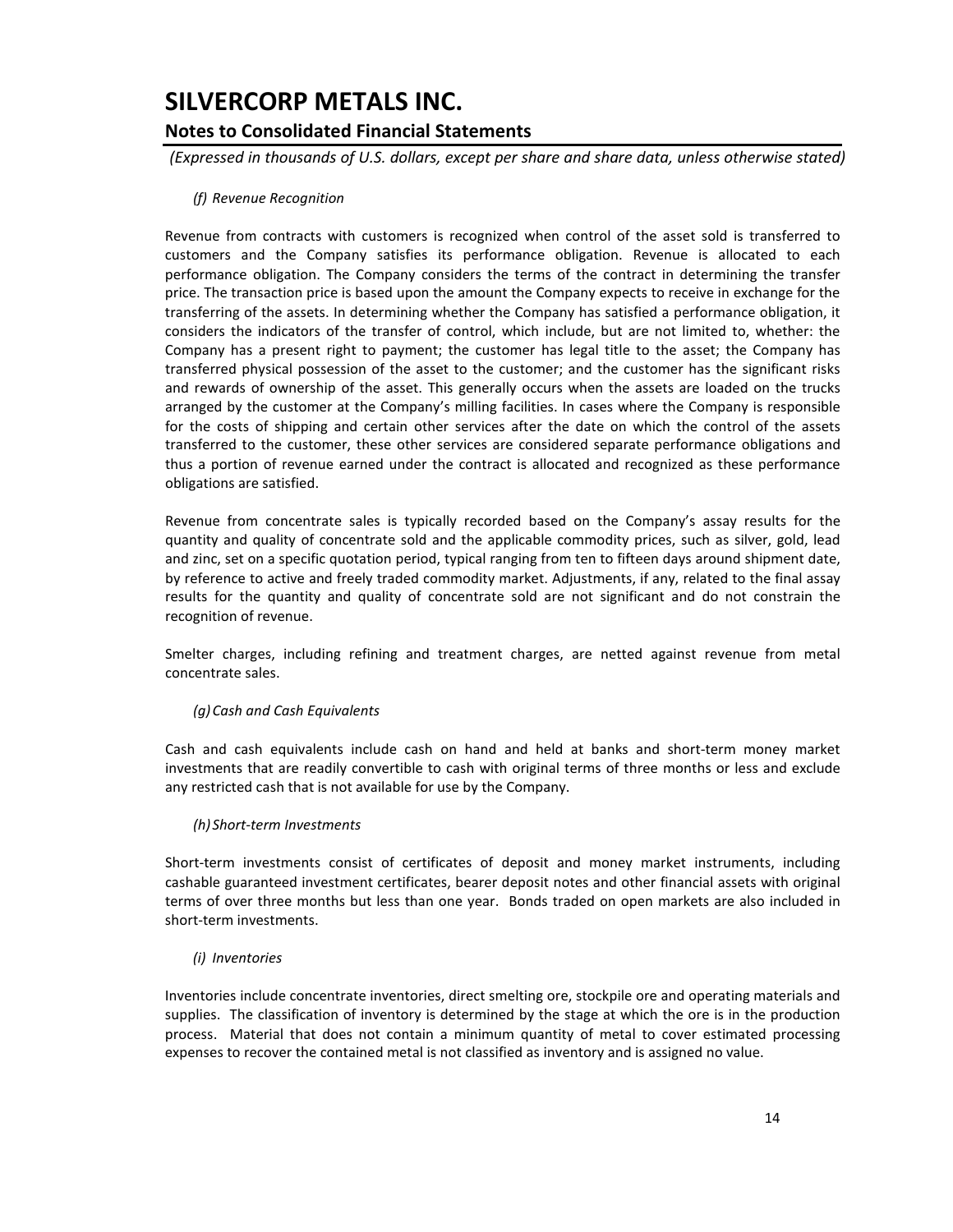### **Notes to Consolidated Financial Statements**

*(Expressed in thousands of U.S. dollars, except per share and share data, unless otherwise stated)*

Direct smelting ore and stockpiled ore are sampled for metal content and are valued at the lower of mining cost and net realizable value. Mining cost includes the cost of raw material, mining contractor cost, direct labour costs, depletion and depreciation, and applicable production overheads, based on normal operating capacity. Concentrate inventories are valued at the lower of cost and net realizable value. The cost of concentrate inventories includes the mining cost for stockpiled ore milled, freight charges for shipping stockpile ore from mine sites to mill sites and milling cost. Milling cost includes cost of materials and supplies, direct labour costs, and applicable production overheads cost, based on normal operating capacity. Material and supplies are valued at the lower of cost, determined on a weighted average cost basis, and net realizable value.

Net realizable value is the estimated selling price in the ordinary course of business, less estimated costs of completion and the estimated costs necessary to make the sales.

*(j) Plant and Equipment* 

Plant and equipment are initially recorded at cost, including all directly attributable costs to bring the assets to the location and condition necessary for it to be capable of operating in the manner intended by management. Plant and equipment are subsequently measured at cost less accumulated depreciation and impairment losses. Depreciation is computed on a straight-line basis based on the nature and useful lives of the assets. The significant classes of plant and equipment and their estimated useful lives are as follows:

| 20 years   |
|------------|
| 5 years    |
| 5-10 years |
| 5 years    |
| 50 years   |
| 5 years    |
|            |

Subsequent costs that meet the asset recognition criteria are capitalized, while costs incurred that do not extend the economic useful life of an asset are considered repairs and maintenance, which are accounted for as an expense recognized during the period.

Assets under construction are capitalized as construction-in-progress. The cost of construction-in-progress comprises of the asset's purchase price and any costs directly attributable to bringing it into working condition for its intended use. Construction-in-progress assets are transferred to other respective asset classes and are depreciated when they are completed and available for use.

Upon disposal or abandonment, the carrying amounts of plant and equipment are derecognized and any associated gain or loss is recognized in net income.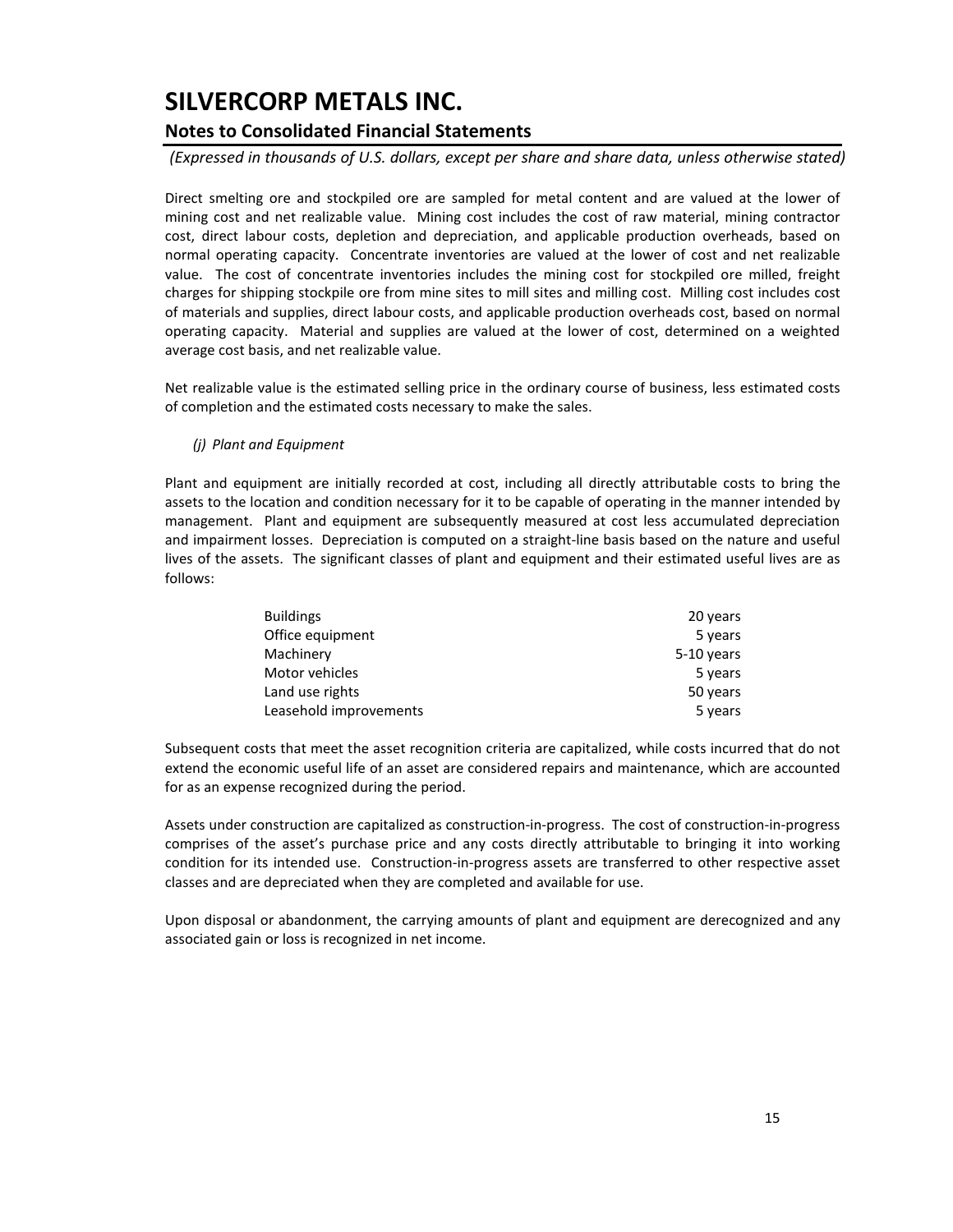*(Expressed in thousands of U.S. dollars, except per share and share data, unless otherwise stated)*

*(k) Mineral Rights and Properties*

Mineral rights and properties include the following capitalized payments and expenditures:

- Acquisition costs which consist of payments for property rights and leases, including payments to acquire or renew an exploration or mining permit, and the estimated fair value of properties acquired as part of business combination or the acquisition of a group of assets.
- Exploration and evaluation costs incurred on a specific property after an acquisition of a beneficial interest or option in the property. Exploration and evaluation expenditures on properties for which the Company does not have title or rights to are expensed when incurred. Exploration and evaluation activities involve the search for mineral resources, the determination of technical feasibility and the assessment of commercial viability of an identified resource.
- Development costs incurred to construct a mine and bring it into commercial production. Proceeds from sales generate during this development and pre-production stage, if any, are deducted from the costs of the asset.
- Expenditures incurred on producing properties that are expected to have future economic benefit, including to extend the life of the mine and to increase production by providing access to additional reserves, such as exploration tunneling that can increase or upgrade the mineral resources, and development tunneling, including to build shafts, drifts, ramps, and access corridors that enable to access ore underground.
- Borrowing costs incurred that are directly attributed to the acquisition, construction and development of a qualifying mineral property.
- Estimated of environmental rehabilitation and restoration costs.

Before commencement of commercial production, mineral rights and properties are carried at costs, less any accumulated impairment charges.

Upon commencement of commercial production, mineral rights and properties are carried at costs, less accumulated depletion and any accumulated impairment charges. Mineral rights and properties, other than the payments to renew mining permits (the "mine right fee") are depleted over the mine's estimated life using the units of production method calculated based on proven and probable reserves. Estimation of proven and probable reserves for each property is updated when relative information is available; the result will be prospectively applied to calculate depletion amounts for future periods. If commercial production commences prior to the determination of proven and probable reserves, depletion is calculated based on the mineable portion of measured and indicated resources. The mine right fee is depleted using the units of production method based on the mineral resources which were used to determine the mine right fee payable.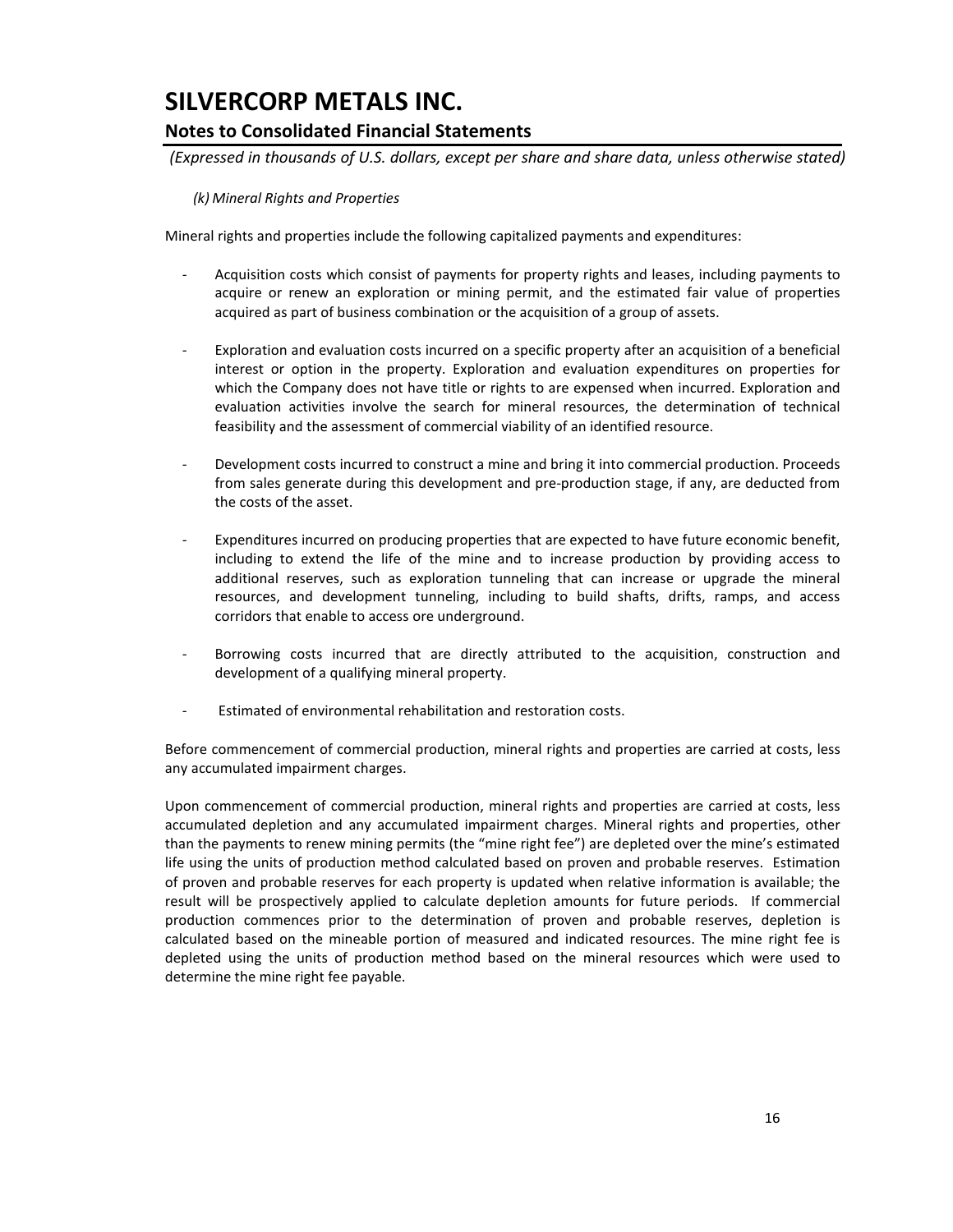*(Expressed in thousands of U.S. dollars, except per share and share data, unless otherwise stated)*

#### *(l) Impairment and impairment reversals*

At each reporting period, the Company reviews and evaluates its assets for impairment, or reversal of a previously recognized impairment, when events or changes in circumstances indicate that the related carrying amounts may not be recoverable or when there is an indication that impairment may have reversed.

When impairment indicators exist, an estimate of the recoverable amount is undertaken, being the higher of an asset's fair value less cost of disposal ("FVLCTD") and value in use ("VIU"). If the carrying value exceeds the recoverable amount, an impairment loss is recognized in the consolidated statement of income during the period.

In assessing value in use, the estimated future cash flows are discounted to their present value using a pre-tax discount rate that reflects current market assessment of the time value of money and the risks specific to the asset for which the estimates of future cash flows have not been adjusted. The cash flows are based on best estimates of expected future cash flows from the continued use of the asset and its eventual disposal.

FVLCTD is best evidence if obtained from an active market or binding sale agreement. Where neither exists, the fair value is based the best estimates available to reflect the amount that could be received from an arm's length transaction. Fair value of asset is generally determined as the present value of the estimated future cash flows expected to arise from the continued use of the asset, including any expansion prospects.

Impairment is normally assessed at the level of cash-generating units ("CGU"), a CGU is identified as the smallest identifiable group of assets that generates cash inflows which are independent of the cash inflows generated from other assets.

When there is an indication that an impairment loss recognized previously may no longer exist or has decreased, the recoverable amount is calculated. If the recoverable amount exceeds the carrying amount, the carrying value of the asset is increased to the recoverable amount. The increased carrying amount cannot exceed the carrying amount that would have been determined had no impairment loss been recognized for the asset in prior years. A reversal of an impairment loss is recognized as a gain in the consolidated statements of income in the period it is determined.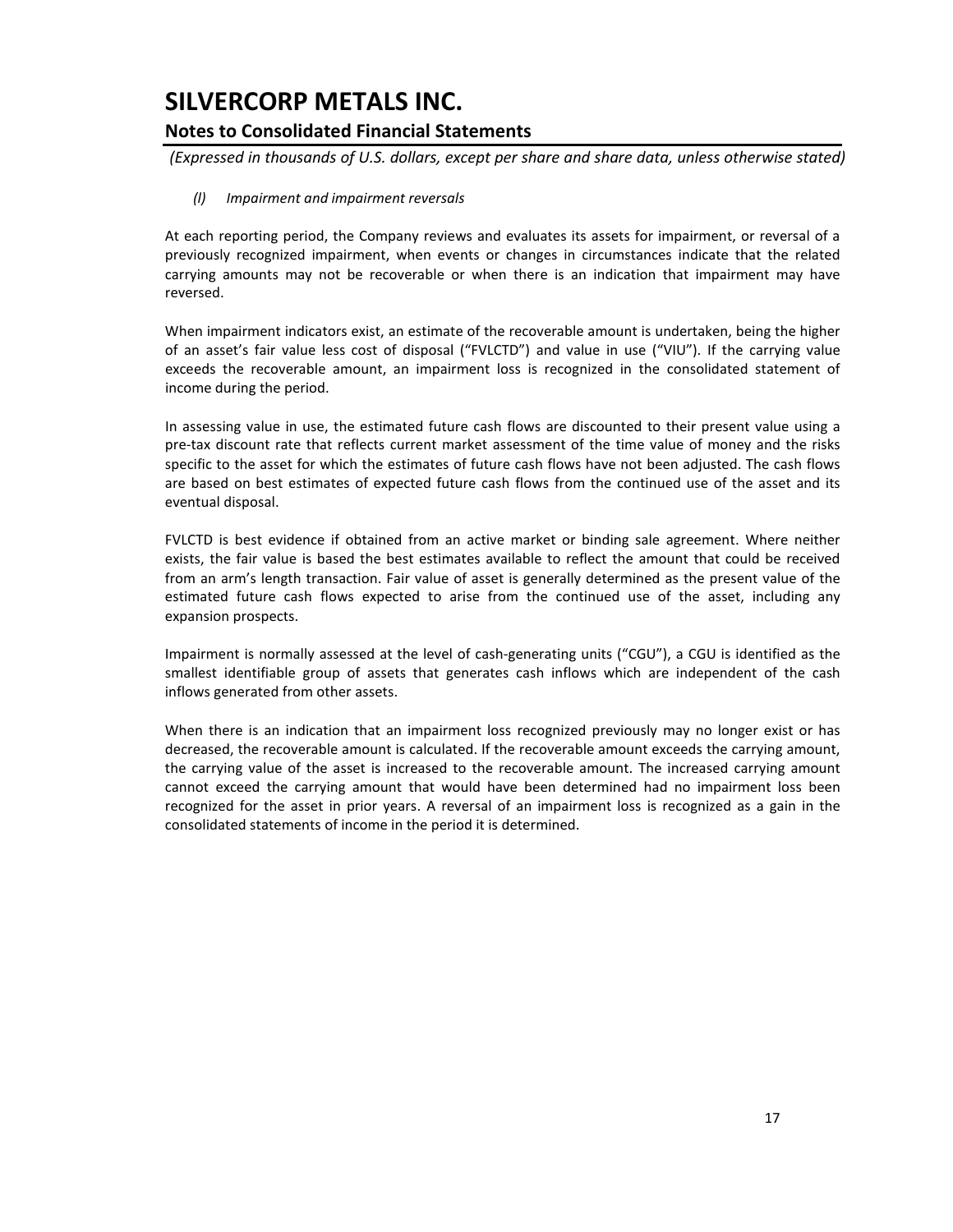*(Expressed in thousands of U.S. dollars, except per share and share data, unless otherwise stated)*

#### *(m) Environmental Rehabilitation Provision*

The mining, extraction and processing activities of the Company normally give rise to obligations for site closure or rehabilitation. Closure and decommissioning works can include facility decommissioning and dismantling; removal or treatment of waste materials; site and land rehabilitation. The extent of work required and the associated costs are dependent on the requirements of relevant authorities and the Company's environmental policies. Provisions for the cost of each closure and rehabilitation program are recognized at the time when environmental disturbance occurs. When the extent of disturbance increases over the life of an operation, the provision is increased accordingly. Costs included in the provision encompass all closure and decommissioning activity expected to occur progressively over the life of the operation and at the time of closure in connection with disturbances at the reporting date. Routine operating costs that may impact the ultimate closure and decommissioning activities, such as waste material handling conducted as an integral part of a mining or production process, are not included in the provision.

Costs arising from unforeseen circumstances, such as the contamination caused by unplanned discharges, are recognized as an expense and liability when the event gives rise to an obligation which is probable and capable of reliable estimation. The timing of the actual closure and decommissioning expenditure is dependent upon a number of factors such as the life and nature of the asset, the operating license conditions, and the environment in which the mine operates. Expenditure may occur before and after closure and can continue for an extended period of time dependent on closure and decommissioning requirements.

Closure and decommissioning provisions are measured at the expected amount of future cash flows, discounted to their present value for each operation. Discount rates used are specific to the underlying obligation. Significant judgments and estimates are involved in forming expectations of future activities and the amount and timing of the associated cash flows. Those expectations are formed based on existing environmental and regulatory requirements which give rise to a constructive or legal obligation.

When provisions for closure and decommissioning are initially recognized, the corresponding cost is capitalized as an asset, representing part of the cost of acquiring the future economic benefits of the operation. The capitalized cost of closure and decommissioning activities is recognized in Mineral Rights and Properties and depleted accordingly. The value of the provision is progressively increased over time as the effect of discounting unwinds, creating an expense recognized in finance costs. Closure and decommissioning provisions are also adjusted for changes in estimates. Those adjustments are accounted for as a change in the corresponding capitalized cost, except where a reduction in the provision is greater than the undepreciated capitalized cost of the related assets, in which case the capitalized cost is reduced to nil and the remaining adjustment is recognized in the income statement. In the case of closed sites, changes to estimated costs are recognized immediately in the consolidated statements of income. Changes to the capitalized cost result in an adjustment to future depreciation and finance charges.

Adjustments to the estimated amount and timing of future closure and decommissioning cash flows are a normal occurrence in light of the significant judgments and estimates involved. The provision is reviewed at the end of each reporting period for changes to obligations, legislation or discount rates that impact estimated costs or lives of operations and adjusted to reflect current best estimate.

The cost of the related asset is adjusted for changes in the provision resulting from changes in the estimated cash flows or discount rate and the adjusted cost of the asset is depreciated prospectively.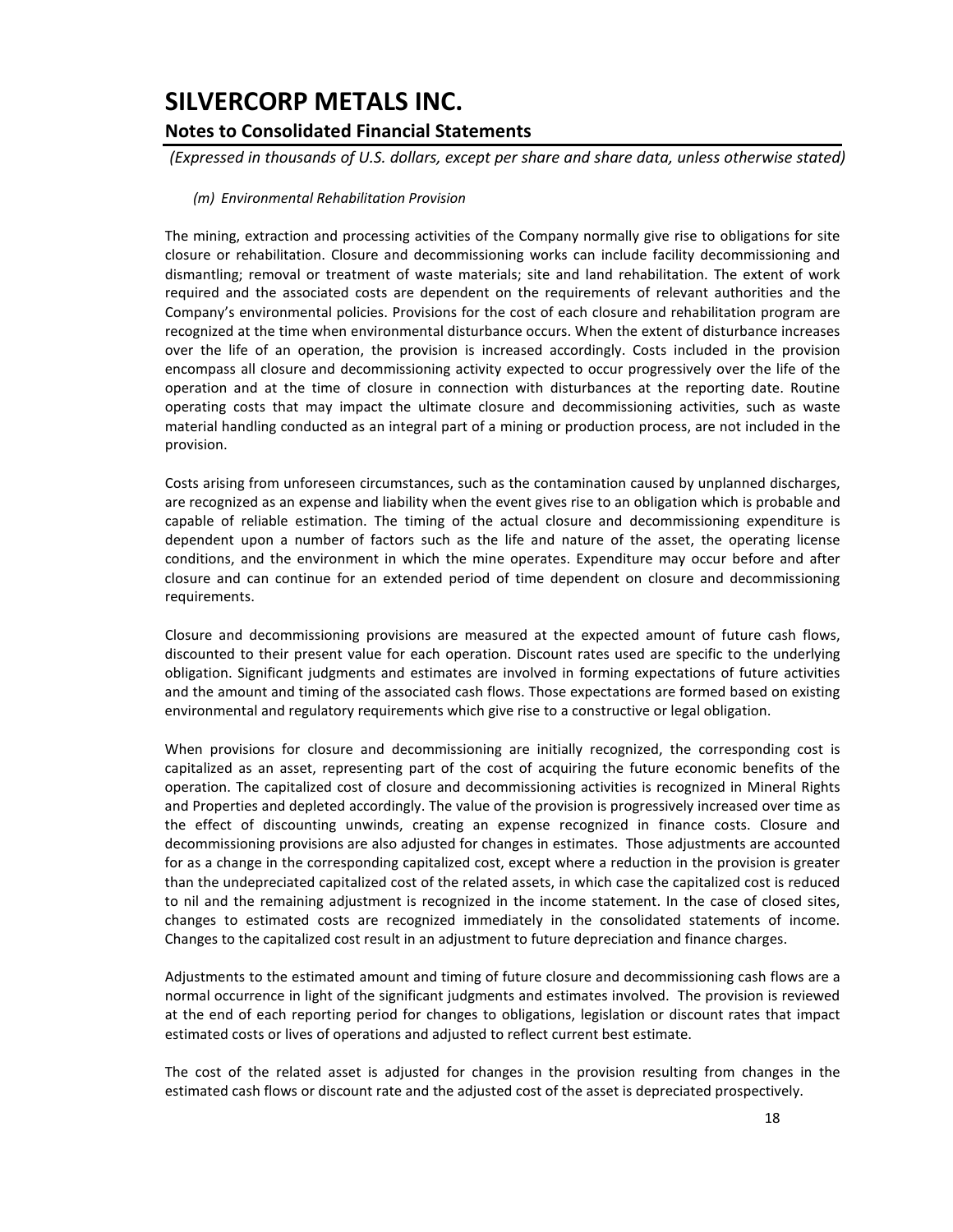*(Expressed in thousands of U.S. dollars, except per share and share data, unless otherwise stated)*

*(n) Leases*

#### Lease Definition

At inception of a contract, the Company assesses whether the contract is, or contains, a lease. A contract is, or contains, a lease if it conveys the right to control the use of an identified asset for a period of time in exchange for consideration. An identified asset may be implicitly or explicitly specified in a contract, but must be physically distinct, and must not have the ability for substitution by a lessor. A lessee has the right to control an identified asset if it obtains substantially all of its economic benefits and either predetermines or directs how and for what purposes the asset is used.

#### Measurement of Right of Use ("ROU") Assets and Lease Obligations

At the commencement of a lease, the Company, if acting in capacity as a lessee, recognizes an ROU asset and a lease obligation. The ROU asset is initially measured at cost, which comprises the initial amount of the lease obligation adjusted for any lease payments made at, or before, the commencement date, plus any initial direct costs incurred, less any lease incentives received.

The ROU asset is subsequently amortized on a straight-line basis over the shorter of the term of the lease, or the useful life of the asset determined on the same basis as the Company's plant and equipment. The ROU asset is periodically adjusted for certain remeasurements of the lease obligation, and reduced by impairment losses, if any. If an ROU asset is subsequently leased to a third party (a "sublease") and the sublease is classified as a finance lease, the carrying value of the ROU asset to the extent of the sublease is derecognized. Any difference between the ROU asset and the lease receivable arising from the sublease is recognized in profit or loss.

The lease obligation is initially measured at the present value of the lease payments remaining at the lease commencement date, discounted using the interest rate implicit in the lease or the Company's incremental borrowing rate if the rate implicit in the lease cannot be determined. Lease payments included in the measurement of the lease obligation, when applicable, may comprise of fixed payments, variable payments that depend on an index or rate, amounts expected to be payable under a residual value guarantee and the exercise price under a purchase, extension or termination option that the Company is reasonably certain to exercise.

The lease obligation is subsequently measured at amortized cost using the effective interest method. It is remeasured when there is a change in future lease payments arising from a change in an index or rate, if there is a change in the Company's estimate of the amount expected to be payable under a residual value guarantee, or if the Company changes its assessment of whether it will exercise a purchase, extension or termination option. When the lease obligation is remeasured, a corresponding adjustment is made to the carrying amount of the ROU asset.

#### Measurement of Lease Receivable

At the commencement of a lease, the Company, if acting in capacity as a lessor, will classify the lease as finance lease and recognize a lease receivable at an amount equal to the net investment in the lease if it transfers substantially all the risks and rewards incidental to ownership of an underlying asset or if the lease is a sublease, by reference to the ROU asset arising from the original lease (the "head lease"). A lease is classified as an operating lease if it does not transfer substantially all the risks and rewards incidental to ownership of an underlying asset or the lease is a short-term lease. Cash received from an operating lease is included in other income in the Company's consolidated statement of income on a straight-line basis over the period the lease.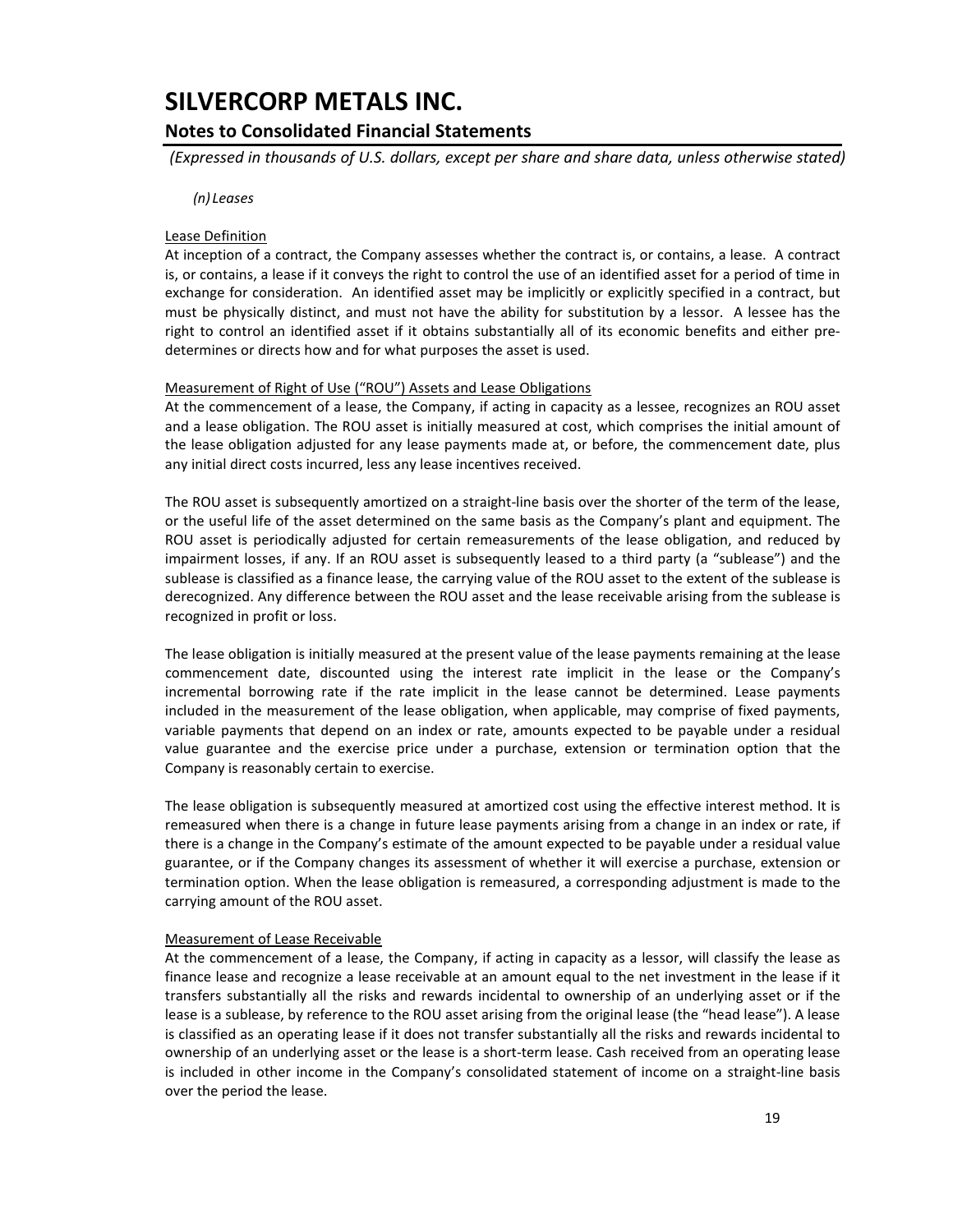### **Notes to Consolidated Financial Statements**

*(Expressed in thousands of U.S. dollars, except per share and share data, unless otherwise stated)*

The lease receivable is initially measure at the present value of the lease payments remaining at the lease commencement date, discounted at the interest rate implicit in the lease or the Company's incremental borrowing rate if the sublease is a finance lease. The lease receivable is subsequently measured at amortized cost using the effective interest rate method, and reduced by the amount received and impairment losses, if any.

#### Recognition Exemptions

The Company has elected not to recognize the ROU asset and lease obligations for short-term leases that have a lease term of 12 months or less or for leases of low-value assets. Payments associated with these leases are recognized as general and administrative expense on a straight-line basis over the lease term on the consolidated statement of income.

#### *(o)Borrowing Costs*

Borrowing costs that are directly attributable to the acquisition, construction or production of a qualifying asset, which necessarily takes a substantial period of time to get ready for its intended use or sale, are capitalized as part of the cost of that asset. All other borrowing costs are expensed in the period in which they are incurred. No borrowing costs were capitalized in the periods presented.

#### *(p) Share-based Payments*

The Company makes share-based awards, including restricted share units ("RSUs"), performance share units ("PSUs"), and stock options, to employees, officers, directors, and consultants.

For equity-settled awards, the fair value is charged to the consolidated statements of income and credited to equity, on a straight-line basis over the vesting period, after adjusting for the estimated number of awards that are expected to vest. The fair value of share units is determined based on quoted market price of our common shares at the date of grant. The fair value of the stock options granted to employees, officers, and directors is determined at the date of grant using the Black-Scholes option pricing model with market related input. The fair value of stock options granted to consultants is measured at the fair value of the services delivered unless that fair value cannot be estimated reliably, which then is determined using the Black-Scholes option pricing model. Stock options with graded vesting schedules are accounted for as separate grants with different vesting periods and fair values.

At each statement of financial position date prior to vesting, the cumulative expense representing the extent to which the vesting period has expired and management's best estimate of the awards that are ultimately expected to vest is computed (after adjusting for non-market performance conditions). The movement in cumulative expense is recognized in the consolidated statements of income with a corresponding entry within equity. No expense is recognized for awards that do not ultimately vest, except for awards where vesting is conditional upon a market condition, which are treated as vested irrespective of whether or not the market condition is satisfied, provided that all other performance conditions are satisfied.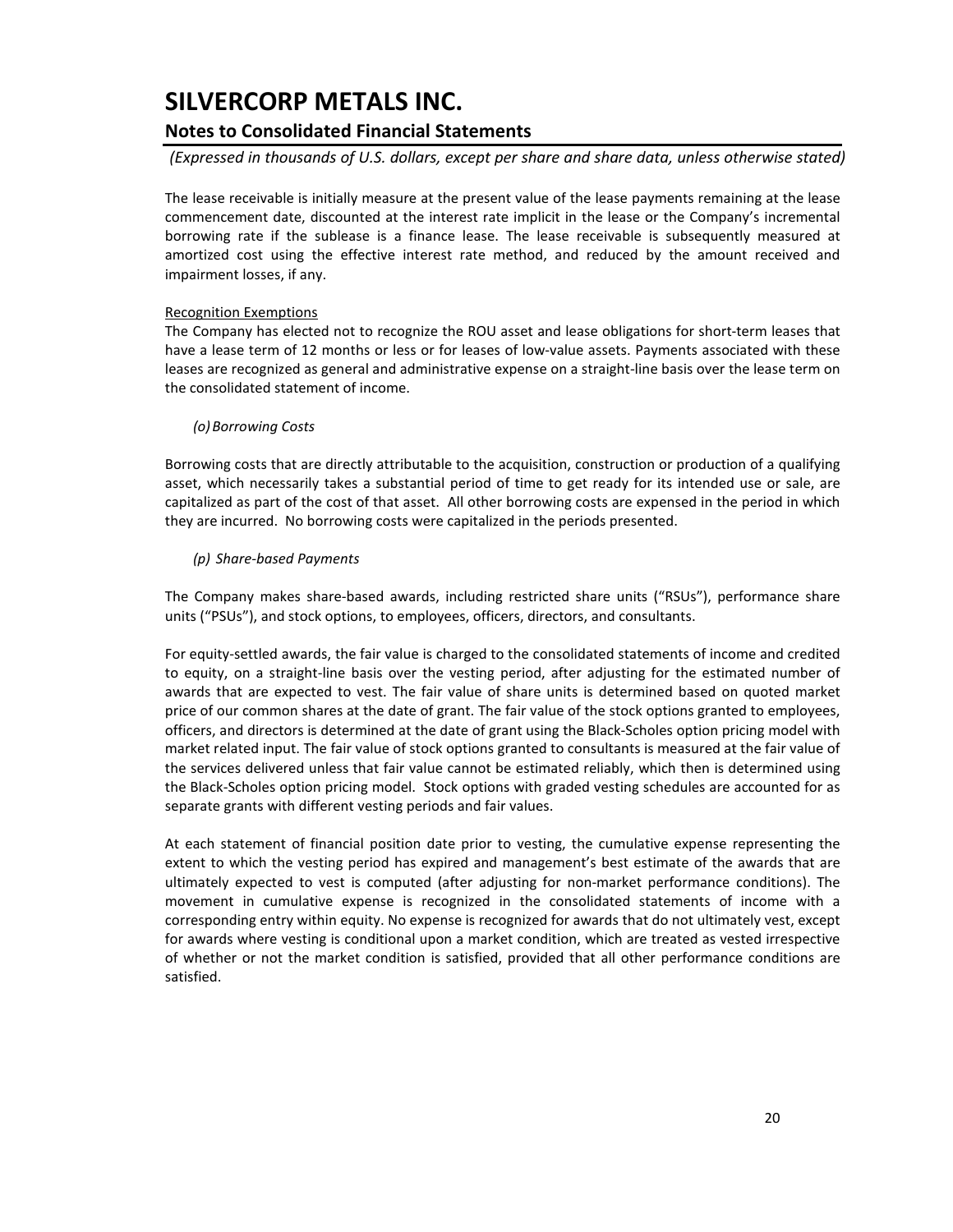*(Expressed in thousands of U.S. dollars, except per share and share data, unless otherwise stated)*

#### *(q)Income Taxes*

Current tax for each taxable entity is based on the local taxable income at the local statutory tax rate enacted or substantively enacted at the balance sheet date and includes adjustments to tax payable or recoverable in respect to previous periods.

Current tax assets and current tax liabilities are only offset if a legally enforceable right exists to set off the amounts, and the Company intends to settle on a net basis, or to realize the asset and settle the liability simultaneously.

Deferred tax is recognized using the balance sheet liability method on temporary differences at the reporting date between the tax bases of assets and liabilities, and their carrying amounts for financial reporting purposes. Deferred tax assets are recognized for all deductible temporary differences, carry forward of unused tax credits and unused tax losses, to the extent that it is probable that taxable profit will be available against which the deductible temporary differences, and the carry forward of unused tax credits and unused tax losses, can be utilized, except:

- where the deferred income tax asset relating to the deductible temporary difference arises from the initial recognition of an asset or liability in a transaction that is not a business combination and, at the time of the transaction, affects neither the accounting profit nor taxable profit or loss; and
- in respect of deductible temporary differences associated with investments in subsidiaries, associates and interests in joint ventures, deferred income tax assets are recognized only to the extent that it is probable that the temporary differences will reverse in the foreseeable future and taxable profit will be available against which the temporary differences can be utilized.

The carrying amount of deferred income tax assets is reviewed at the end of each reporting period and reduced to the extent that it is no longer probable that sufficient taxable profit will be available to allow all or part of the deferred income tax asset to be utilized. Unrecognized deferred income tax assets are reassessed at the end of each reporting period and are recognized to the extent that it has become probable that future taxable profit will be available to allow the deferred tax asset to be recovered.

Deferred income tax assets and liabilities are measured at the tax rates that are expected to apply to the year when the asset is realized or the liability is settled, based on tax rates (and tax laws) that have been enacted or substantively enacted by the end of the reporting period.

Deferred income tax relating to items recognized outside profit or loss is recognized in other comprehensive income or directly in equity.

Deferred income tax assets and deferred income tax liabilities are offset, if a legally enforceable right exists to set off current tax assets against current income tax liabilities and the deferred income taxes relate to the same taxable entity and the same taxation authority.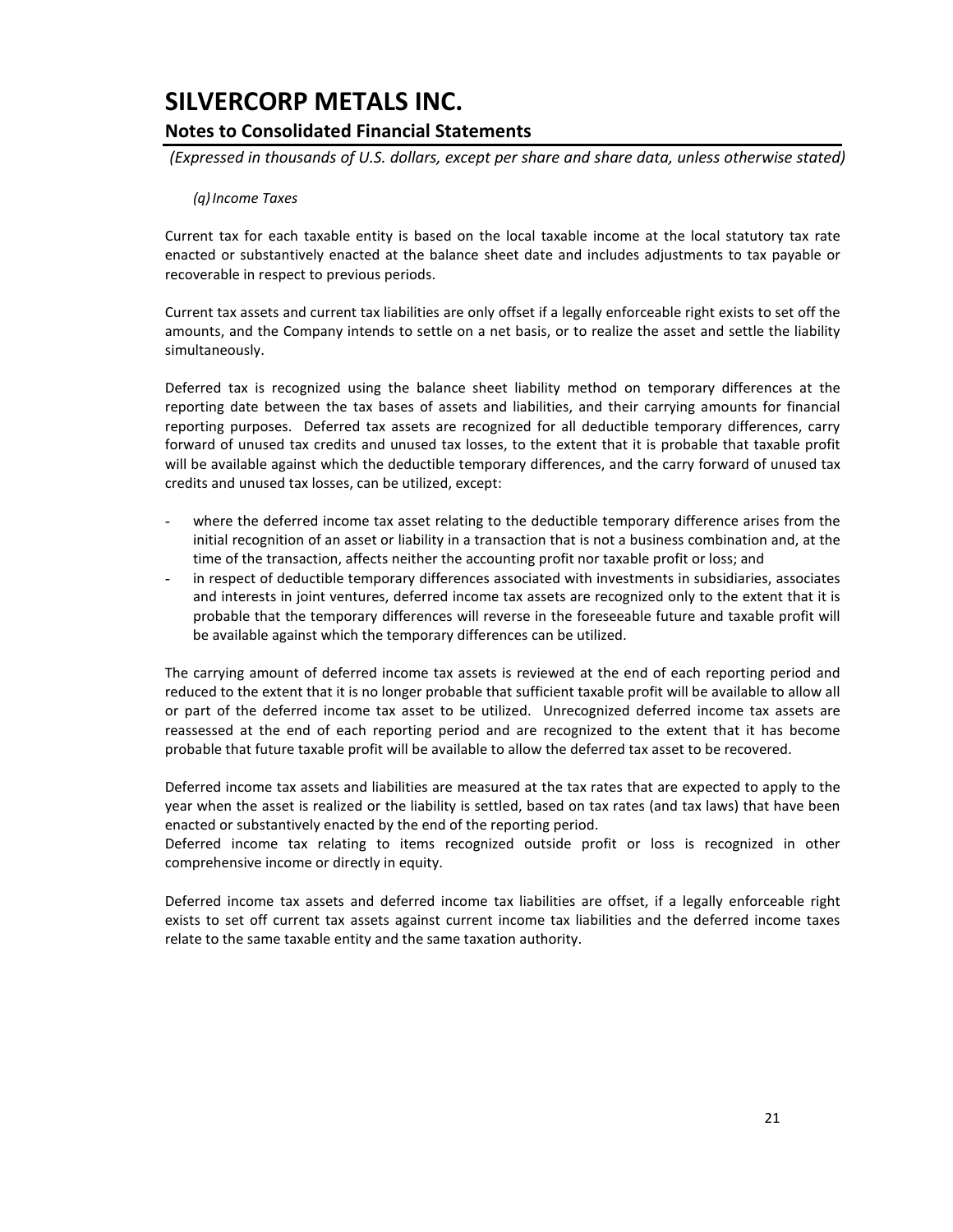*(Expressed in thousands of U.S. dollars, except per share and share data, unless otherwise stated)*

#### *(r) Earnings per Share*

Earnings per share are computed by dividing net income available to equity holders of the Company by the weighted average number of common shares outstanding for the period. Diluted earnings per share reflect the potential dilution that could occur if additional common shares are assumed to be issued under securities that entitle their holders to obtain common shares in the future. For stock options and warrants, the number of additional shares for inclusion in diluted earnings per share calculations is determined by the options and warrants, whose exercise price is less than the average market price of the Company's common shares, are assumed to be exercised and the proceeds are used to repurchase common shares at the average market price for the period. The incremental number of common shares issued under stock options, and repurchased from proceeds, is included in the calculation of diluted earnings per share.

#### *(s) Financial Instruments*

#### *Initial recognition:*

On initial recognition, all financial assets and financial liabilities are recorded at fair value adjusted for directly attributable transaction costs except for financial assets and liabilities classified as fair value through profit or loss ("FVTPL"), in which case transaction costs are expensed as incurred.

#### *Subsequent measurement of financial assets:*

Subsequent measurement of financial assets depends on the classification of such assets.

I. Non-equity instruments:

IFRS 9 includes a single model that has only two classification categories for financial instruments other than equity instruments: amortized cost and fair value. To qualify for amortized cost accounting, the instrument must meet two criteria:

- i. The objective of the business model is to hold the financial asset for the collection of the contractual cash flows; and
- ii. All contractual cash flows represent only principal and interest on that principal.

All other instruments are mandatorily measured at fair value.

II. Equity instruments:

At initial recognition, for equity instruments other than held for trading, the Company may make an irrevocable election to designate them, on instrument by instrument basis, as either FVTPL or fair value through other comprehensive income ("FVTOCI").

Financial assets classified as amortized cost are measured at the amount of initial recognition minus principal repayments, plus the cumulative amortization using the effective interest method of any difference between that initial amount and the maturity amount, adjusted for any impairment loss allowance. Amortization or interest income from the effective interest method is included in finance income.

Financial assets classified as FVTPL are measured at fair value with changes in fair values recognized in profit or loss. Equity investments designated as FVTOCI are measured at fair value with changes in fair values recognized in other comprehensive income ("OCI"). Dividends from that investment are recorded in profit or loss when the Company's right to receive payment of the dividend is established unless they represent a recovery of part of the cost of the investment.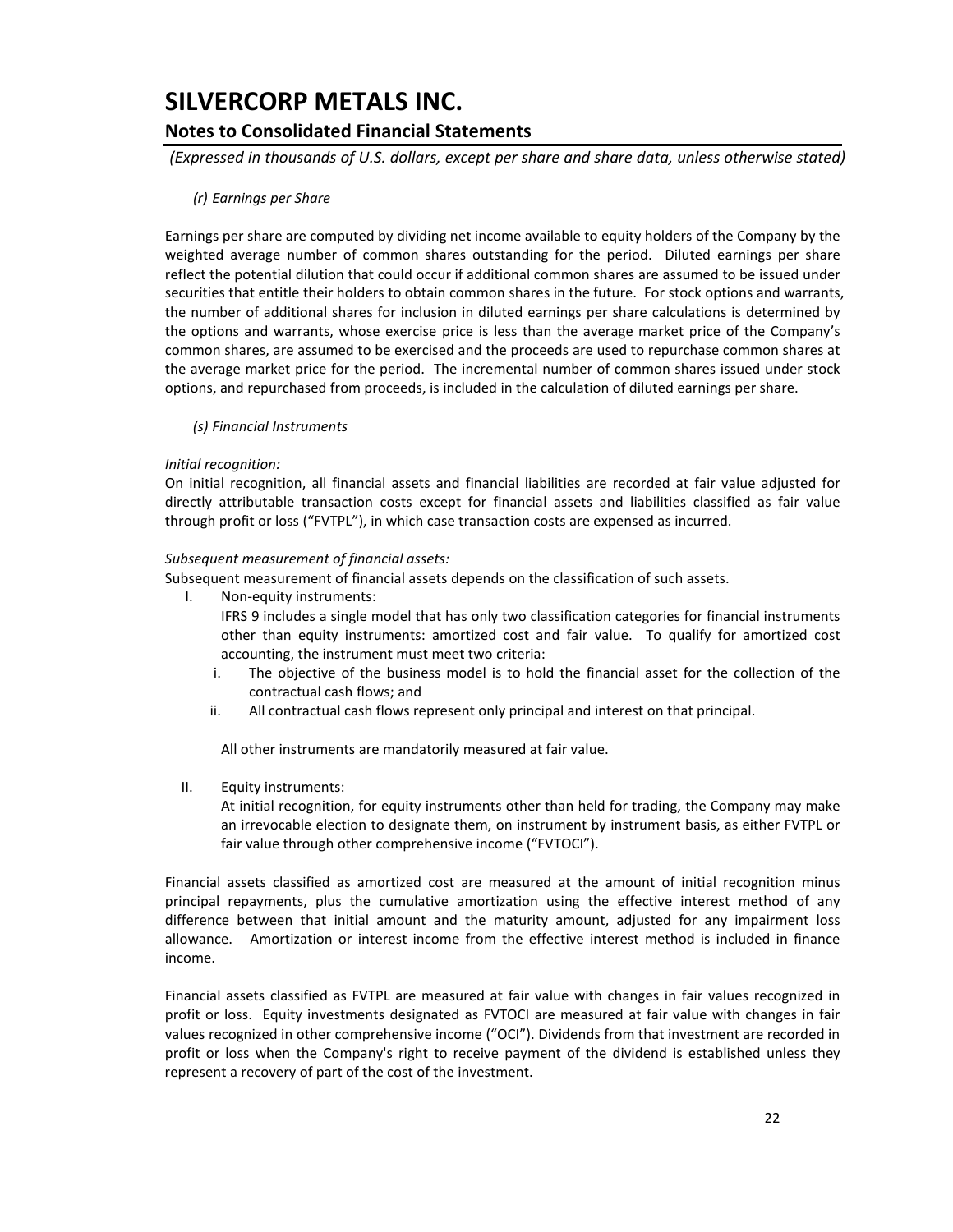### **Notes to Consolidated Financial Statements**

*(Expressed in thousands of U.S. dollars, except per share and share data, unless otherwise stated)*

#### *Impairment of financial assets carried at amortized cost:*

The Company recognizes a loss allowance for expected credit losses on its financial assets carried at amortized cost. The amount of expected credit losses is updated at each reporting period to reflect changes in credit risk since initial recognition of the respective financial instruments.

#### *Subsequent measurement of financial liabilities:*

Financial liabilities classified as amortized cost are measured at the amount of initial recognition minus principal repayments, plus the cumulative amortization using the effective interest method of any difference between that initial amount and the maturity amount. Amortization or interest expense using the effective interest method is included in finance costs.

Financial liabilities classified as FVTPL are measured at fair value with gains and losses recognized in profit or loss.

The Company classifies its financial instruments as follows:

- Financial assets classified as FVTPL: cash and cash equivalents, short-term investments money market instruments, and other investments - equity investments designated as FVTPL and warrants;
- Financial assets classified as FVTOCI: other investments equity investments designated as FVTOCI;
- Financial assets classified as amortized cost: short-term investments bonds, trade and other receivables and due from related parties;
- Financial liabilities classified as amortized cost: accounts payable and accrued liabilities, dividends payable, bank loan, customer deposits and due to related parties.

#### *Derecognition of financial assets and financial liabilities:*

A financial asset is derecognized when:

- The rights to receive cash flows from the asset have expired; or
- The Company has transferred its rights to receive cash flows from the asset or has assumed an obligation to pay the received cash flows in full without material delay to a third party under a 'passthrough' arrangement; and either (a) the Company has transferred substantially all the risks and rewards of the asset, or (b) the Company has neither transferred nor retained substantially all the risks and rewards of the asset, but has transferred control of the asset.

Gains and losses on derecognition of financial assets and liabilities classified as amortized cost are recognized in profit or loss when the instrument is derecognized or impaired, as well as through the amortization process.

Gains and losses on derecognition of equity investments designated as FVTOCI (including any related foreign exchange component) are recognized in OCI. Amounts presented in OCI are not subsequently transferred to profit or loss.

A financial liability is derecognized when the obligation under the liability is discharged or cancelled or expires. When an existing financial liability is replaced by another liability from the same lender on substantially different terms, or the terms of an existing liability are substantially modified, such an exchange or modification is treated as a derecognition of the original liability. In this case, a new liability is recognized, and the difference in the respective carrying amounts is recognized in the statement of income.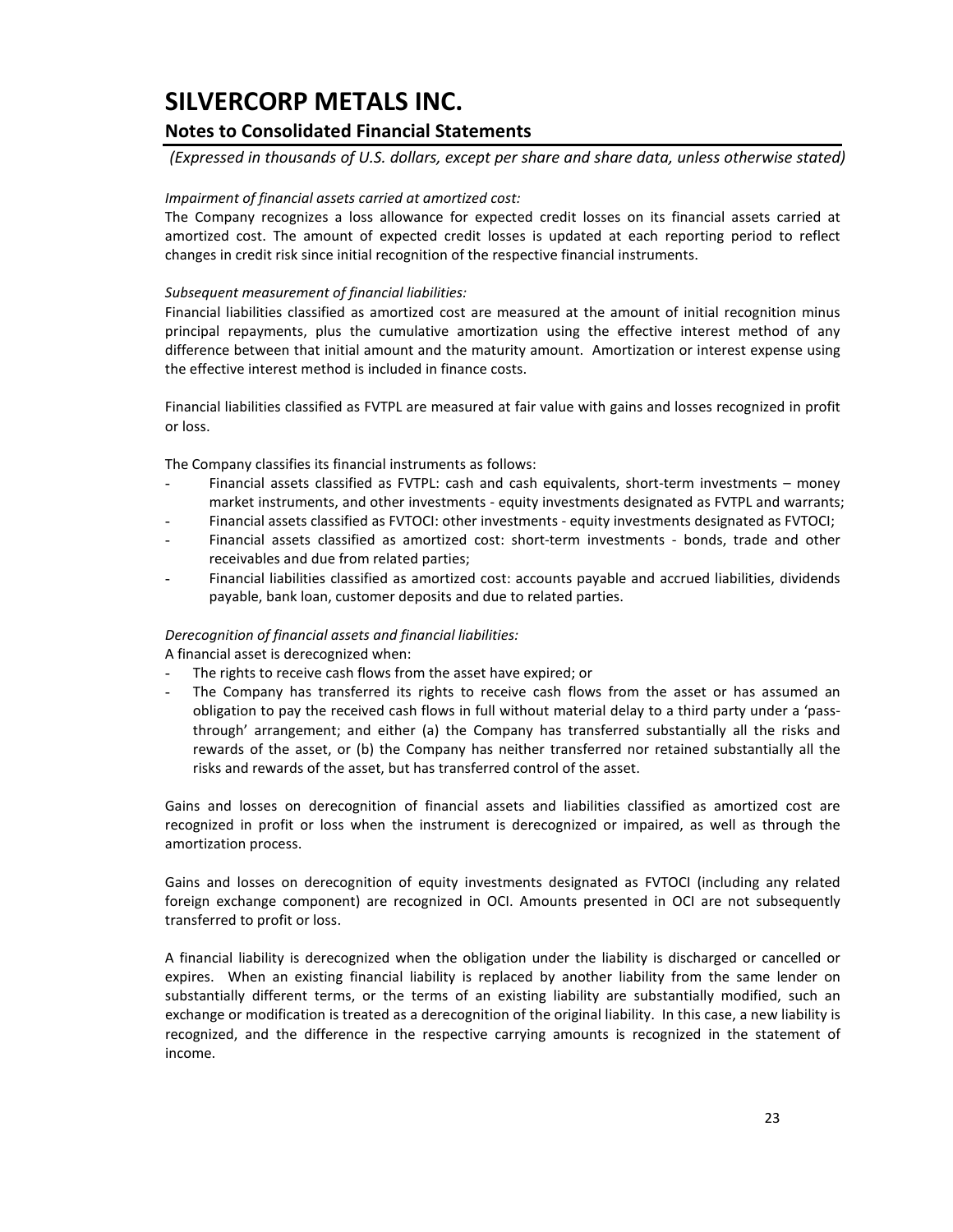### **Notes to Consolidated Financial Statements**

*(Expressed in thousands of U.S. dollars, except per share and share data, unless otherwise stated)*

#### *Offsetting of financial instruments:*

Financial assets and liabilities are offset and the net amount is reported in the consolidated statement of financial position if and only if, there is a currently enforceable legal right to offset the recognized amounts and there is an intention to settle on a net basis, or to realize the assets and settle liabilities simultaneously.

#### *Fair value of financial instruments:*

The fair value of financial instruments that are traded in active markets at each reporting date is determined by reference to quoted market prices, without deduction for transaction costs. For financial instruments that are not traded in active markets, the fair value is determined using appropriate valuation techniques, such as using a recent arm's length market transaction between knowledgeable and willing parties, discounted cash flow analysis, reference to the current fair value of another instrument that is substantially the same, or other valuation models.

#### *(t) Government Assistance*

Refundable mining exploration tax credits received from eligible mining exploration expenditures and other government grants received for project construction and development reduce the carrying amount of the related mineral rights and properties or plant and equipment assets. The depletion or depreciation of the related mineral rights and properties or plant and equipment assets is calculated based on the net amount.

Government subsidies as compensation for expenses already incurred are recognized in profit and loss during the period in which it becomes receivable.

#### *(u) Significant Accounting Judgments and Estimates*

The preparation of consolidated financial statements in conformity with IFRS requires management to make judgements, estimates and assumptions about future events that affect the reported amounts of assets and liabilities at the date of the financial statements and the reported amounts of revenue and expenses during the reporting period. Although these judgments and estimates are continuously evaluated and are based on management's experience and best knowledge of relevant facts and circumstances, actual results may differ from these estimates.

Areas where critical accounting judgments have the most significant effect on the consolidated financial statements include:

**Capitalization of expenditures included in mineral rights and properties –** management has determined that those capitalized expenditures, including exploration and evaluation expenditures and development costs incurred at producing properties, have potential future economic benefits and are potentially economically recoverable, subject to impairment analysis. Management uses several criteria in its assessments of economic recoverability and probability of future economic benefit, including geologic and metallurgic information, history of conversion of mineral deposits to proven and probable reserves, scoping and feasibility studies, accessible facilities, existing permits, whether to extend of the mine life, increase future production, or to provide access to a component of an ore body that will be mined in a future period.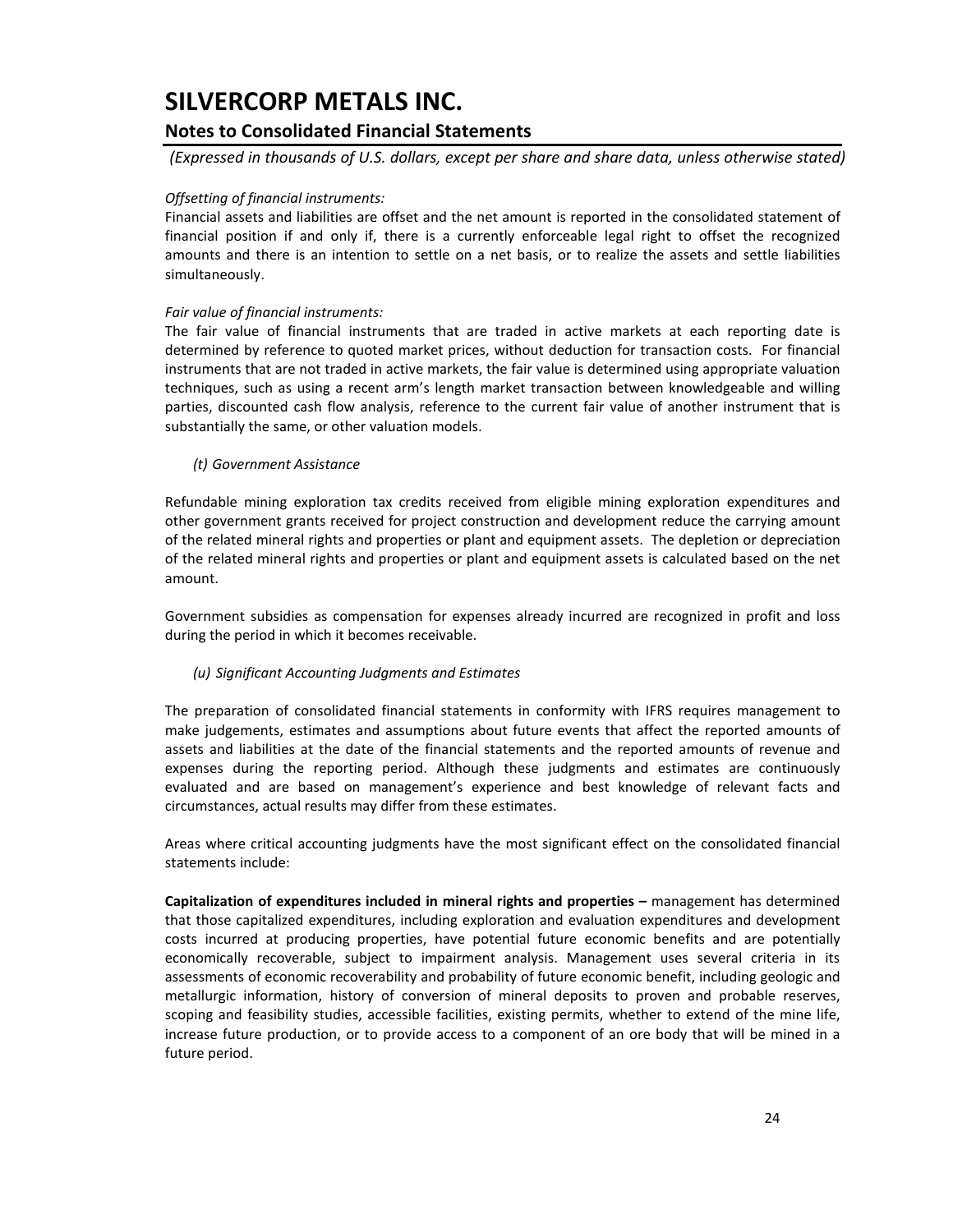### **Notes to Consolidated Financial Statements**

*(Expressed in thousands of U.S. dollars, except per share and share data, unless otherwise stated)*

**Indicators of Impairment and impairment reversal** - Management applies significant judgement in assessing whether indicators of impairment or reserve impairment exist for an asset or group of assets which would necessitate impairment testing. Internal and external factors such as significant changes in the use of the asset, commodity prices, and interest rates are used in determining whether there are indicators.

**Income taxes** - Deferred tax assets and liabilities are determined based on difference between the financial statements carrying values of assets and liabilities and their respective income tax based and loss carried forward. Withholding tax are determined based on the earnings of foreign subsidiary distributed to the Company.

The recognition of deferred tax assets and the determination of the ability of the Company to utilize tax loss carry-forwards to offset deferred tax liabilities requires management to exercise judgement and make certain assumptions about the future performance of the Company. Management is required to access whether it is "probable" that the Company will benefit from these prior losses and other deferred tax assets. Changes in economic conditions, metal prices, and other factors could result in revision to the estimates of the benefits to be realized or the timing of utilization of the losses.

**Functional currency** - The determination of an entity's functional currency often requires significant judgement where the primary economic environment in which the entity operates may not be clear. This can have a significant impact on the consolidated results based the foreign currency translation method of the Company.

**Contingencies** - Contingencies can be either possible assets or liabilities arising from past events which, by their nature, will only be resolved when one or more future events not wholly within our control occur or fail to occur. The assessment of such contingencies inherently involves the exercise of significant judgment and estimates of the outcome of future events. In assessing loss contingencies related to legal, tax or regulatory proceedings that are pending against us or unasserted claims, that may result in such proceedings or regulatory or government actions that may negatively impact our business or operations, we evaluate with our legal counsel the perceived merits of any legal, tax or regulatory proceedings, unasserted claims or actions. Also evaluated are the perceived merits of the nature and amount of relief sought or expected to be sought, when determining the amount, if any, to recognize as a contingent liability or assessing the impact on the carrying value of assets. Contingent assets or liabilities are not recognized in the consolidated financial statements.

**Consolidation of entities in which the Group holds less than a majority of voting rights –** As at March 31, 2021, the Company owned 43.75% interest in New Infini (Note 3) and has evaluated and concluded that the Company has control over New Infini due to New Infini's share structure, board composition and other related facts. Accordingly consolidates New Infini's results from the date of acquisition.

Areas where critical accounting estimates have the most significant effect on the amounts recognized in the consolidated financial statements include: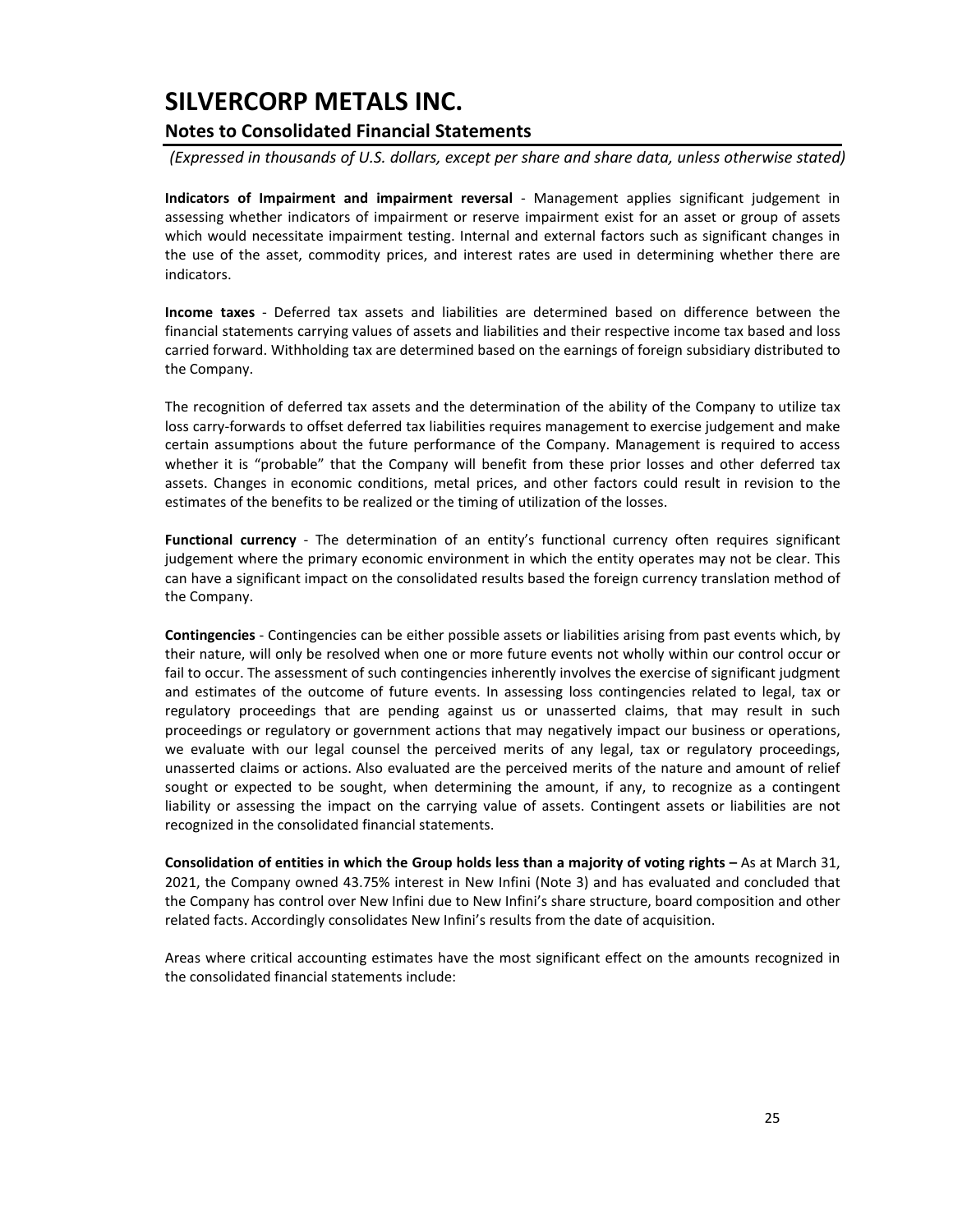*(Expressed in thousands of U.S. dollars, except per share and share data, unless otherwise stated)*

**Mineral Reserves and Mineral Resources estimates -** Mineral reserves and mineral resources are estimated by qualified persons in accordance with National Instrument 43-101, "Standards of Disclosure form Mineral Projects", issued by the Canadian Securities Administrators. There are numerous uncertainties inherent in estimating mineral reserves and mineral resources, including many factors beyond the Company's control. Such estimation is a subjective process, and the accuracy of any mineral reserve or mineral resource estimate is a function of the quantity and quality of available data and of the assumptions made and judgements used in engineering and geological interpretation. Changes in assumptions, including metal prices, production costs, recovery rate, and market conditions could result in mineral reserve and mineral resource estimate revision. Such change could impact depreciation and amortization rates, asset carrying value and the environmental and rehabilitation provision.

**Impairment and reserve impairment of assets** *-* Where an indicator of impairment and reserves impairment exists, a formal estimate of the recoverable amount is made, which is determined as the higher of FVLCTD and VIU.

The determination of FVLCTD and VIU requires management to make estimates and assumptions about expected production based on current estimates of recoverable metal, commodity prices, operating costs, taxes and export duties, inflation and foreign exchange, salvage value, future capital expenditures and discount rates. The estimates and assumptions are subject to risk and uncertainty; hence, there is the possibility that changes in circumstances will alter these projections, which may impact the recoverable amount of the assets. In such circumstances, some or all of the carrying value of the assets may be further impaired or the impairment charge reversed with the impact recorded in the consolidated statements of (loss) income.

**Valuation of inventory** - Stockpiled ore, direct smelting ore, and concentrate inventories are valued at the lower of average cost and net realizable value. Net realizable value is calculated as the estimated price at the time of sale based on prevailing and forecast metal prices less estimated future production costs to convert the inventory into saleable form and associated selling costs. The determination of forecast sales price, recovery rates, grade, assumed contained metal in stockpiles and production and selling costs requires significant assumptions that may impact the stated value of our inventory and lead to changes in NRV. In determining the value of material and supplies inventory, we make estimates of the amounts to be used and realizable value through disposals or sales. Changes in these estimates can result in a change in carrying amounts of inventory, as well as cost of sales.

**Environmental rehabilitation provision and the timing of expenditures** - Environmental rehabilitation costs are a consequence of exploration activities and mining. The cost estimates are updated annually during the life of a mine to reflect known developments, (e.g. revisions to cost estimates and to the estimated lives of operations), and are subject to review at regular intervals. Decommissioning, restoration and similar liabilities are estimated bases on the Company's interpretation of current regulatory requirements, constructive obligations and are measured at the best estimates of expenditures required to settle the present obligation of decommissioning, restoration or similar liabilities that may occur over the life of the mine. The carrying amount is determined based on the net present value of estimated future cash expenditures for the settlement of decommissioning, restoration or similar liabilities that may occur over the life of the mine. Such estimates are subject to change based on change in laws and regulations and negotiations with regulatory authorities.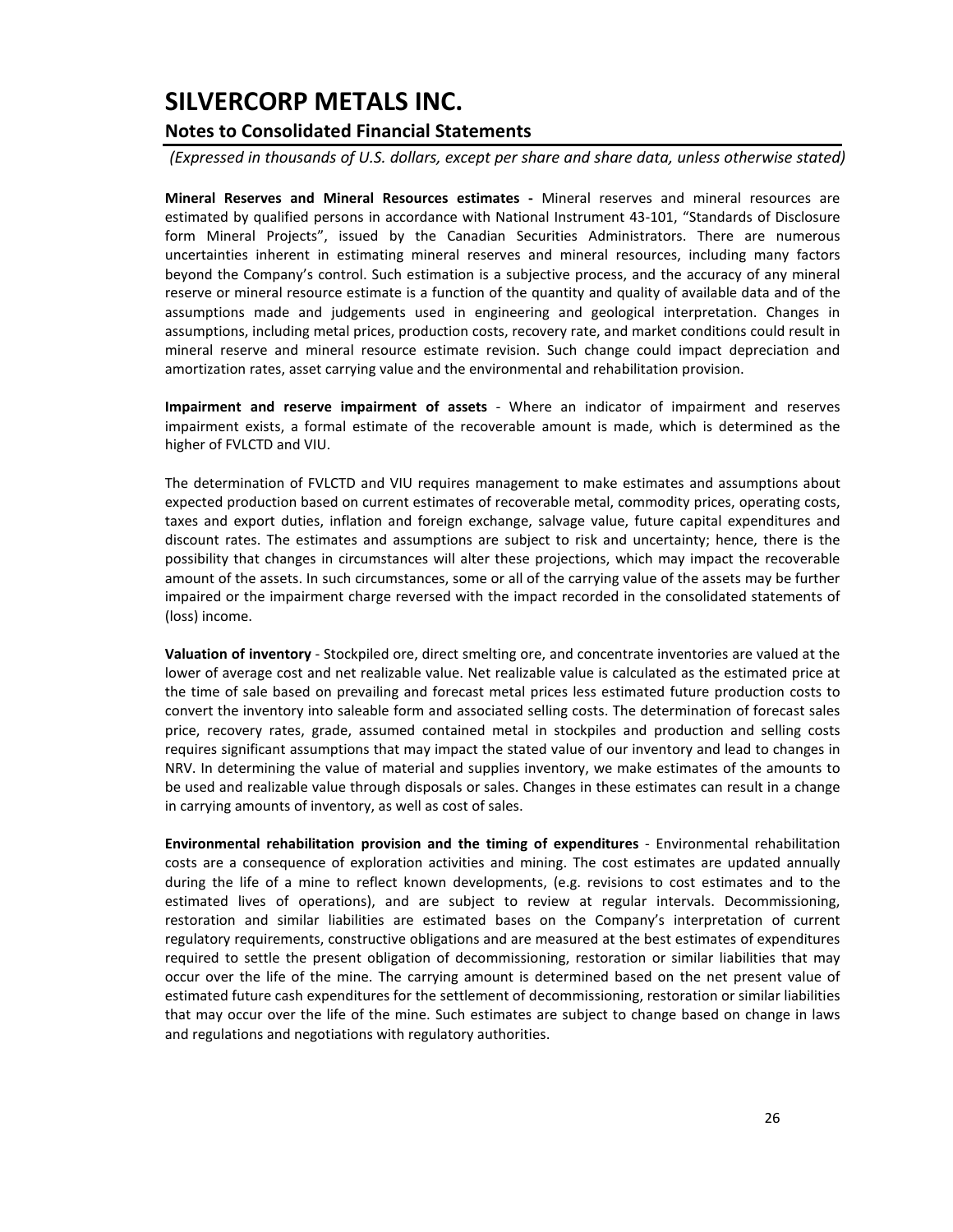*(Expressed in thousands of U.S. dollars, except per share and share data, unless otherwise stated)*

#### **3. LA YESCA ACQUISITION**

On December 17, 2020 the Company and its subsidiary New Infini entered into a framework agreement (the "Agreement") with various arm's length vendors (the "Vendors"), whereby New Infini agreed to acquire 100% interest in the La Yesca Silver Project ("La Yesca") through indirect purchase of all of the issued and outstanding shares of Infini Resources, S.A. de C.V., a Mexican company which owns La Yesca. La Yesca is a silver-polymetallic, epithermal-type project located approximately 100 kilometres ("km") (185 km by road) northwest of Guadalajara, the second-largest city in Mexico. The concessions comprising La Yesca cover an area of approximately 47.7 km<sup>2</sup>. In total, 7,649 metres from 25 drill holes have previously been completed, all of which intersected mineralization.

The purchase consideration and payment terms for the acquisition of La Yesca are summarized as follows:

- Upon closing of the Agreement, a \$8,250 cash payment (the "Initial Cash Payment") and the transfer of a 45% interest in the issued and outstanding shares of New Infini (the "New Infini Shares") to the Vendors;
- Within 90 days of closing of the Agreement, a cash payment of \$1,000, less any liabilities contemplated under the Agreement (together with the Initial Cash Payment, the "Cash Consideration"); and
- A "Discovery payment" of up to \$30,000 calculated on the basis of \$0.20 per ounce of Ag resources as defined by National Instrument 43-101 Standards of Disclosure for Mineral Projects paid by New Infini to the Vendors subject to certain permitting considerations.

The Company paid \$7,568 of the Cash Consideration through a capital injection to New Infini to hold 45% of the issued and outstanding New Infini Shares. A group of the Company's directors, officers, employees and consultants paid \$1,682 of the Cash Consideration collectively to hold 10% of the issued and outstanding New Infini Shares. The transaction has been accounted for as an acquisition of assets as the purchase price was concentrated on a single asset, the La Yesca mineral property interest. The purchase consideration was allocated to the assets acquired based on their relative fair values at the date of the acquisition, net of any associated liabilities.

On January 14, 2021, the Company participated in a private placement of New Infini Shares and purchased an additional 3,000,000 New Infini Shares for \$1,500. As at March 31, 2021, the Company owned 21,000,000 New Infini Shares, representing a 43.75% interest in New Infini.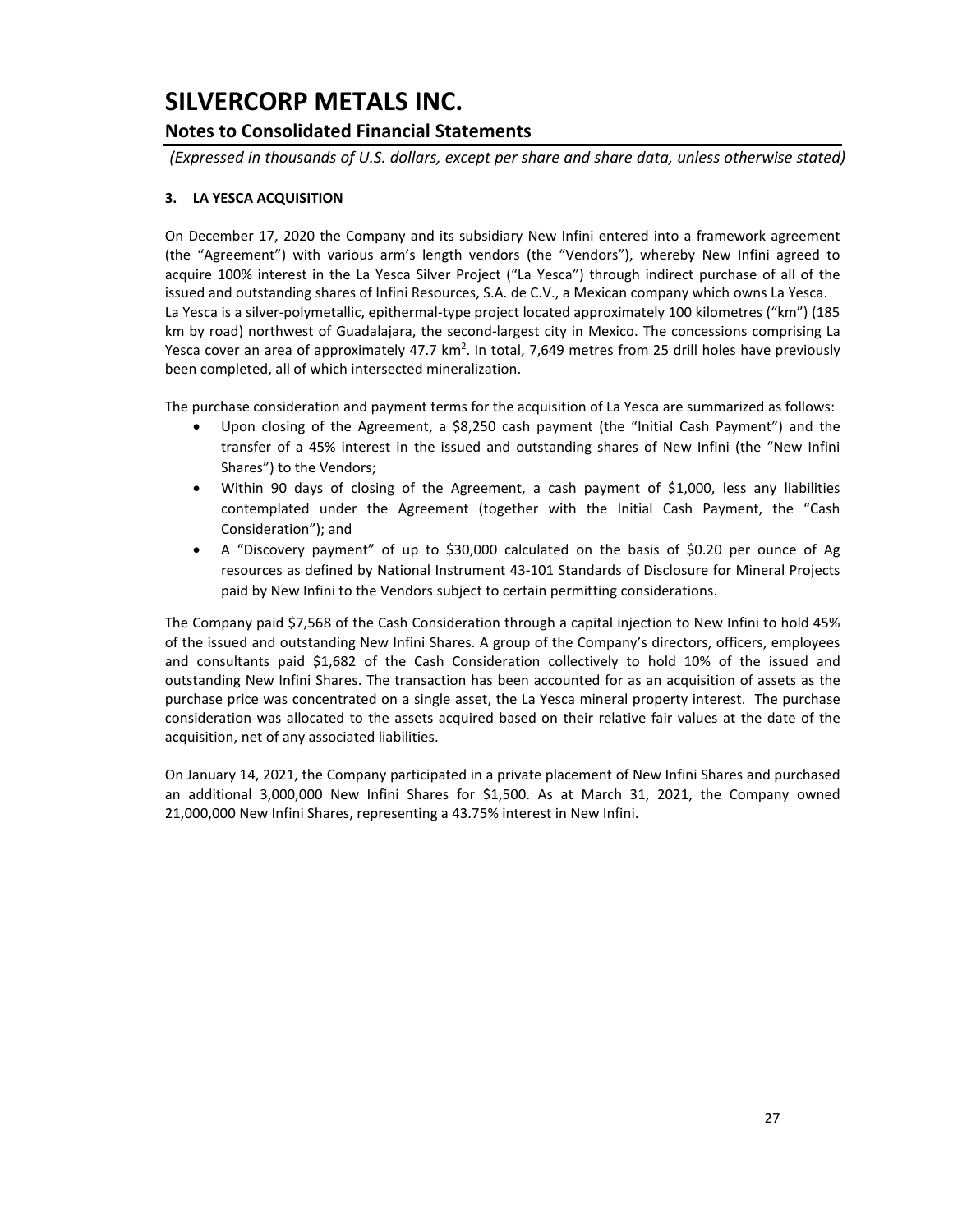### **Notes to Consolidated Financial Statements**

*(Expressed in thousands of U.S. dollars, except per share and share data, unless otherwise stated)*

#### **4. SHORT-TERM INVESTMENTS**

As at March 31, 2021, short-term investments consist of the following:

|                          | Amount | Interest rates | Maturity                             |
|--------------------------|--------|----------------|--------------------------------------|
| <b>Bonds</b>             | 15.812 | 5.38% - 13.00% | January 10, 2022 - September 3, 2024 |
| Money market instruments | 64.545 |                |                                      |
|                          | 80.357 |                |                                      |

As at March 31, 2020, short-term investments consist of the following:

|                          | Amount | Interest rates | Maturity                      |
|--------------------------|--------|----------------|-------------------------------|
| <b>Bonds</b>             | 23.313 | 6.00% - 13.00% | April 2, 2020 - June 27, 2024 |
| Money market instruments | 53.429 |                |                               |
|                          | 76.742 |                |                               |

All bonds were purchased on open markets and are readily tradable.

#### **5. INVENTORIES**

Inventories consist of the following:

|                                       | March 31, 2021 | March 31, 2020 |
|---------------------------------------|----------------|----------------|
| Direct smelting ore and stockpile ore | 1.916          | 1,138          |
| Concentrate inventory                 | 4.536          | 4,368          |
| Total stockpile and concentrate       | 6.452          | 5,506          |
| Material and supplies                 | 3.316          | 2,924          |
|                                       | 9.768          | 8,430          |

The amount of inventories recognized as expense during the year ended March 31, 2021 was \$90,978 (year ended March 31, 2020 - \$82,744).

#### **6. INVESTMENT IN ASSOCIATES**

*(a)* Investment in New Pacific Metals Corp.

New Pacific Metals Corp. ("NUAG") is a Canadian public company listed on the TSX Exchange (symbol: NUAG). NUAG is a related party of the Company by way of two common directors and one officer, and the Company accounts for its investment in NUAG using the equity method as it is able to exercise significant influence over the financial and operating policies of NUAG.

On June 9, 2020, the Company participated in an underwritten offering of common shares of NUAG and acquired an additional 1,320,710 common shares of NUAG for a cost of \$5,805.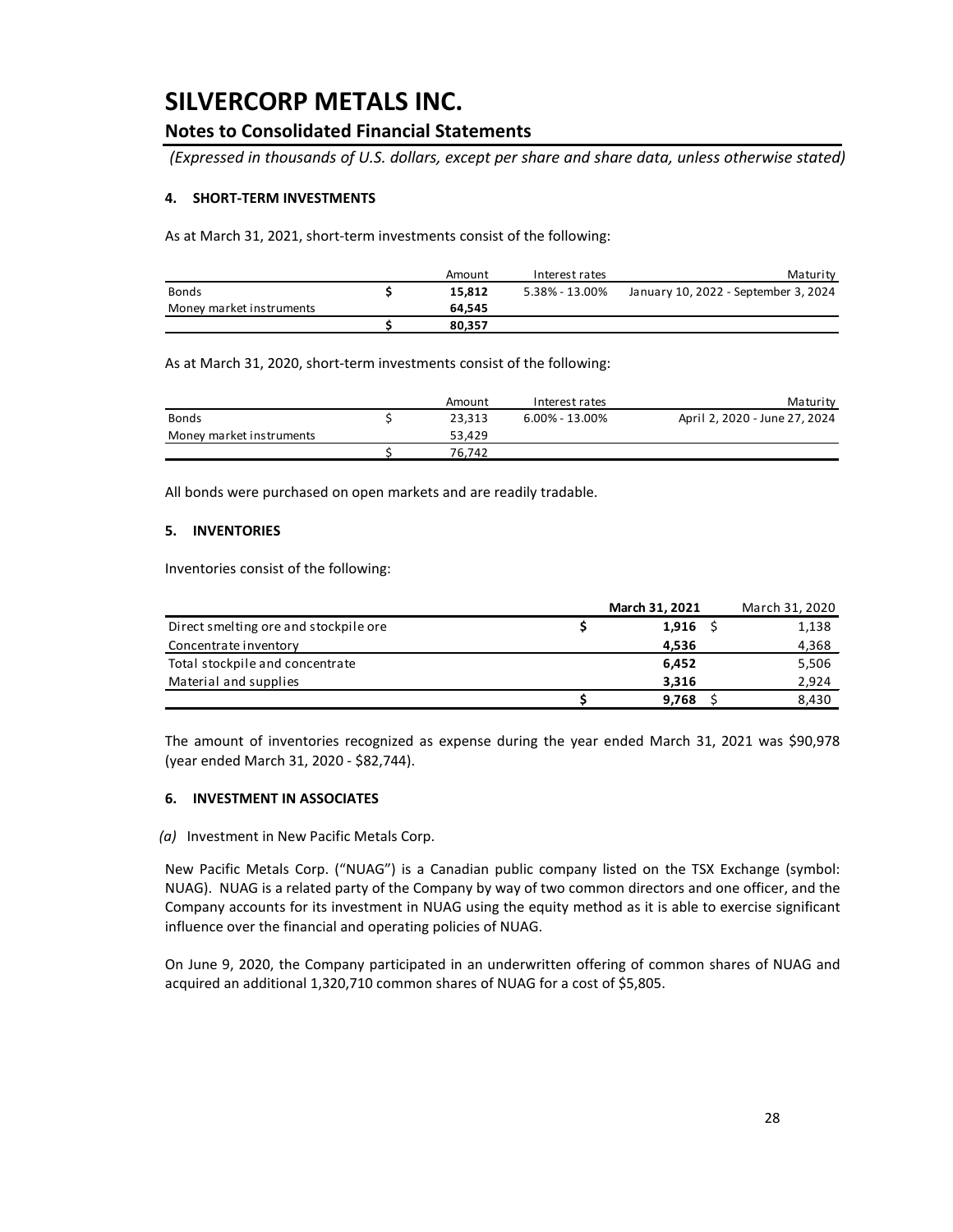### **Notes to Consolidated Financial Statements**

*(Expressed in thousands of U.S. dollars, except per share and share data, unless otherwise stated)*

On July 22 2020, NUAG announced the spin-out by way of a plan of arrangement (the "Arrangement") of its then wholly-owned subsidiary, Whitehorse Gold Corp. ("WHG"), which owns 100% Skukum Gold Project (formerly "Tagish Lake Gold Project") located in Yukon, Canada. Upon completion of the Arrangement on November 18, 2020, NUAG and WHG became two separate entities, and NUAG distributed all of the WHG common shares held by NUAG to its shareholders on a pro rata basis. WHG common shares were listed on the TSX Venture Exchange.

As at March 31, 2021, the Company owned 43,917,216 common shares of NUAG (March 31, 2020 – 42,596,506), representing an ownership interest of 28.6% (March 31, 2020 – 28.8%). The summary of the investment in NUAG common shares and its market value as at the respective balance sheet dates are as follows:

|                                                 |            |    |           | Value of NUAG's     |
|-------------------------------------------------|------------|----|-----------|---------------------|
|                                                 | Number of  |    |           | common shares per   |
|                                                 | shares     |    | Amount    | quoted market price |
| Balance April 1, 2019                           | 39,346,300 | Ŝ. | 38,703 \$ | 69,783              |
| Purchase from open market                       | 502,600    |    | 861       |                     |
| Exercise of warrants                            | 1,500,000  |    | 2,349     |                     |
| Participation in public offering                | 1,247,606  |    | 3,820     |                     |
| Share of net loss                               |            |    | (1,276)   |                     |
| Share of other comprehensive income             |            |    | 1,077     |                     |
| Dilution gain                                   |            |    | 723       |                     |
| Disposal of common shares held by the associate |            |    | 1,127     |                     |
| Foreign exchange impact                         |            |    | (2,829)   |                     |
| Balance March 31, 2020                          | 42,596,506 | \$ | 44,555    | Ś<br>148,624        |
| Participation in public offering                | 1,320,710  |    | 5,805     |                     |
| WHG Spin-out                                    |            |    | (1,793)   |                     |
| Share of net loss                               |            |    | (1,672)   |                     |
| Share of other comprehensive loss               |            |    | (2,324)   |                     |
| Foreign exchange impact                         |            |    | 5,828     |                     |
| Balance March 31, 2021                          | 43,917,216 | \$ | 50,399    | Ś<br>181,257        |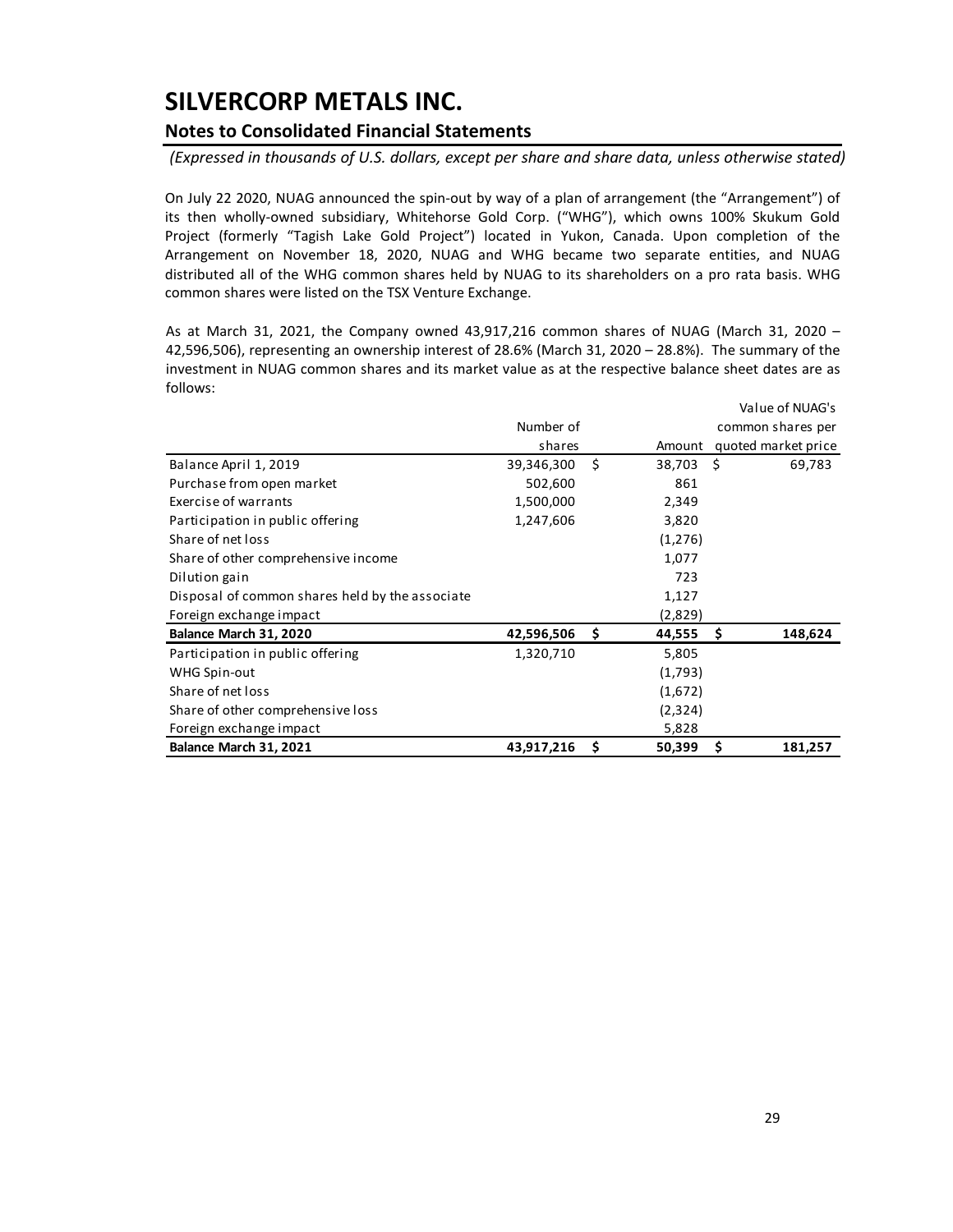### **Notes to Consolidated Financial Statements**

*(Expressed in thousands of U.S. dollars, except per share and share data, unless otherwise stated)*

Summarized financial information for the Company's investment in NUAG on a 100% basis is as follows:

|                                             | Years ended March 31, |              |  |              |  |  |
|---------------------------------------------|-----------------------|--------------|--|--------------|--|--|
|                                             |                       | $2021^{(1)}$ |  | $2020^{(1)}$ |  |  |
| Income from investments                     | \$                    | 1,278        |  | 494          |  |  |
| General and administrative expense          |                       | (5,836)      |  | (3,824)      |  |  |
| Gain on disposal of PPE                     |                       | (2)          |  |              |  |  |
| Foreign exchange gain                       |                       | (1,281)      |  | 669          |  |  |
| Impairment reversal                         |                       | 8,862        |  | (586)        |  |  |
| Net loss of associate                       |                       | $3,021$ \$   |  | (3,247)      |  |  |
| Adjustments to net loss of associate        |                       | (8,862)      |  | (1, 170)     |  |  |
| Net loss of associate qualified for pick-up |                       | $(5,841)$ \$ |  | (4,417)      |  |  |
| Company's share of net loss                 |                       | $(1,672)$ \$ |  | (1,276)      |  |  |

 $<sup>(1)</sup>NUAG's fiscal year-end is on June 30.  $NUAG's$  quarterly financial results were used to compile the financial</sup>$ information that matched with the Company's year-end on March 31.

|                                            |   |         | As at March 31, 2021 As at March 31, 2020 |
|--------------------------------------------|---|---------|-------------------------------------------|
| Current assets                             | Ş | 48.511  | 29,012                                    |
| Non-current assets                         |   | 78,164  | 74,989                                    |
| Total assets                               |   | 126,675 | 104,001                                   |
|                                            |   |         |                                           |
| Current liabilities                        |   | 811     | 1,409                                     |
| Total liabilities                          |   | 811     | 1,409                                     |
|                                            |   |         |                                           |
| Net assets                                 |   | 125,864 | 102,592                                   |
| Company's share of net assets of associate |   | 35,932  | 29.575                                    |

*(b)* Investment in Whitehorse Gold Corp.

WHG is a Canadian public company listed on the TSX Venture Exchange (symbol: WHG). The Company accounts for its investment in WHG using the equity method as it is able to exercise significant influence over the financial and operating policies of WHG.

On November 18, 2020, the Company received 5,740,285 WHG common shares distributed by NUAG to the Company under the Arrangement. In connection with the Arrangement, WHG conducted a non-brokered private placement financing. The Company participated in WHG's private placement and acquired an additional 5,774,000 common shares of WHG for a cost of \$1,326.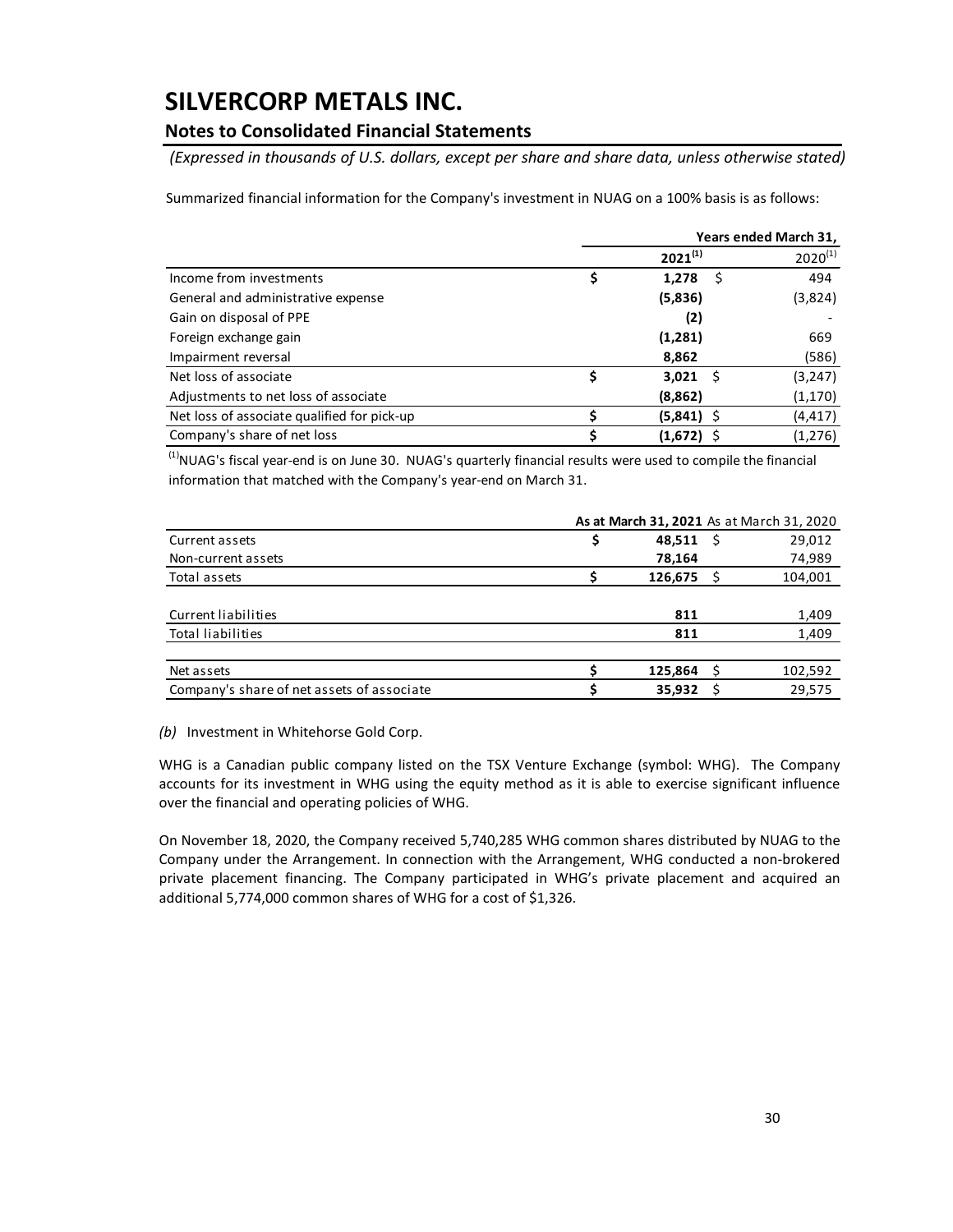### **Notes to Consolidated Financial Statements**

*(Expressed in thousands of U.S. dollars, except per share and share data, unless otherwise stated)*

As at March 31, 2021, the Company owned 11,514,285 common shares of WHG (March 31, 2020 – nil), representing an ownership interest of 26.99% (March 31, 2020 – nil). The summary of the investment in WHG common shares and its market value as at the respective balance sheet dates are as follows:

|                                    |            |        | Value of WHG's      |
|------------------------------------|------------|--------|---------------------|
|                                    | Number of  |        | common shares per   |
|                                    | shares     | Amount | quoted market price |
| Balance April 1, 2020              |            |        |                     |
| Distributed under WHG spin-out     | 5,740,285  | 1,793  |                     |
| Participation in private placement | 5,774,000  | 1,326  |                     |
| Share of other net loss            |            | (174)  |                     |
| Foreign exchange impact            |            | 113    |                     |
| Balance March 31, 2021             | 11,514,285 | 3,058  | 15,108              |

Summarized financial information for the Company's investment in WHG on a 100% basis is as follows:

|                                             | Year ended March 31,2021 <sup>(1)</sup> |  |  |  |  |
|---------------------------------------------|-----------------------------------------|--|--|--|--|
| General and administrative expense          | (825)                                   |  |  |  |  |
| Other expense                               | (31)                                    |  |  |  |  |
| Net loss of associate                       | (856)                                   |  |  |  |  |
| Adjustments to net loss of associate        | 211                                     |  |  |  |  |
| Net loss of associate qualified for pick-up | (645)                                   |  |  |  |  |
| Company's share of net loss                 | (174)                                   |  |  |  |  |

 $<sup>(1)</sup>$ WHG's fiscal year-end is on December 31. WHG's quarterly financial results were used to compile the</sup> financial information that matched with the Company's year-end on March 31.

|                                            | As at March 31, 2021 |
|--------------------------------------------|----------------------|
| Current assets                             | 823                  |
| Non-current assets                         | 10,862               |
| Total assets                               | 11,685               |
|                                            |                      |
| Current liabilities                        | 237                  |
| Total liabilities                          | 237                  |
|                                            |                      |
| Net assets                                 | 11,448               |
| Company's share of net assets of associate | 3,090                |

Subsequent to March 31, 2021, the Company participated in a brokered private placement of Whitehorse Gold and purchased 4,000,000 units at the cost of \$4,960. Each unit consisted of one Whitehorse common share and one common share purchase warrant with exercise price of CAD\$2 which expires on May 14, 2026.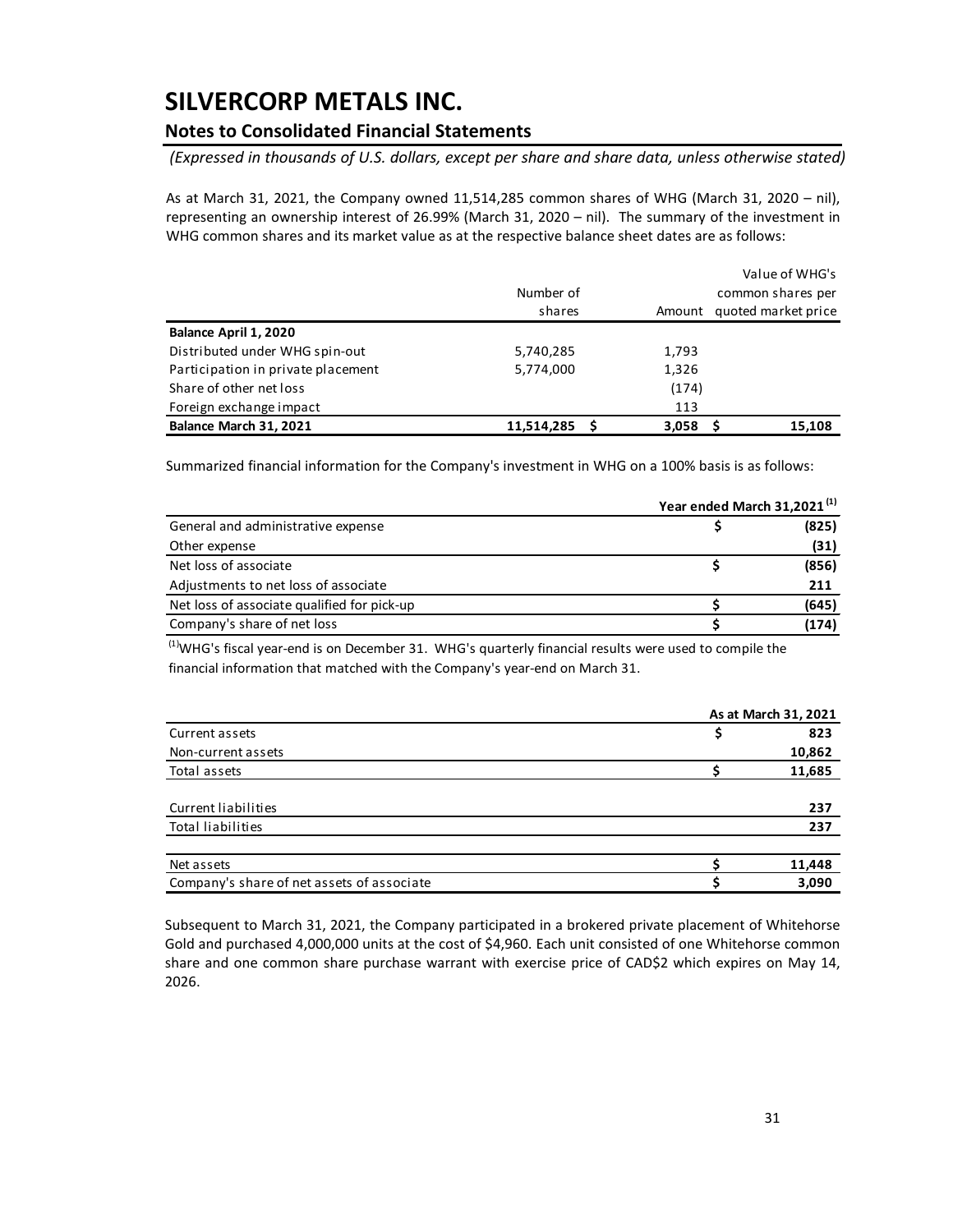### **Notes to Consolidated Financial Statements**

*(Expressed in thousands of U.S. dollars, except per share and share data, unless otherwise stated)*

#### **7. OTHER INVESTMENTS**

|                                         |   | March 31, 2021 |  | March 31, 2020 |
|-----------------------------------------|---|----------------|--|----------------|
| Equity investments designated as FVTOCI |   |                |  |                |
| Public companies                        | s | 2,966          |  | 6,633          |
| Private companies                       |   | 2,289          |  | 2,117          |
|                                         |   | 5,255          |  | 8,750          |
| Equity investments designated as FVTPL  |   |                |  |                |
| Public companies                        |   | 10,478         |  |                |
| <b>Total</b>                            | s | 15,733         |  | 8,750          |

Investments in publicly traded companies represent equity interests of other publicly-trading mining companies that the Company has acquired through the open market or through private placements. Investment in equity instruments that are held for trading are classified as FVTPL. For other investment in equity instruments, the Company can make an irrevocable election, on an instrument-by-instrument basis, to designate them as FVTPL or FVTOCI.

The continuity of such investments is as follows:

|                                                 |                   |      | <b>Accumulated fair</b><br>value change | <b>Accumulated fair</b>         |
|-------------------------------------------------|-------------------|------|-----------------------------------------|---------------------------------|
|                                                 | <b>Fair Value</b> |      | included in OCI                         | value change<br>included in P&L |
| April 1, 2019                                   | \$<br>9,253       | - \$ | (35,128) \$                             |                                 |
| Gain on equity investments                      | 249               |      | 249                                     |                                 |
| Acquisition                                     | 7,851             |      |                                         |                                 |
| Disposal                                        | (8, 454)          |      |                                         |                                 |
| Impact of foreign currency translation          | (149)             |      |                                         |                                 |
| March 31, 2020                                  | \$<br>$8,750$ \$  |      | $(34,879)$ \$                           |                                 |
| Gain on equity investments designated as FVTOCI | 12,069            |      | 12,069                                  |                                 |
| Gain on equity investments designated as FVTPL  | 7,188             |      |                                         | 7,188                           |
| Acquisition                                     | 12,708            |      |                                         |                                 |
| Disposal                                        | (19, 301)         |      |                                         |                                 |
| Reclassified to short-term investments          | (7,511)           |      |                                         |                                 |
| Impact of foreign currency translation          | 1,830             |      |                                         |                                 |
| March 31, 2021                                  | \$<br>15,733      | S    | (22,810) \$                             | 7,188                           |

On April 26, 2020, the Company entered into a definitive agreement with Guyana Goldfields Inc. ("Guyana Goldfields"), and subsequently amended on May 16, 2020 (collectively, the "Arrangement Agreement") to acquire all of the issued and outstanding shares of Guyana Goldfields. On June 10, 2020, Guyana Goldfield terminated the Arrangement Agreement and paid the Company a break fee of \$6,497 (CAD\$9,000). The gain was recorded as a recovery of property evaluation and business development expense on the consolidated statements of income to net off related expenditure and cost. The fair value of the shares of Guyana Goldfields was reclassified to short-term investments from other investments during the year. All shares of Guyana Goldfields held by the Company were disposed during the year, and a gain of \$15,430 was realized.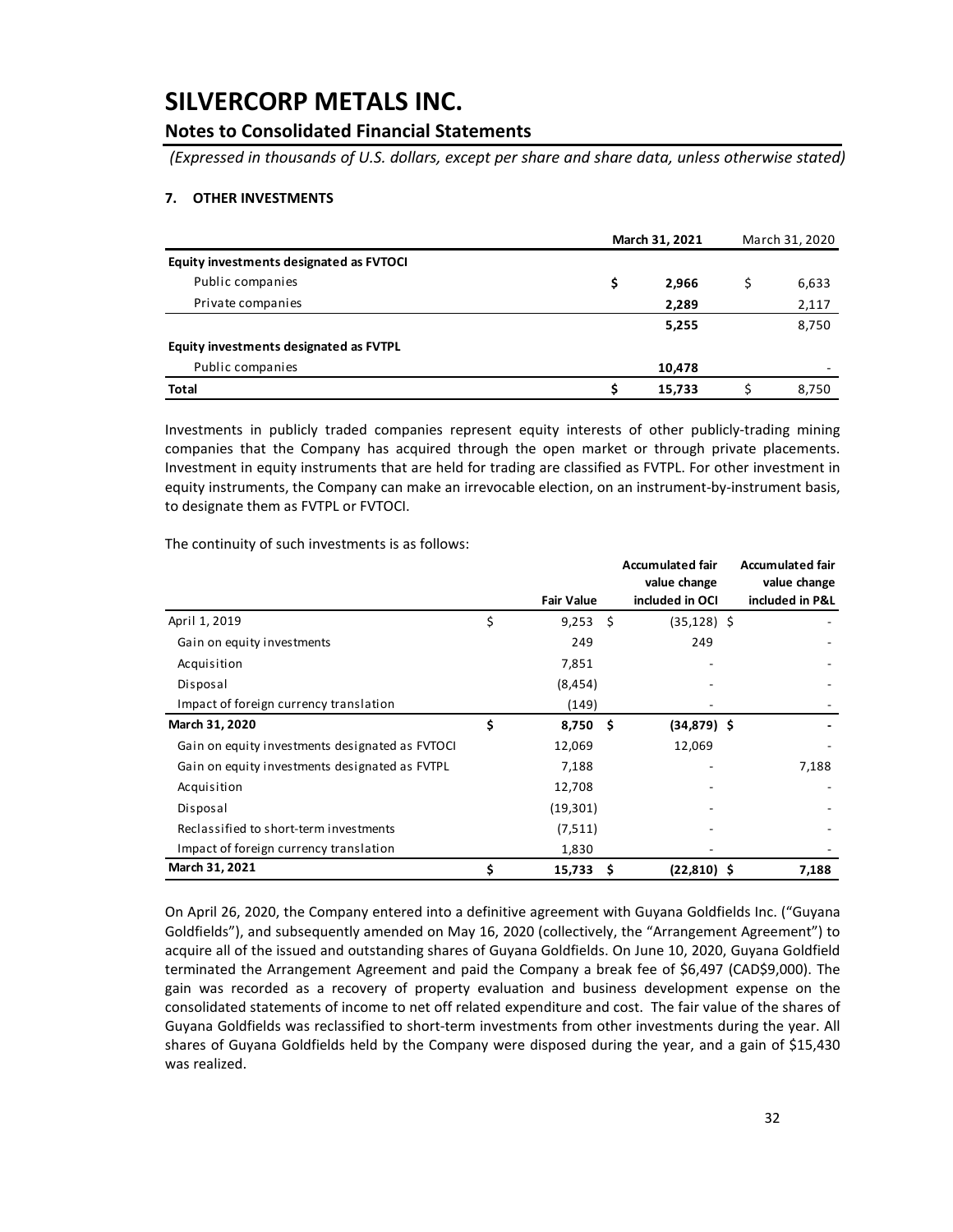### **Notes to Consolidated Financial Statements**

*(Expressed in thousands of U.S. dollars, except per share and share data, unless otherwise stated)*

#### **8. PLANT AND EQUIPMENT**

Plant and equipment consist of:

|                                                                                                                                                               | Land use rights             |    | Office       |            |                |        | Motor          |     | Construction             |                |
|---------------------------------------------------------------------------------------------------------------------------------------------------------------|-----------------------------|----|--------------|------------|----------------|--------|----------------|-----|--------------------------|----------------|
| Cost                                                                                                                                                          | and building                |    | equipment    |            | Machinery      |        | vehicles       |     | in progress              | Total          |
| Balance as at April 1, 2019                                                                                                                                   | \$<br>100,028               | \$ | 7,735 \$     |            | 29,452 \$      |        | 6,722          | Ŝ.  | 5,790 \$                 | 149,727        |
| Adjustment upon adoption of IFRS 16                                                                                                                           | 360                         |    |              |            |                |        |                |     |                          | 360            |
| Additions                                                                                                                                                     | 1,736                       |    | 1,060        |            | 1,082          |        | 681            |     | 3,618                    | 8,177          |
| Disposals                                                                                                                                                     | (6,932)                     |    | (368)        |            | (3,265)        |        | (630)          |     | (52)                     | (11, 247)      |
| Reclassification of asset groups <sup>(1)</sup>                                                                                                               | 6,908                       |    |              |            | 65             |        | $\overline{a}$ |     | (6,973)                  |                |
| Impact of foreign currency translation                                                                                                                        | (5,646)                     |    | (417)        |            | (1,534)        |        | (357)          |     | (247)                    | (8, 201)       |
| Balance as at March 31, 2020                                                                                                                                  | \$<br>96,454                | Ŝ. | 8,010 \$     |            | 25,800 \$      |        | $6,416$ \$     |     | $2,136$ \$               | 138,816        |
| Additions                                                                                                                                                     | 182                         |    | 864          |            | 1,117          |        | 1,059          |     | 7,189                    | 10,411         |
| Disposals                                                                                                                                                     | (205)                       |    | (250)        |            | (291)          |        | (480)          |     |                          | (1,226)        |
| Reclassification of asset groups <sup>(1)</sup>                                                                                                               | 5,579                       |    | 325          |            | 2,221          |        | $\overline{a}$ |     | (8, 125)                 |                |
| Impact of foreign currency translation                                                                                                                        | 8,141                       |    | 711          |            | 2,227          |        | 542            |     | 142                      | 11,763         |
| Ending balance as at March 31, 2021                                                                                                                           | \$<br>110,151               | \$ | 9,660        | \$         | 31,074         | \$     | 7,537          | \$. | $1,342$ \$               | 159,764        |
|                                                                                                                                                               |                             |    |              |            |                |        |                |     |                          |                |
| Impairment, accumulated depreciation and amortization                                                                                                         |                             |    |              |            |                |        |                |     |                          |                |
| Balance as at April 1, 2019                                                                                                                                   | \$<br>$(49, 929)$ \$        |    | $(5,409)$ \$ |            | $(20,701)$ \$  |        | $(5,017)$ \$   |     | $(54)$ \$                | (81, 110)      |
| Disposals                                                                                                                                                     | 6,821                       |    | 278          |            | 3,051          |        | 574            |     | 52                       | 10,776         |
| Depreciation and amortization                                                                                                                                 | (3, 481)                    |    | (527)        |            | (1,601)        |        | (384)          |     | $\sim$                   | (5,993)        |
| Impact of foreign currency translation                                                                                                                        | 2,602                       |    | 283          |            | 1,083          |        | 263            |     | $\overline{2}$           | 4,233          |
| Balance as at March 31, 2020                                                                                                                                  | \$<br>(43,987) \$           |    | $(5,375)$ \$ |            | $(18, 168)$ \$ |        | $(4,564)$ \$   |     | $\sim$                   | \$<br>(72,094) |
| Disposals                                                                                                                                                     | 90                          |    | 228          |            | 176            |        | 388            |     |                          | 882            |
| Depreciation and amortization                                                                                                                                 | (3,921)                     |    | (630)        |            | (1,629)        |        | (496)          |     |                          | (6,676)        |
| Impact of foreign currency translation                                                                                                                        | (3, 752)                    |    | (469)        |            | (1,550)        |        | (376)          |     |                          | (6, 147)       |
| Ending balance as at March 31, 2021                                                                                                                           | \$<br>$(51,570)$ \$         |    | $(6,246)$ \$ |            | $(21, 171)$ \$ |        | $(5,048)$ \$   |     | $\overline{\phantom{a}}$ | \$<br>(84,035) |
| <b>Carrying amounts</b>                                                                                                                                       |                             |    |              |            |                |        |                |     |                          |                |
| Balance as at March 31, 2020                                                                                                                                  | \$<br>52,467                | \$ | 2,635        | \$         | 7,632          | \$     | 1,852          | \$  | $2,136$ \$               | 66,722         |
| Ending balance as at March 31, 2021                                                                                                                           | \$<br>58,581                | Ŝ. | 3.414        | Ŝ.         | 9.903          | Ś      | 2.489          | Ś   | 1,342                    | \$<br>75,729   |
| <sup>(1)</sup> When an asset is available for use, it is reclassified from construction in progress to one of the appropriate plant and equipment categories. |                             |    |              |            |                |        |                |     |                          |                |
|                                                                                                                                                               |                             |    |              |            |                |        |                |     |                          |                |
| Carrying amounts as at March 31, 2021                                                                                                                         | <b>Ying Mining District</b> |    | <b>BYP</b>   |            |                | GC     |                |     | Other                    | Total          |
| Land use rights and building                                                                                                                                  | \$<br>41,177 \$             |    | $3,047$ \$   |            |                | 12,369 | \$             |     | \$<br>1,988              | 58,581         |
| Office equipment                                                                                                                                              | 2,647                       |    | 20           |            |                | 448    |                |     | 299                      | 3,414          |
| Machinery                                                                                                                                                     | 7,114                       |    | 213          |            |                | 2,576  |                |     |                          | 9,903          |
| Motor vehicles                                                                                                                                                | 1,917                       |    | 20           |            |                | 359    |                |     | 193                      | 2,489          |
| Construction in progress                                                                                                                                      | 796                         |    | 533          |            |                | 13     |                |     |                          | 1,342          |
| Total                                                                                                                                                         | \$<br>53,651                | \$ | 3,833        |            | \$             | 15,765 | \$             |     | \$<br>2,480              | 75,729         |
|                                                                                                                                                               |                             |    |              |            |                |        |                |     |                          |                |
| Carrying amounts as at March 31, 2020                                                                                                                         | Ying Mining District        |    |              | <b>BYP</b> |                | GC     |                |     | Other                    | Total          |
| Land use rights and building                                                                                                                                  | \$<br>35,476                | \$ | 3,094        |            | \$             | 11,762 | \$             |     | \$<br>2,135              | 52,467         |
| Office equipment                                                                                                                                              | 1,886                       |    | 26           |            |                | 403    |                |     | 320                      | 2,635          |
| Machinery                                                                                                                                                     | 5,734                       |    | 258          |            |                | 1,640  |                |     |                          | 7,632          |
| Motor vehicles                                                                                                                                                | 1,598                       |    | 22           |            |                | 232    |                |     |                          | 1,852          |
| Construction in progress                                                                                                                                      | 419                         |    | 493          |            |                | 1,224  |                |     |                          | 2,136          |
| Total                                                                                                                                                         | \$<br>45,113                | \$ | 3,893        |            | \$             | 15,261 | \$             |     | \$<br>2,455              | 66,722         |

During the year ended March 31, 2021, certain plant and equipment were disposed for proceeds of \$51 (year ended March 31, 2020 - \$10) and loss of \$293 (year ended March 31, 2020 – loss of \$461).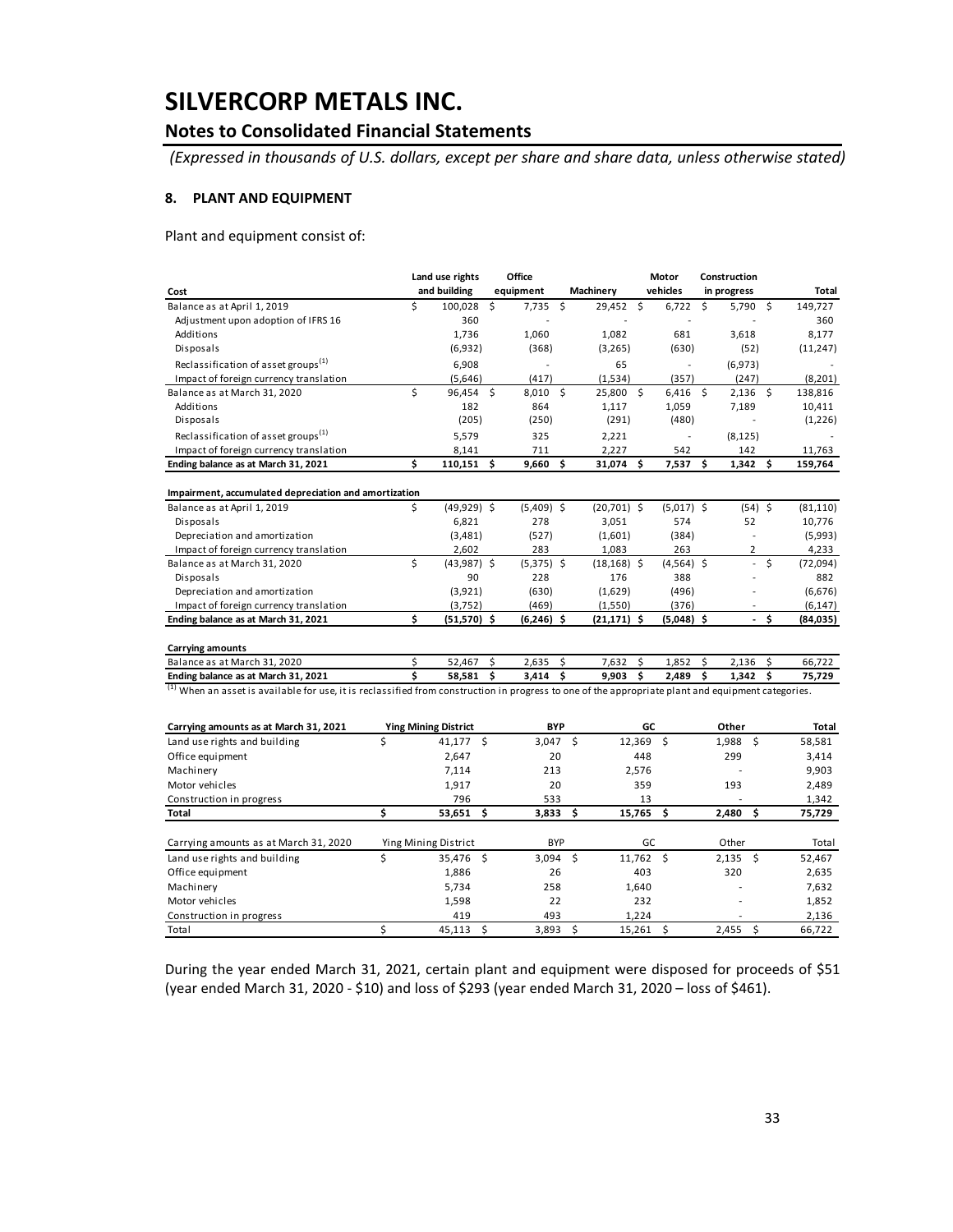### **Notes to Consolidated Financial Statements**

*(Expressed in thousands of U.S. dollars, except per share and share data, unless otherwise stated)*

#### **9. MINERAL RIGHTS AND PROPERTIES**

Mineral rights and properties consist of:

|                                      |    | Producing and development properties |               |    |           | <b>Exploration and evaluation properties</b> |                |      |                          |     |          |     |              |  |  |  |  |
|--------------------------------------|----|--------------------------------------|---------------|----|-----------|----------------------------------------------|----------------|------|--------------------------|-----|----------|-----|--------------|--|--|--|--|
| Cost                                 |    | <b>Ying Mining District</b>          | <b>BYP</b>    |    | GC        |                                              | XHP            |      | <b>RZY</b>               |     | La Yesca |     | <b>Total</b> |  |  |  |  |
| Balance as at April 1, 2019          | Ś. | 288,453 \$                           | 64,305 \$     |    | 107,161   | Ś.                                           | 20,909         |      | \$174S                   |     |          | Ś.  | 481,002      |  |  |  |  |
| Capitalized expenditures             |    | 23,871                               | 6             |    | 1,617     |                                              |                |      |                          |     |          |     | 25,494       |  |  |  |  |
| Mine right fees                      |    | 797                                  |               |    |           |                                              |                |      |                          |     |          |     | 797          |  |  |  |  |
| Environmental rehabiliation          |    | (4, 299)                             | 39            |    | 239       |                                              |                |      |                          |     |          |     | (4,021)      |  |  |  |  |
| Disposition                          |    |                                      |               |    |           |                                              | (20, 485)      |      |                          |     |          |     | (20, 485)    |  |  |  |  |
| Foreign currecy translation impact   |    | (15, 686)                            | (778)         |    | (5,706)   |                                              | (424)          |      | (10)                     |     | ٠        |     | (22, 604)    |  |  |  |  |
| Balance as at March 31, 2020         | Ś. | 293,136 \$                           | 63,572 \$     |    | 103,311   | Ś.                                           | $\sim$         | Ŝ.   | 164S                     |     |          | Ś.  | 460,183      |  |  |  |  |
| Capitalized expenditures             |    | 31,138                               | 30            |    | 3,890     |                                              |                |      |                          |     | 87       |     | 35,145       |  |  |  |  |
| Acquisition (Note 3)                 |    |                                      |               |    |           |                                              |                |      |                          |     | 16,660   |     | 16,660       |  |  |  |  |
| Environmental rehabiliation          |    | (1, 268)                             | (135)         |    | (207)     |                                              |                |      |                          |     |          |     | (1,610)      |  |  |  |  |
| Foreign currecy translation impact   |    | 24,994                               | 1.142         |    | 8.616     |                                              |                |      | 21                       |     |          |     | 34,773       |  |  |  |  |
| Ending balance as at March 31, 2021  | Ś. | 348,000 \$                           | 64,609        | Ŝ. | 115,610   | \$                                           |                | - \$ | 185 <sub>5</sub>         |     | 16,747   | Ś.  | 545,151      |  |  |  |  |
|                                      |    |                                      |               |    |           |                                              |                |      |                          |     |          |     |              |  |  |  |  |
| Impairment and accumulated depletion | Ś. |                                      |               |    |           | Ś.                                           |                |      | $(174)$ \$               |     |          | Ŝ.  |              |  |  |  |  |
| Balance as at April 1, 2019          |    | $(91, 179)$ \$                       | $(57,083)$ \$ |    | (80, 491) |                                              | $(13, 155)$ \$ |      |                          |     |          |     | (242, 082)   |  |  |  |  |
| Depletion                            |    | (14, 282)                            |               |    | (2, 165)  |                                              |                |      |                          |     |          |     | (16, 447)    |  |  |  |  |
| Disposition                          |    |                                      |               |    |           |                                              | 12,888         |      |                          |     |          |     | 12,888       |  |  |  |  |
| Foreign currecy translation impact   | Ś. | 5,071                                | 395           |    | 4,301     |                                              | 267            | $-5$ | 10                       |     |          |     | 10,044       |  |  |  |  |
| Balance as at March 31, 2020         |    | $(100, 390)$ \$                      | $(56,688)$ \$ |    | (78, 355) | \$                                           |                |      | $(164)$ \$               |     | $\sim$   | Ŝ.  | (235, 597)   |  |  |  |  |
| Depletion                            |    | (13, 921)                            |               |    | (2, 419)  |                                              |                |      |                          |     |          |     | (16, 340)    |  |  |  |  |
| Foreign currecy translation impact   |    | (8,666)                              | (576)         |    | (6, 522)  |                                              |                |      | (21)                     |     |          |     | (15, 785)    |  |  |  |  |
| Ending balance as at March 31, 2021  | Ś. | $(122, 977)$ \$                      | $(57,264)$ \$ |    | (87, 296) | \$.                                          |                | - \$ | $(185)$ \$               |     |          | \$. | (267, 722)   |  |  |  |  |
| <b>Carrying amounts</b>              |    |                                      |               |    |           |                                              |                |      |                          |     |          |     |              |  |  |  |  |
| Balance as at March 31, 2020         |    | 192,746 \$                           | $6,884$ \$    |    | 24,956    | \$.                                          | $-5$           |      | $\sim$                   | Ŝ.  |          |     | 224,586      |  |  |  |  |
| Ending balance as at March 31, 2021  |    | 225,023 \$                           | $7,345$ \$    |    | 28,314    |                                              |                | - s  | $\overline{\phantom{a}}$ | \$. | 16,747   | S   | 277,429      |  |  |  |  |

#### **10. LEASES**

The following table summarizes changes in the Company's lease receivable and lease obligation related to the Company's office lease and associated sublease.

|                                                    | Lease Receivable       |     | <b>Lease Obligation</b> |
|----------------------------------------------------|------------------------|-----|-------------------------|
| Adjustment upon adoption of IFRS 16, April 1, 2019 | \$<br>447 S            |     | 1,463                   |
| Addition                                           | 238                    |     | 1,239                   |
| Interest accrual                                   | 27                     |     | 112                     |
| Interest received or paid                          | (27)                   |     | (112)                   |
| Principal repayment                                | (118)                  |     | (503)                   |
| Foreign exchange impact                            | (33)                   |     | (130)                   |
| Balance, March 31, 2020                            | \$<br>534 \$           |     | 2,069                   |
| Interest accrual                                   | 24                     |     | 95                      |
| Interest received or paid                          | (24)                   |     | (95)                    |
| Principal repayment                                | (196)                  |     | (563)                   |
| Foreign exchange impact                            | 58                     |     | 235                     |
| <b>Balance, March 31, 2021</b>                     | \$<br>396 <sup>5</sup> |     | 1,741                   |
| Less: current portion                              | (213)                  |     | (657)                   |
| Non-current portion                                | \$<br>183              | - Ś | 1,084                   |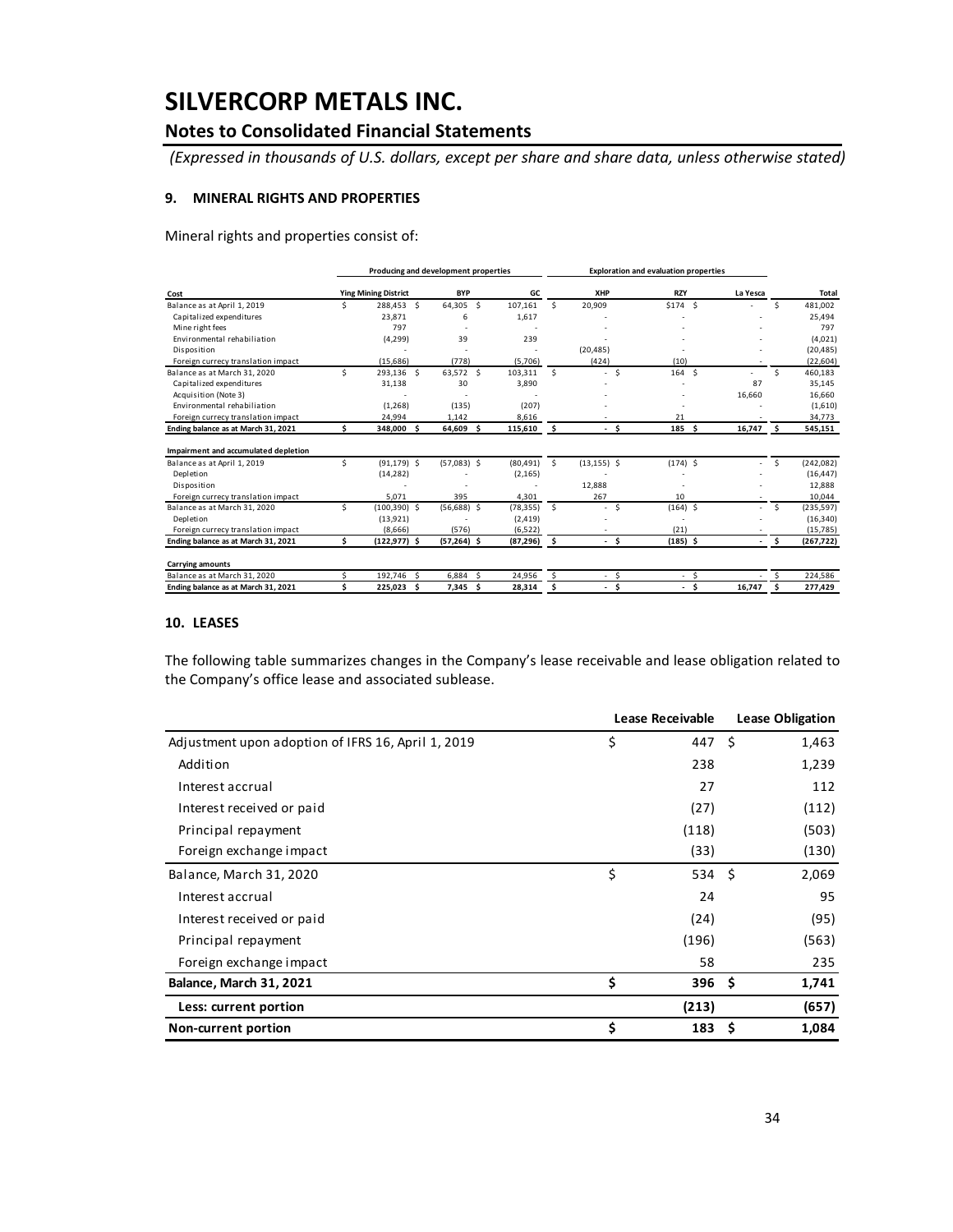### **Notes to Consolidated Financial Statements**

*(Expressed in thousands of U.S. dollars, except per share and share data, unless otherwise stated)*

The following table presents a reconciliation of the Company's undiscounted cash flows to their present value for its lease receivable and lease obligation:

|                                  | Lease Receivable | <b>Lease Obligation</b> |  |       |  |
|----------------------------------|------------------|-------------------------|--|-------|--|
| Within 1 year                    |                  | $231 \quad $5$          |  | 692   |  |
| Between 2 to 5 years             |                  | 183                     |  | 1,188 |  |
| <b>Total undiscounted amount</b> |                  | 414                     |  | 1,880 |  |
| Less future interest             |                  | (18)                    |  | (139) |  |
| <b>Total discounted amount</b>   |                  | 396 <sup>5</sup>        |  | 1,741 |  |
| Less: current portion            |                  | (213)                   |  | (657) |  |
| Non-current portion              |                  | 183                     |  | 1,084 |  |

The lease receivable and lease obligation were discounted using an estimated incremental borrowing rate of 5%.

#### **11. ENVIRONMENTAL REHABILITATION**

The following table presents the reconciliation of the beginning and ending obligations associated with the retirement of the properties:

|                                                       |    | <b>Total</b> |
|-------------------------------------------------------|----|--------------|
| Balance, April 1, 2019                                | \$ | 13,688       |
| Reclamation expenditures                              |    | (385)        |
| Unwinding of discount of environmental rehabilitation |    | 422          |
| Revision of provision                                 |    | (4,021)      |
| Derecognition upon disposal of SX Gold                |    | (289)        |
| Foreign exchange impact                               |    | (715)        |
| <b>Balance, March 31, 2020</b>                        |    | 8,700        |
| Reclamation expenditures                              |    | (189)        |
| Unwinding of discount of environmental rehabilitation |    | 251          |
| Revision of provision                                 |    | (1,610)      |
| Foreign exchange impact                               |    | 711          |
| <b>Balance, March 31, 2021</b>                        | Ś  | 7.863        |

As at March 31, 2021, the total undiscounted amount of estimated cash flows required to settle the Company's environmental rehabilitation provision was \$10,549 (March 31, 2020 - \$11,408) over the next twenty-five years, which has been discounted using an average discount rate of 3.39% (March 31, 2020 – 2.75%).

During the year ended March 31, 2021, the Company incurred actual reclamation expenditures of \$189 (year ended March 31, 2020 - \$385), paid reclamation deposit of \$460 (year ended March 31, 2020 - \$1,727) and received reclamation deposit refund of \$1,855 (year ended March 31, 2020 - \$nil).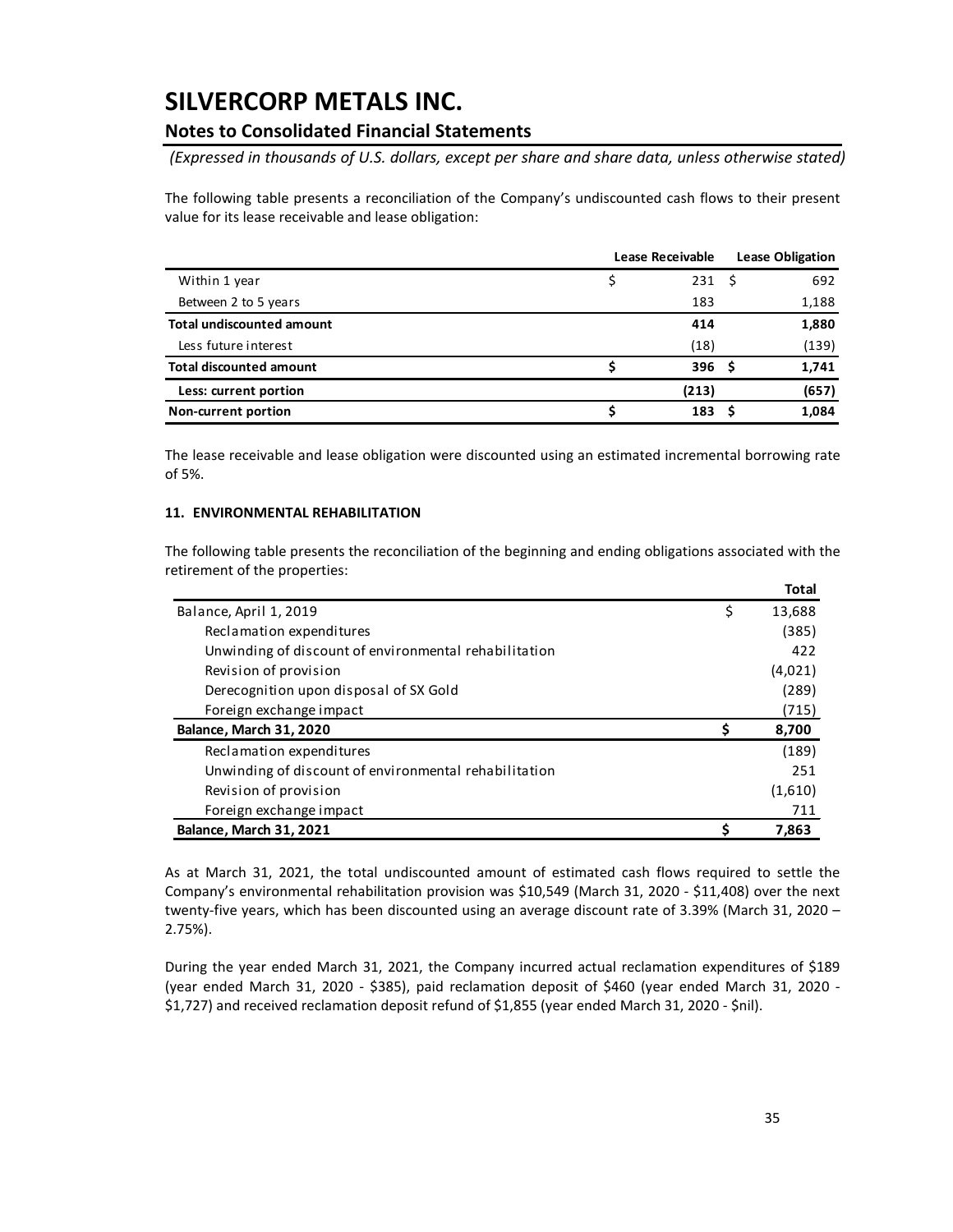### **Notes to Consolidated Financial Statements**

*(Expressed in thousands of U.S. dollars, except per share and share data, unless otherwise stated)*

#### **12. SHARE CAPITAL**

#### *(a) Authorized*

Unlimited number of common shares without par value. All shares issued as at March 31, 2021 and 2020 were fully paid.

#### *(b) Share-based compensation*

The Company has a share-based compensation plan (the "Plan") which consists of stock options, restricted share units (the "RSUs") and performance share units (the "PSUs"). The Plan allows for the maximum number of common shares to be reserved for issuance on any share-based compensation to be a rolling 10% of the issued and outstanding common shares from time to time. Furthermore, no more than 3% of the reserve may be granted in the form of RSUs and PSUs.

For the year ended March 31, 2021, a total of \$4,307 (year ended March 31, 2020 - \$2,669) in share-based compensation expense was recognized and included in the general and administrative and exploration and business development expenses on the consolidated statements of income.

#### *(i) Stock options*

The following is a summary of option transactions:

|                         |                  | Weighted average   |
|-------------------------|------------------|--------------------|
|                         |                  | exercise price per |
|                         | Number of shares | share CAD\$        |
| Balance, April 1, 2019  | 6,480,916        | \$<br>2.86         |
| Options exercised       | (3,833,406)      | 2.78               |
| Options forfeited       | (123, 750)       | 3.29               |
| Options expired         | (100,000)        | 1.75               |
| Balance, March 31, 2020 | 2,423,760        | 3.00               |
| Option granted          | 1,127,000        | 7.25               |
| Options exercised       | (1,553,338)      | 3.02               |
| Options forfeited       | (135,004)        | 4.52               |
| Balance, March 31, 2021 | 1,862,418        | 5.45               |

During the year ended March 31, 2021, a total of 1,127,000 options with a life of five years were granted to directors, officers, and employees at an exercise price of CAD\$5.46 to \$9.45 per share subject to a vesting schedule over a three-year term with 1/6 of the options vesting every six months after the date of grant until fully vested.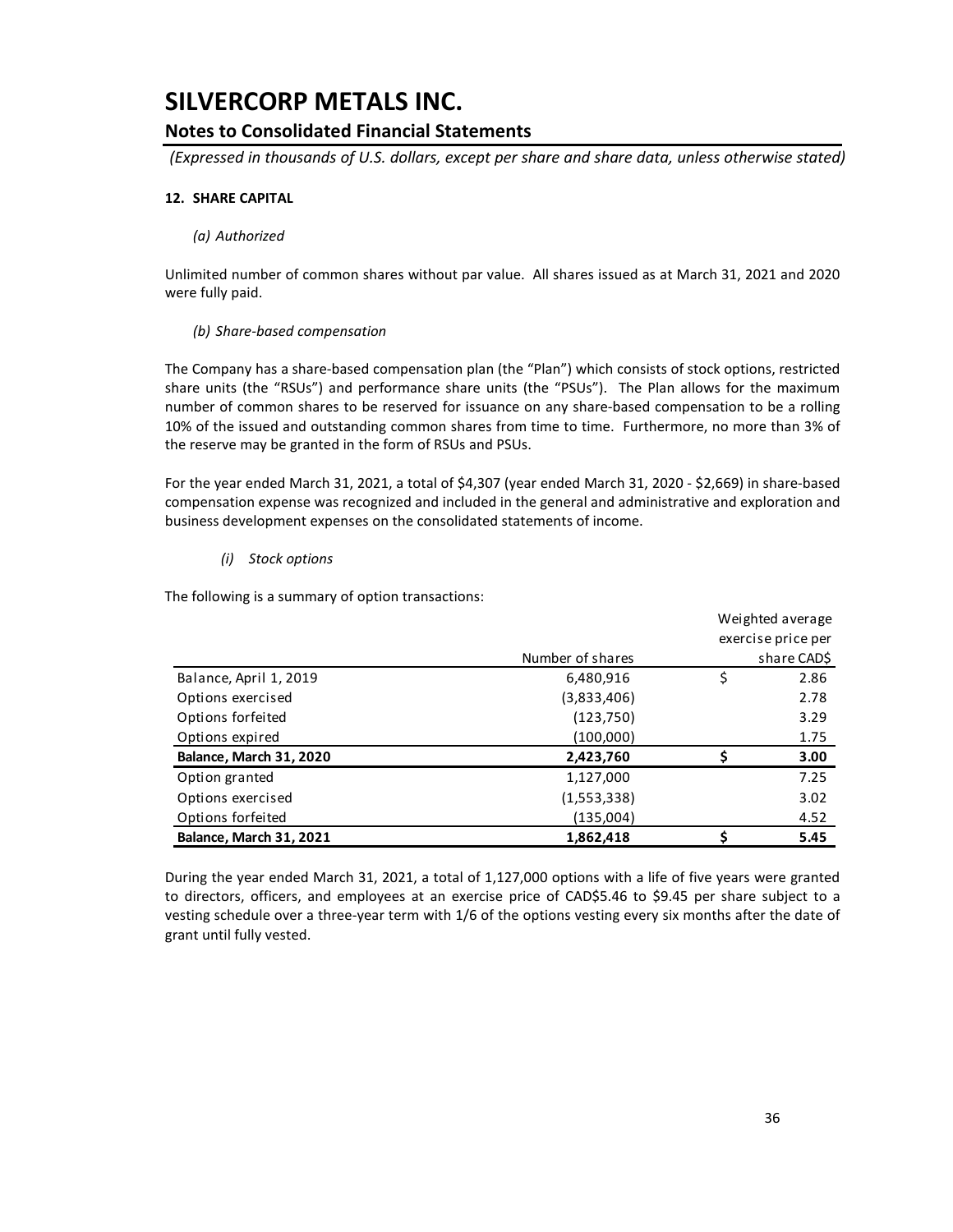### **Notes to Consolidated Financial Statements**

*(Expressed in thousands of U.S. dollars, except per share and share data, unless otherwise stated)*

The fair value of stock options granted during year ended March 31, 2021 were calculated as of the date of grant using the Black-Scholes option pricing model with the following weighted average assumptions:

|                                               | Year ended March 31, |
|-----------------------------------------------|----------------------|
|                                               | 2021                 |
| Risk free interest rate                       | 0.31%                |
| Expected life of option in years              | 2.75 years           |
| Expected volatility                           | 67%                  |
| Expected dividend yield                       | 0.51%                |
| Estimated forfeiture rate                     | 9.87%                |
| Weighted average share price at date of grant | <b>\$7.25 CAD</b>    |

The weighted average grant date fair value of options granted during the year ended March 31, 2021 was CAD\$2.93 (US\$2.33). Volatility was determined based on the historical volatility of the Company's shares over the estimated life of stock options.

The following table summarizes information about stock options outstanding at March 31, 2021:

|                         |                   |                            |                   |       |                          |   | Weighted                 |
|-------------------------|-------------------|----------------------------|-------------------|-------|--------------------------|---|--------------------------|
|                         | Number of options |                            | Weighted average  |       | Number of options        |   | average                  |
|                         | outstanding at    | Weighted average remaining | exercise price in |       | exercisable at           |   | exercise price           |
| Exercise price in CAD\$ | March 31, 2021    | contractual life (Years)   |                   | CAD\$ | March 31, 2021           |   | in CAD\$                 |
| 2.60                    | 430,000           | 0.63                       | - S               | 2.60  | 430.000                  | S | 2.60                     |
| 3.40                    | 363,750           | 0.40                       | -S                | 3.40  | 363,750                  | S | 3.40                     |
| 5.46                    | 578,668           | 4.15                       | -S                | 5.46  | 89,505                   |   | 5.46                     |
| 9.45                    | 490.000           | 4.62                       |                   | 9.45  | $\overline{\phantom{a}}$ |   | $\overline{\phantom{a}}$ |
| \$2.60 to \$9.45        | 1,862,418         | 2.73                       |                   | 5.45  | 883,255                  |   | 3.22                     |

Subsequent to March 31, 2021, a total of 106,250 options with exercise prices ranging from CAD\$2.60 to CAD\$3.40 were exercised.

#### *(ii) RSUs*

The following is a summary of RSUs transactions:

|                         |            | Weighted average                       |
|-------------------------|------------|----------------------------------------|
|                         |            | grant date closing                     |
|                         |            | Number of shares price per share \$CAD |
| Balance, April 1, 2019  |            | - \$                                   |
| Granted                 | 850,500    | 4.94                                   |
| Cancelled               | (31,750)   | 4.94                                   |
| Distributed             | (141, 376) | 4.94                                   |
| Balance, March 31, 2020 | 677,374 \$ | 4.94                                   |
| Granted                 | 1,021,500  | 6.68                                   |
| Cancelled               | (77, 166)  | 5.82                                   |
| Distributed             | (372, 372) | 5.05                                   |
| Balance, March 31, 2021 | 1,249,336  | 6.28                                   |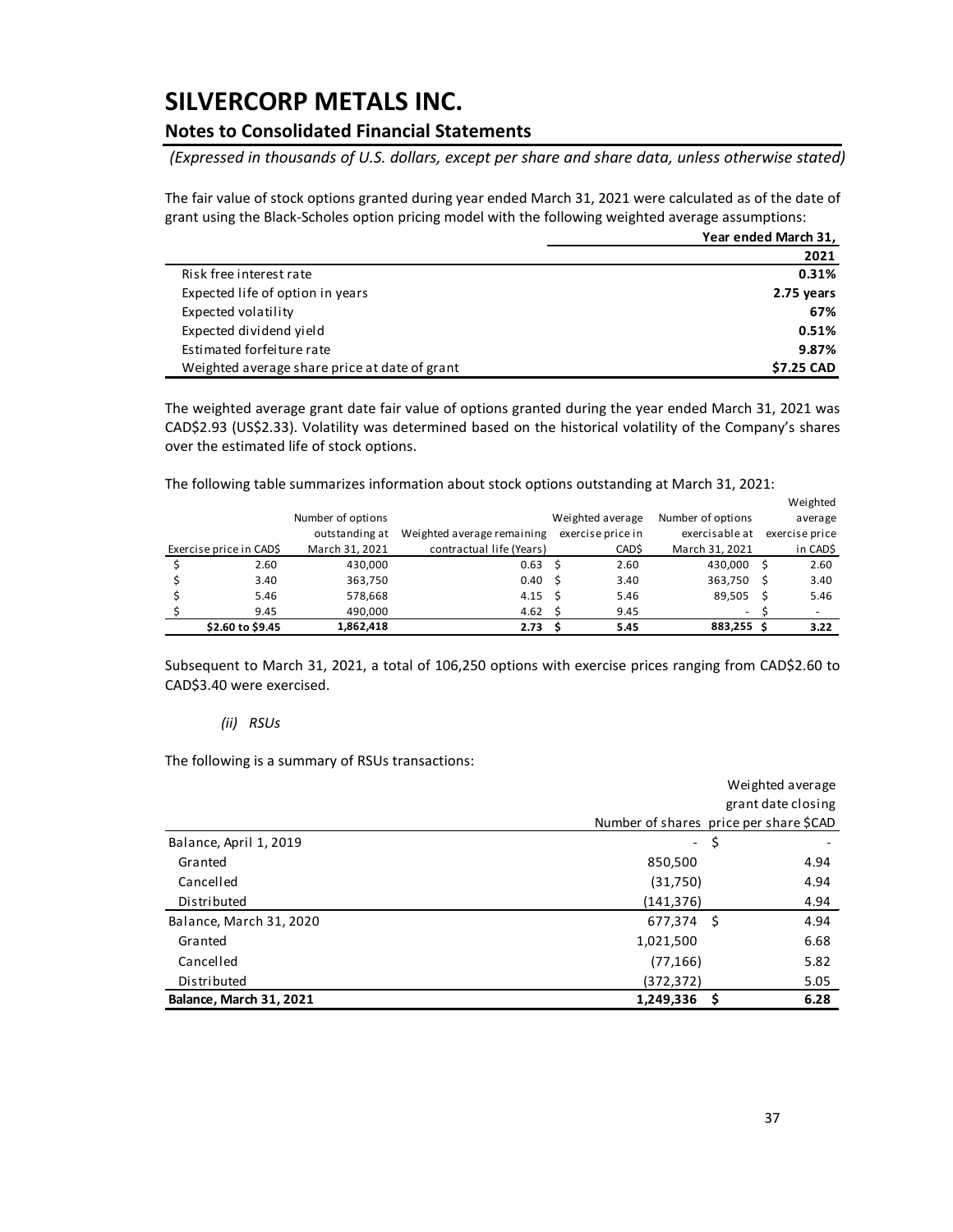### **Notes to Consolidated Financial Statements**

*(Expressed in thousands of U.S. dollars, except per share and share data, unless otherwise stated)*

During the year ended March 31, 2021, a total of 1,021,500 (year ended March 31, 2020– 850,500) RSUs were granted to directors, officers, and employees of the Company at weighted average grant date closing price of CAD\$6.68 (year ended March 31, 2020– \$4.94) per share subject to a vesting schedule over a three-year term with 1/6 of the RSUs vesting every six months from the date of grant.

Subsequent to March 31, 2021, a total of 1,000,000 RSUs were granted to directors, officers, and employees of the Company at grant date closing price of CAD\$6.40 per share subject to a vesting schedule over a three-year term with 1/6 of the RSUs vesting every six months from the date of grant.

Subsequent to March 31, 2021, a total of 33,416 RSUs were distributed.

*(c) Cash dividends declared*

During the year ended March 31, 2021, dividends of \$4,368 (year ended March 31, 2020 - \$4,287) were declared and paid.

*(d) Earnings per share (basic and diluted)* 

|                                                          | For the years ended March 31, |               |  |           |             |        |               |  |           |  |  |
|----------------------------------------------------------|-------------------------------|---------------|--|-----------|-------------|--------|---------------|--|-----------|--|--|
|                                                          |                               | 2021          |  |           |             |        | 2020          |  |           |  |  |
|                                                          | Income                        | <b>Shares</b> |  | Per-Share |             | Income | Shares        |  | Per-Share |  |  |
|                                                          | (Numerator)                   | (Denominator) |  | Amount    | (Numerator) |        | (Denominator) |  | Amount    |  |  |
| Net income attributable to equity holders of the Company | 46,376                        |               |  |           |             | 34.274 |               |  |           |  |  |
| Basic earnings per share                                 | 46.376                        | 174.868.256   |  | 0.27      |             | 34.274 | 171.713.263   |  | 0.20      |  |  |
| Effect of dilutive securities:                           |                               |               |  |           |             |        |               |  |           |  |  |
| Stock options and RSUs                                   |                               | 2.205.748     |  |           |             |        | 2,366,124     |  |           |  |  |
| Diluted earnings per share                               | 46.376                        | 177,074,004   |  | 0.26      |             | 34.274 | 174.079.387   |  | 0.20      |  |  |

Anti-dilutive options that are not included in the diluted EPS calculation were 490,000 for the year ended March 31, 2021 (year ended March 31, 2020 – nil).

#### **13. ACCUMULATED OTHER COMPREHENSIVE LOSS**

|                                                                 | March 31, 2021 | March 31, 2020 |
|-----------------------------------------------------------------|----------------|----------------|
| Change in fair value on equity investments designated as FVTOCI | 22.328         | 34.879         |
| Share of other comprehensive loss (income) in associate         | 589            | (1,735)        |
| Currency translation adjustment                                 | (10.367)       | 28,445         |
| Balance, end of the year                                        | 12.550         | 61,589         |

The change in fair value on equity investments designated as FVTOCI, share of other comprehensive income in associate, and currency translation adjustment are net of tax of \$nil for all periods presented.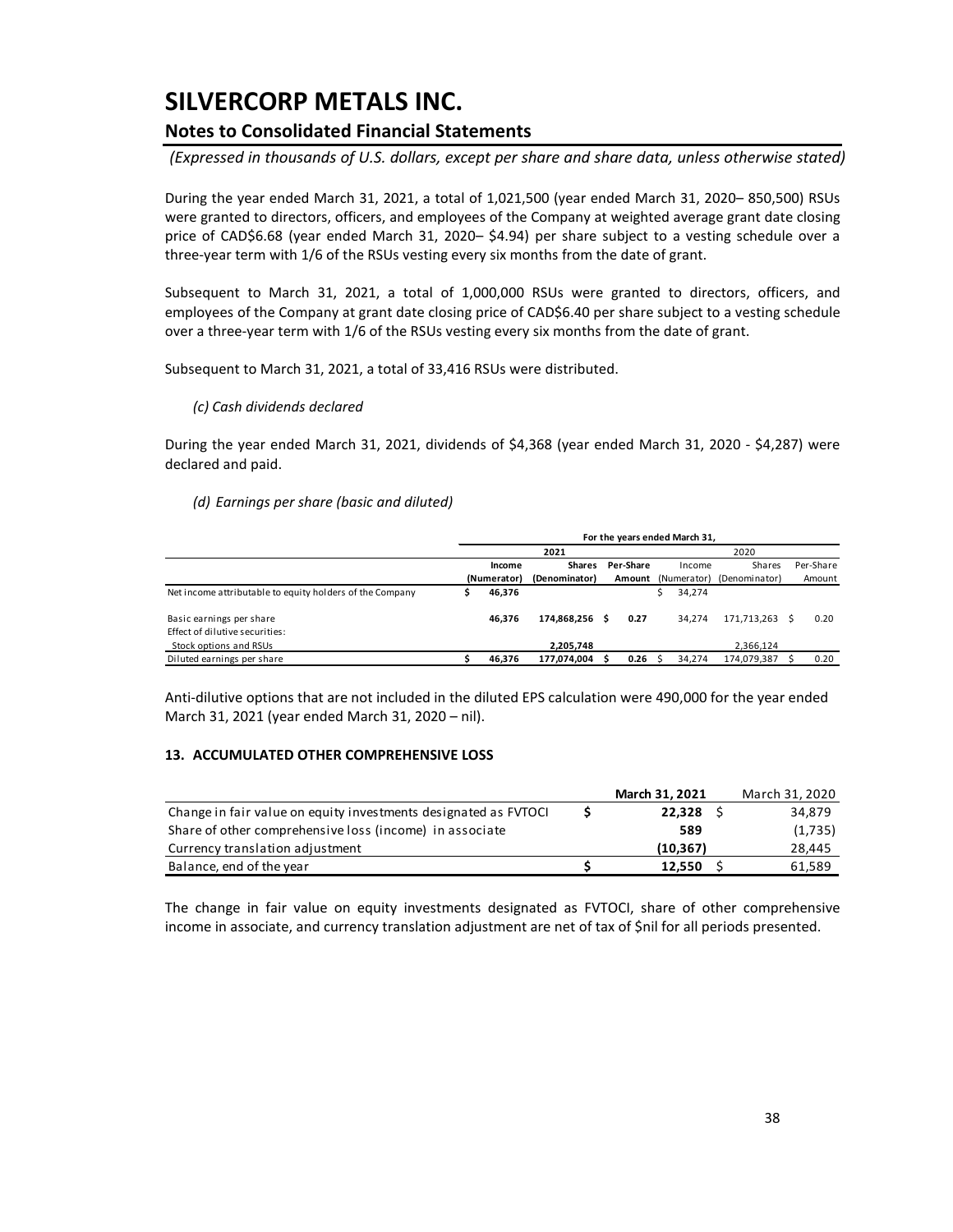### **Notes to Consolidated Financial Statements**

*(Expressed in thousands of U.S. dollars, except per share and share data, unless otherwise stated)*

#### **14. NON-CONTROLLING INTERESTS**

The continuity of non-controlling interests is summarized as follows:

|                                     |    | Henan   |    | Henan           |     |            | Guangdong                |   |            |     |          |
|-------------------------------------|----|---------|----|-----------------|-----|------------|--------------------------|---|------------|-----|----------|
|                                     |    | Found   |    | Huawei          |     | Yunxiang   | Found                    |   | New Infini |     | Total    |
| Balance, April 1, 2019              | S. | 58,262  | Ŝ. | 4,903           | \$. | $3,017$ \$ | (447)                    |   |            | Ś.  | 65,735   |
| Share of net income (loss)          |    | 10.440  |    | 664             |     | (221)      | 46                       |   |            |     | 10,929   |
| Share of other comprehensive loss   |    | (2,768) |    | (209)           |     | (73)       | (65)                     |   |            |     | (3, 115) |
| Distributions                       |    | (2,603) |    | (656)           |     |            | $\overline{\phantom{a}}$ |   |            |     | (3,259)  |
| <b>Balance, March 31, 2020</b>      | S. | 63,331  | s. | $4.702 \quad S$ |     | $2,723$ \$ | (466)                    | S |            | - S | 70,290   |
| Share of net income                 |    | 13,210  |    | 639             |     | 219        | 88                       |   | (23)       |     | 14,133   |
| Share of other comprehensive income |    | 4,623   |    | 480             |     | 90         | 27                       |   | ٠          |     | 5,220    |
| Acquisition of La Yesca (Note 3)    |    |         |    | ٠               |     | ٠          | ٠                        |   | 9.250      |     | 9,250    |
| Contributions                       |    |         |    | ۰               |     |            | ۰                        |   | 2,500      |     | 2,500    |
| Distributions                       |    | (2.600) |    | (639)           |     |            |                          |   |            |     | (3,239)  |
| Balance, March 31, 2021             | s. | 78,564  |    | 5,182           |     | $3,032$ \$ | (351)                    |   | 11.727     | s.  | 98.154   |

As at March 31, 2021, non-controlling interests in Henan Found, Henan Huawei, Yunxiang, Guangdong Found and New Infini were 22.5%, 20%, 30%, 1%, and 56.25%, respectively (March 31, 2020 – 22.5%, 20%, 30%, 1% and nil, respectively).

Henan Non-ferrous Geology Minerals Ltd. ("Henan Non-ferrous") is the 17.5% equity interest holder of Henan Found. During the year ended March 31, 2021, Henan Found declared and paid dividends of \$2,022 (year ended March 31, 2020 – declared and paid dividends of \$2,025) to Henan Non-ferrous.

Henan Xinxiangrong Mining Ltd. ("Henan Xinxiangrong") is the 5% equity interest holder of Henan Found. During the year ended March 31, 2021, Henan Found declared and paid dividends of \$578 (year ended March 31, 2020 – declared and paid dividends of \$578) to Henan Xinxiangrong.

Henan Xinhui Mining Co., Ltd. ("Henan Xinhui") is a 20% equity interest holder of Henan Huawei. For the year ended March 31, 2021, Henan Huawei declared and paid dividends of \$639 (year ended March 31, 2020 – \$656) to Henan Xinhui.

In January 2021, New Infini conducted a private placement to raise funds for La Yesca Project's operation (Note 3). Non-controlling shareholders of New Infini purchased a total of 5,000,000 New infini shares and contributed \$2,500.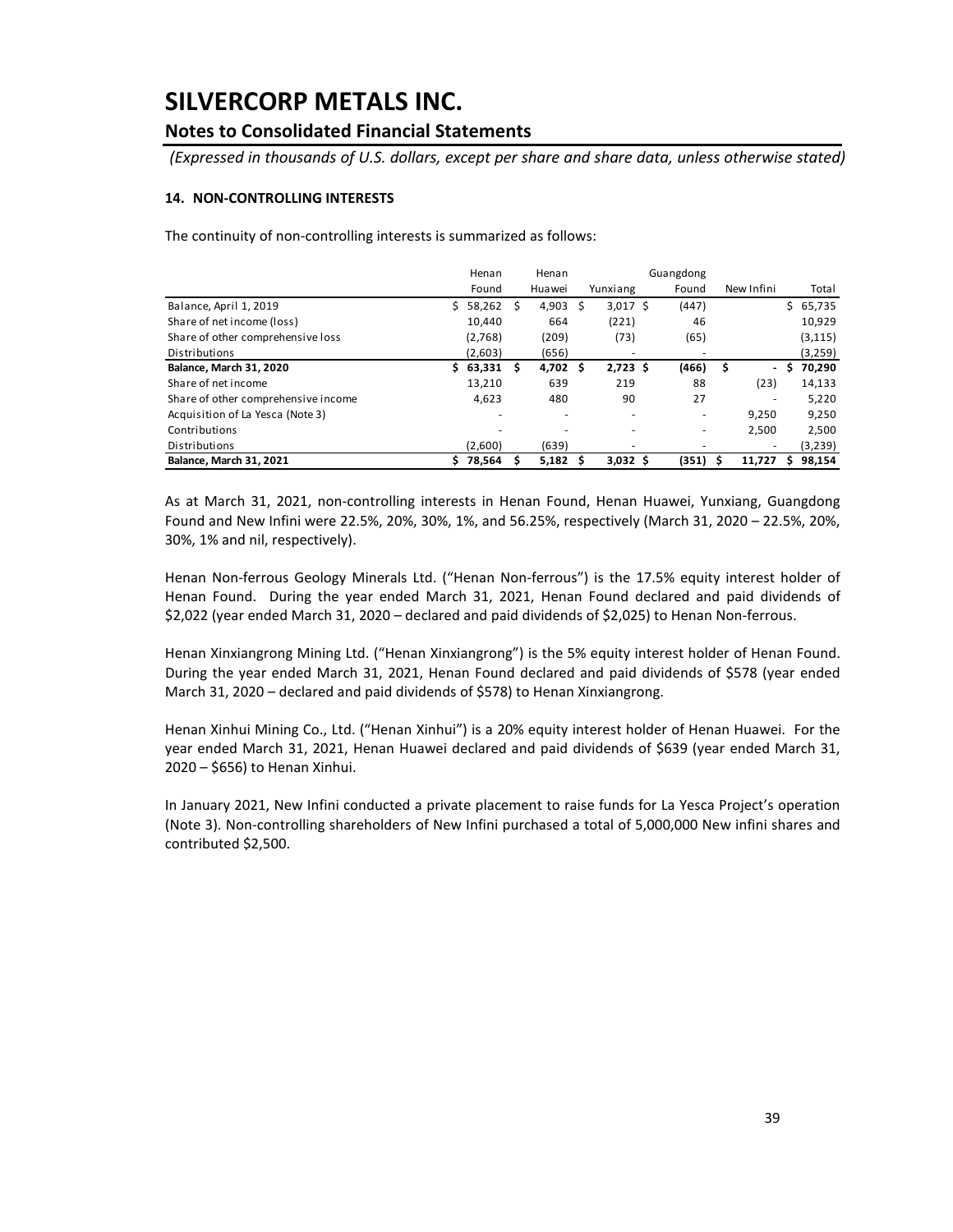### **Notes to Consolidated Financial Statements**

*(Expressed in thousands of U.S. dollars, except per share and share data, unless otherwise stated)*

#### **15. RELATED PARTY TRANSACTIONS**

Related party transactions not disclosed elsewhere in the consolidated financial statements are as follows:

| Due from related parties | March 31, 2021 March 31, 2020 |       |
|--------------------------|-------------------------------|-------|
| NUAG (a)                 | 59                            | 94    |
| WHG(b)                   | 19                            |       |
| Henan Non-ferrous (c)    | 769                           | 1.425 |
|                          | 847                           | 1.519 |

(a) The Company recovers costs for services rendered to NUAG and expenses incurred on behalf of NUAG pursuant to a services and administrative costs reallocation agreement. During the year ended March 31, 2021, the Company recovered \$644 (year ended March 31, 2020 - \$530), from NUAG for services rendered and expenses incurred on behalf of NUAG. The costs recovered from NUAG were recorded as a direct reduction of general and administrative expenses on the consolidated statements of income.

- (b) The Company recovers costs for services rendered to WHG and expenses incurred on behalf of WHG pursuant to a services and administrative costs reallocation agreement. During the year ended March 31, 2021, the Company recovered \$89 (year ended March 31, 2020 - \$nil), from WHG for services rendered and expenses incurred on behalf of WHG. The costs recovered from WHG were recorded as a direct reduction of general and administrative expenses on the consolidated statements of income.
- (c) In January 2020, Henan Found advanced a loan of \$1,436 (RMB¥10 million) to Henan Non-ferrous. The loan has a term of four months and bears an interest rate of 4.35% per annum. In May 2020, the loan, including accumulated interest, of \$1,423 (RMB¥10.1 million) was repaid in full.

In January 2021, Henan Found advanced a loan of \$744 (RMB¥5 million) to Henan Non-ferrous. The loan has a term of four months and bears an interest rate of 4.35% per annum.

The balances with related parties are unsecured.

(d) Compensation of key management personnel

The remuneration of directors and other members of key management personnel, who are those having authority and responsibility for planning, directing and controlling the activities of the entity, directly or indirectly, for the years ended March 31, 2021 and 2020 were as follows:

|                                                 | Years Ended March 31, |       |
|-------------------------------------------------|-----------------------|-------|
|                                                 | 2021                  | 2020  |
| Directors' fees and bonus                       | 306                   | 293   |
| Salaries and bonus for key management personnel | 2.946                 | 2,519 |
| Share-based compensation                        | 2.814                 | 1,487 |
|                                                 | 6.066                 | 4.299 |

Share-based compensation was measured at grant date fair value (see note 12(b)).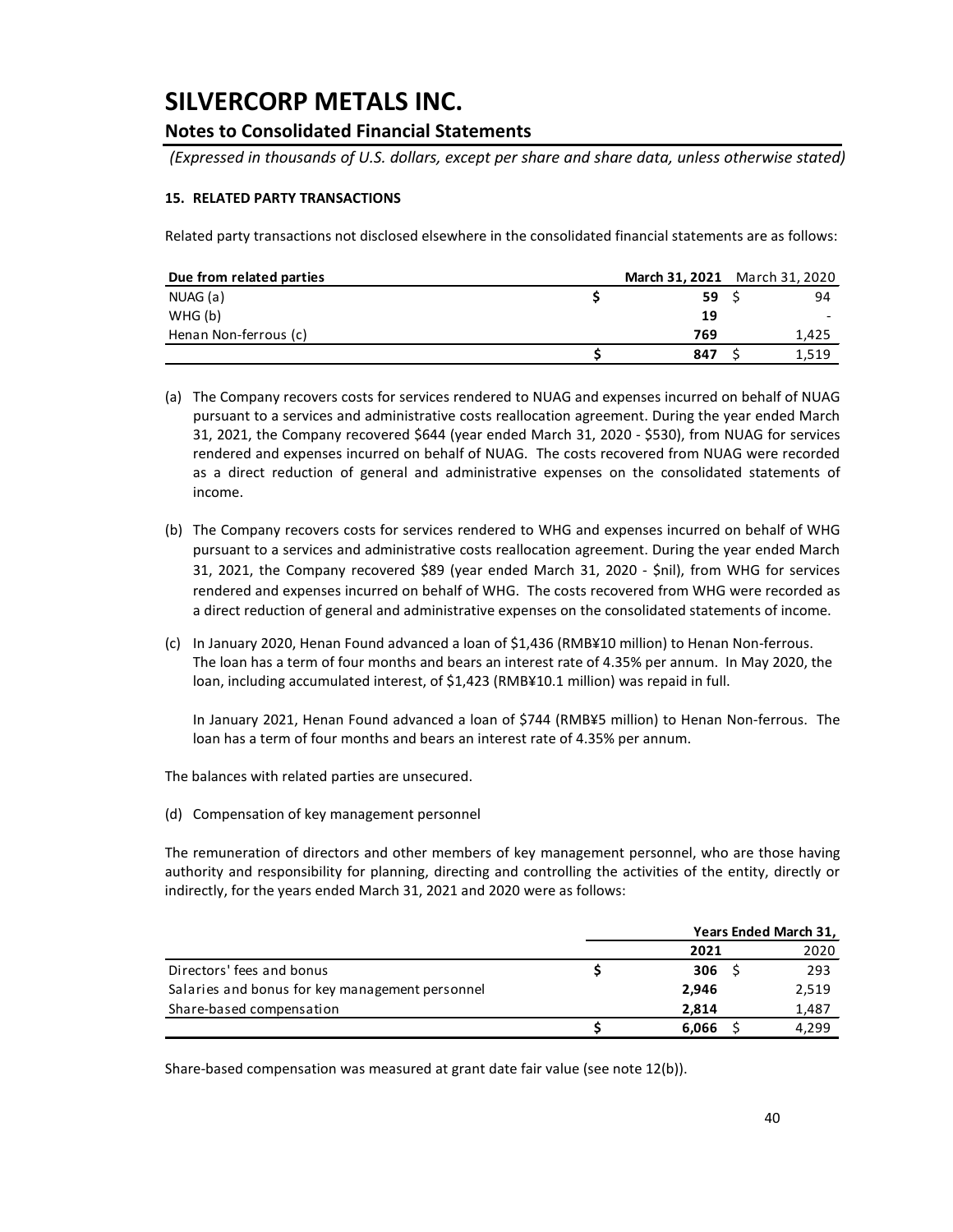### **Notes to Consolidated Financial Statements**

*(Expressed in thousands of U.S. dollars, except per share and share data, unless otherwise stated)*

#### **16. GENERAL AND ADMINISTRATIVE**

General and administrative expenses consist of:

|                                    | Year ended March 31, 2021 |  |                |  |        | Year ended March 31, 2020 |        |  |        |  |        |
|------------------------------------|---------------------------|--|----------------|--|--------|---------------------------|--------|--|--------|--|--------|
|                                    | Corporate                 |  | <b>Mines</b>   |  | Total  | Corporate                 |        |  | Mines  |  | Total  |
| Amortization and depreciation      | 533S                      |  | 1,255          |  | 1,788  |                           | 447    |  | 1,511  |  | 1,958  |
| Office and administrative expenses | 1.946                     |  | 2.897          |  | 4.843  |                           | 2.304  |  | 2,881  |  | 5,185  |
| Professional fees                  | 783                       |  | 442            |  | 1,225  |                           | 562    |  | 481    |  | 1,043  |
| Salaries and benefits              | 4.947                     |  | 4.993          |  | 9.940  |                           | 4.245  |  | 5,183  |  | 9,428  |
| Share-based compensation           | 4.156                     |  | $\blacksquare$ |  | 4.156  |                           | 2.536  |  |        |  | 2,536  |
|                                    | 12.365                    |  | 9.587          |  | 21.952 |                           | 10.094 |  | 10.056 |  | 20.150 |

#### **17. GOVERNMENT FEES AND OTHER TAXES**

Government fees and other taxes consist of:

|                 | Year ended March 31, |  |       |  |
|-----------------|----------------------|--|-------|--|
|                 | 2021                 |  | 2020  |  |
| Government fees | 63                   |  | 210   |  |
| Other taxes     | 2,311                |  | 1,905 |  |
|                 | 2,374                |  |       |  |

Government fees refer to the environmental protection fees paid to the state and local Chinese government. Other taxes were composed of surtax on value-added tax, land usage levy, stamp duty and other miscellaneous levies, duties and taxes imposed by the state and local Chinese government.

#### **18. FINANCE ITEMS**

Finance items consist of:

|                                                       |                                      | Year ended March 31, |
|-------------------------------------------------------|--------------------------------------|----------------------|
| <b>Finance income</b>                                 | 2021                                 | 2020                 |
| Interest income                                       | 3,767                                | 4,023                |
|                                                       |                                      | Year ended March 31, |
| <b>Finance costs</b>                                  | 2021                                 | 2020                 |
| Interest on bank loan                                 | \$<br>\$<br>$\overline{\phantom{0}}$ | 45                   |
| Interest on lease obligation                          | 95                                   | 112                  |
| Expected credit loss of bonds                         | 1,376                                |                      |
| Loss on disposal of bonds                             | 266                                  | 1,494                |
| Unwinding of discount of environmental rehabilitation |                                      |                      |
| provision                                             | 251                                  | 422                  |
|                                                       | 1,988                                | 2,073                |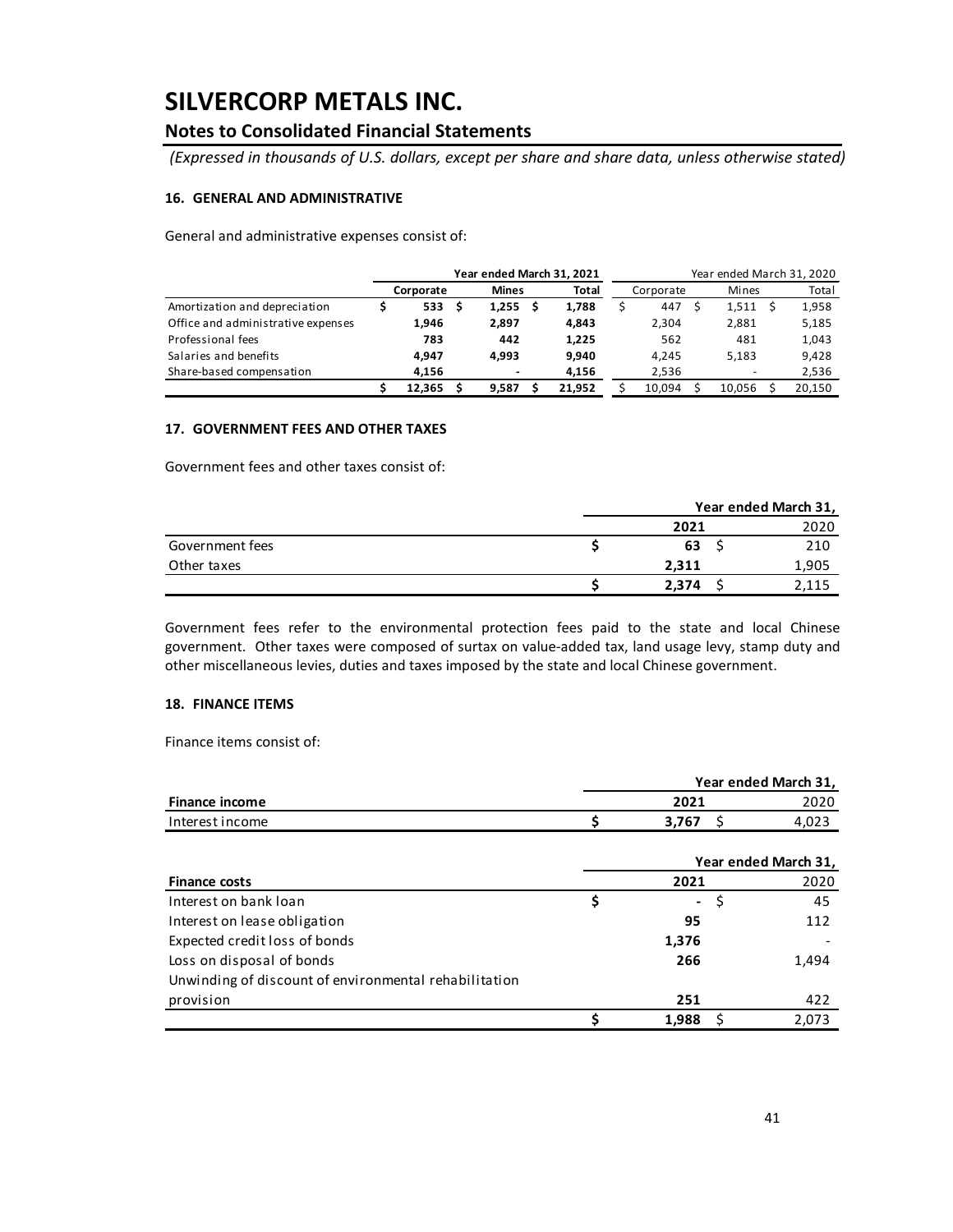### **Notes to Consolidated Financial Statements**

*(Expressed in thousands of U.S. dollars, except per share and share data, unless otherwise stated)*

#### **19. INCOME TAX**

*(a) Income tax expense*

The significant components of income tax expense recognized in the statements of income are as follows:

|                    | Year ended March 31, |  |       |  |  |  |  |  |
|--------------------|----------------------|--|-------|--|--|--|--|--|
| Income tax expense | 2021                 |  | 2020  |  |  |  |  |  |
| Current            | 10,942               |  | 5,613 |  |  |  |  |  |
| Deferred           | 2.052                |  | 3,296 |  |  |  |  |  |
|                    | 12.994               |  | 8.909 |  |  |  |  |  |

The reconciliation of the Canadian statutory income tax rates to the effective tax rate is as follows:

|                                                         | Years ended March, 31 |          |          |  |  |  |
|---------------------------------------------------------|-----------------------|----------|----------|--|--|--|
|                                                         |                       | 2021     | 2020     |  |  |  |
| Canadian statutory tax rate                             |                       | 27.00%   | 27.00%   |  |  |  |
| Income before income taxes                              | Ś                     | 73,503   | 54,112   |  |  |  |
| Income tax expense computed at Canadian statutory rates |                       | 19,846   | 14,610   |  |  |  |
| Foreign tax rates different from statutory rate         |                       | (7, 172) | (2, 255) |  |  |  |
| Permanent items                                         |                       | 2,567    | 760      |  |  |  |
| Withholding taxes                                       |                       | 1,191    | 2,782    |  |  |  |
| Change in unrecognized deferred tax assets              |                       | (3, 438) | (6,988)  |  |  |  |
| Income tax expense                                      |                       | 12,994   | 8,909    |  |  |  |

#### *(b) Deferred income tax*

The continuity of deferred income tax assets (liabilities) is summarized as follows:

|                                                                   | Years ended March, 31 |           |  |  |
|-------------------------------------------------------------------|-----------------------|-----------|--|--|
|                                                                   | 2021                  | 2020      |  |  |
| Net deferred income tax liabilities, beginning of the year        | $(35,758)$ \$         | (34, 334) |  |  |
| Deferred income tax expense recognized in net income for the year | (2,052)               | (3,296)   |  |  |
| Foreign exchange impact                                           | (2,982)               | 1,872     |  |  |
| Net deferred income tax liabilities, end of the year              | (40,792)              | (35, 758) |  |  |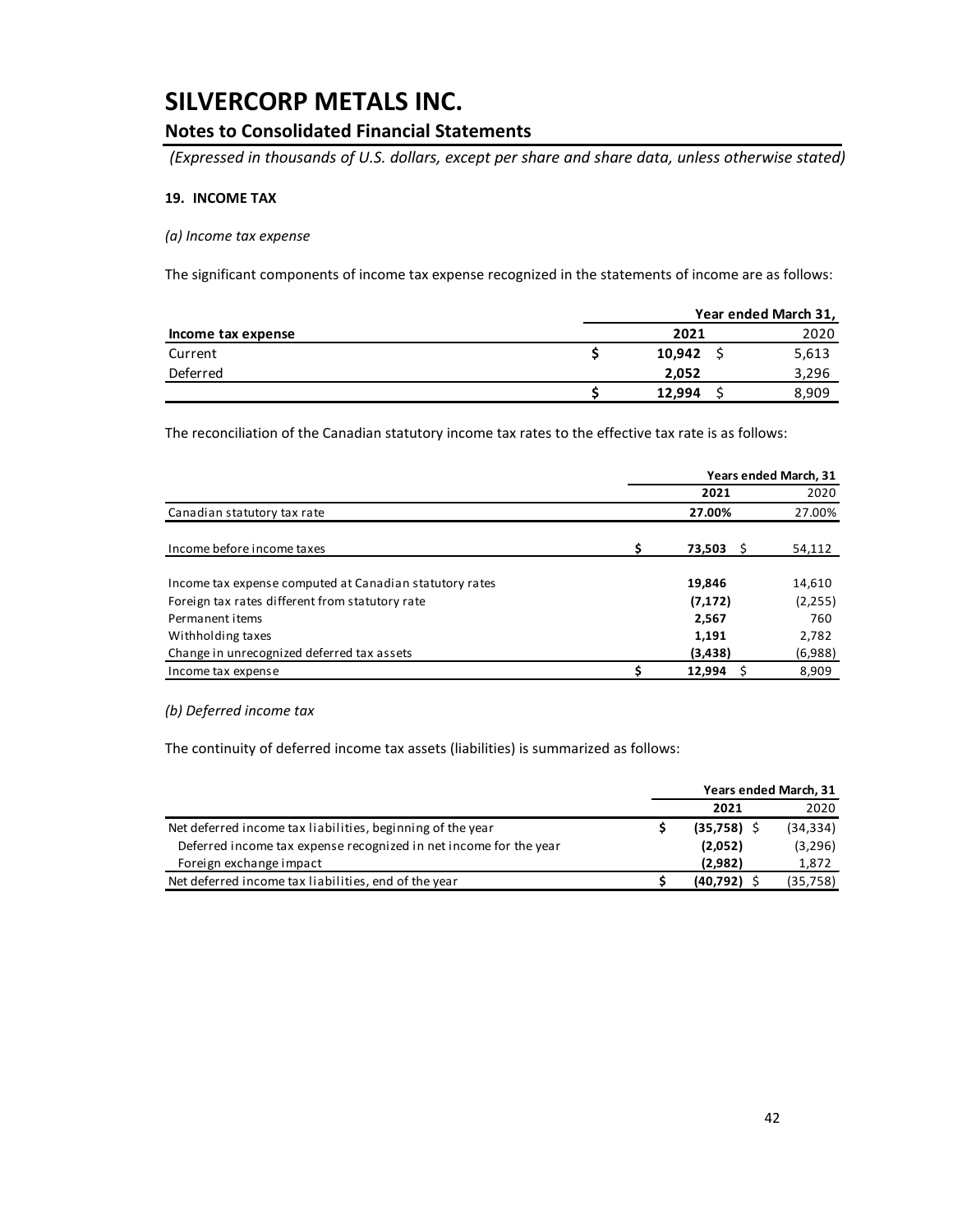### **Notes to Consolidated Financial Statements**

*(Expressed in thousands of U.S. dollars, except per share and share data, unless otherwise stated)*

The significant components of the Company's deferred income tax are as follows:

|                                       | March 31, 2021     | March 31, 2020 |
|---------------------------------------|--------------------|----------------|
|                                       |                    |                |
| Deferred income tax assets            |                    |                |
| Plant and equipment                   | \$<br>1,706<br>- S | 1,001          |
| Environmental rehabilitation          | 1,716              | 1,948          |
| Other deductible temporary difference | 655                | 519            |
| Total deferred income tax assets      | 4,077              | 3,468          |
|                                       |                    |                |
| Deferred income tax liabilities       |                    |                |
| Plant and equipment                   | (1,488)            | (1,258)        |
| Mineral rights and properties         | (43, 105)          | (37,601)       |
| Unrealized gain on investments        |                    | (65)           |
| Other taxable temporary difference    | (276)              | (302)          |
| Total deferred income tax liabilities | (44, 869)          | (39,226)       |
| Net deferred income tax liabilities   | \$<br>(40,792) \$  | (35,758)       |

Deferred tax assets are recognized to the extent that the realization of the related tax benefit through future taxable profits is probable. The ability to realize the tax benefits is dependent upon numerous factors, including the future profitability of operations in the jurisdictions in which the tax benefits arose. Deductible temporary differences and unused tax losses for which no deferred tax assets have been recognized are attributable to the following:

|                                       | March 31, 2021 | March 31, 2020 |
|---------------------------------------|----------------|----------------|
|                                       |                |                |
| Non-capital loss carry forward        | $62,764$ \$    | 63,355         |
| Plant and equipment                   | 10,813         | 14,460         |
| Mineral rights and properties         | 1,972          | 5,072          |
| Other deductible temporary difference | 21,669         | 11,819         |
|                                       | 97,218         | 94,706         |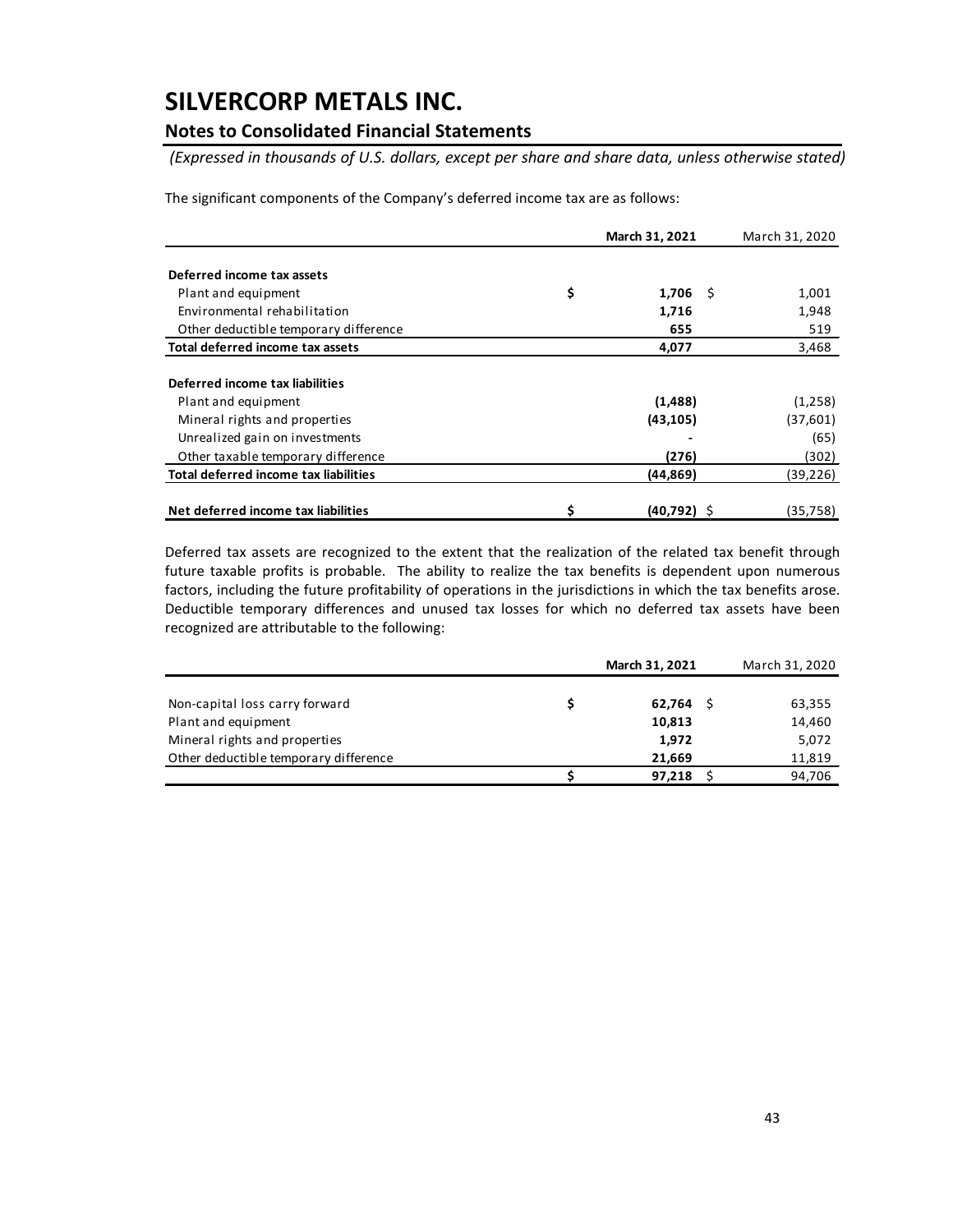### **Notes to Consolidated Financial Statements**

*(Expressed in thousands of U.S. dollars, except per share and share data, unless otherwise stated)*

As at March 31, 2021, the Company has the following net operating losses, expiring in various years to 2041 and available to offset future taxable income in Canada and China, respectively.

|      | Canada                               | China       | <b>Total</b> |
|------|--------------------------------------|-------------|--------------|
|      |                                      |             |              |
| 2022 | \$<br>\$<br>$\overline{\phantom{0}}$ | \$<br>1,494 | 1,494        |
| 2023 | $\overline{\phantom{a}}$             | 1,070       | 1,070        |
| 2024 |                                      | 1,279       | 1,279        |
| 2025 |                                      | 873         | 873          |
| 2030 | 1,911                                |             | 1,911        |
| 2031 | 6,777                                | -           | 6,777        |
| 2032 | 9,830                                | -           | 9,830        |
| 2033 | 10,117                               | -           | 10,117       |
| 2034 | 7,951                                |             | 7,951        |
| 2035 | 7,220                                |             | 7,220        |
| 2036 | 54                                   | -           | 54           |
| 2037 | 581                                  | -           | 581          |
| 2038 | 2,539                                |             | 2,539        |
| 2039 | 4,689                                | -           | 4,689        |
| 2040 | 2,142                                |             | 2,142        |
| 2041 | 4,225                                |             | 4,225        |
| 2042 | 12                                   | -           | 12           |
|      | \$<br>\$<br>58,048                   | \$<br>4,716 | 62,764       |

As at March 31, 2021, temporary differences of \$143,568 (March 31, 2020 - \$173,020) associated with the investments in subsidiaries have not been recognized as the Company is able to control the timing of the reversal of these differences which are not expected to reverse in the foreseeable future.

#### **20. CAPITAL DISCLOSURES**

The Company's objectives of capital management are intended to safeguard the entity's ability to support the Company's normal operating requirement on an ongoing basis, continue the development and exploration of its mineral properties, and support any expansionary plans.

The capital of the Company consists of the items included in equity less cash and cash equivalents and short-term investments. Risk and capital management are primarily the responsibility of the Company's corporate finance function and is monitored by the Board of Directors. The Company manages the capital structure and makes adjustments depending on economic conditions. Funds have been primarily secured through profitable operations and issuances of equity capital. The Company invests all capital that is surplus to its immediate needs in short-term, liquid and highly rated financial instruments, such as cash and other short-term deposits, all held with major financial institutions. Significant risks are monitored and actions are taken, when necessary, according to the Company's approved policies.

In addition, the current outbreak of COVID-19 has caused significant disruption to the global economic conditions which may adversely impact the Company's results of operations. Moreover, COVID-19 has also negatively impacted on the stock markets, including the trading price of the Company's common shares, which could adversely impact the Company's ability to raise capital.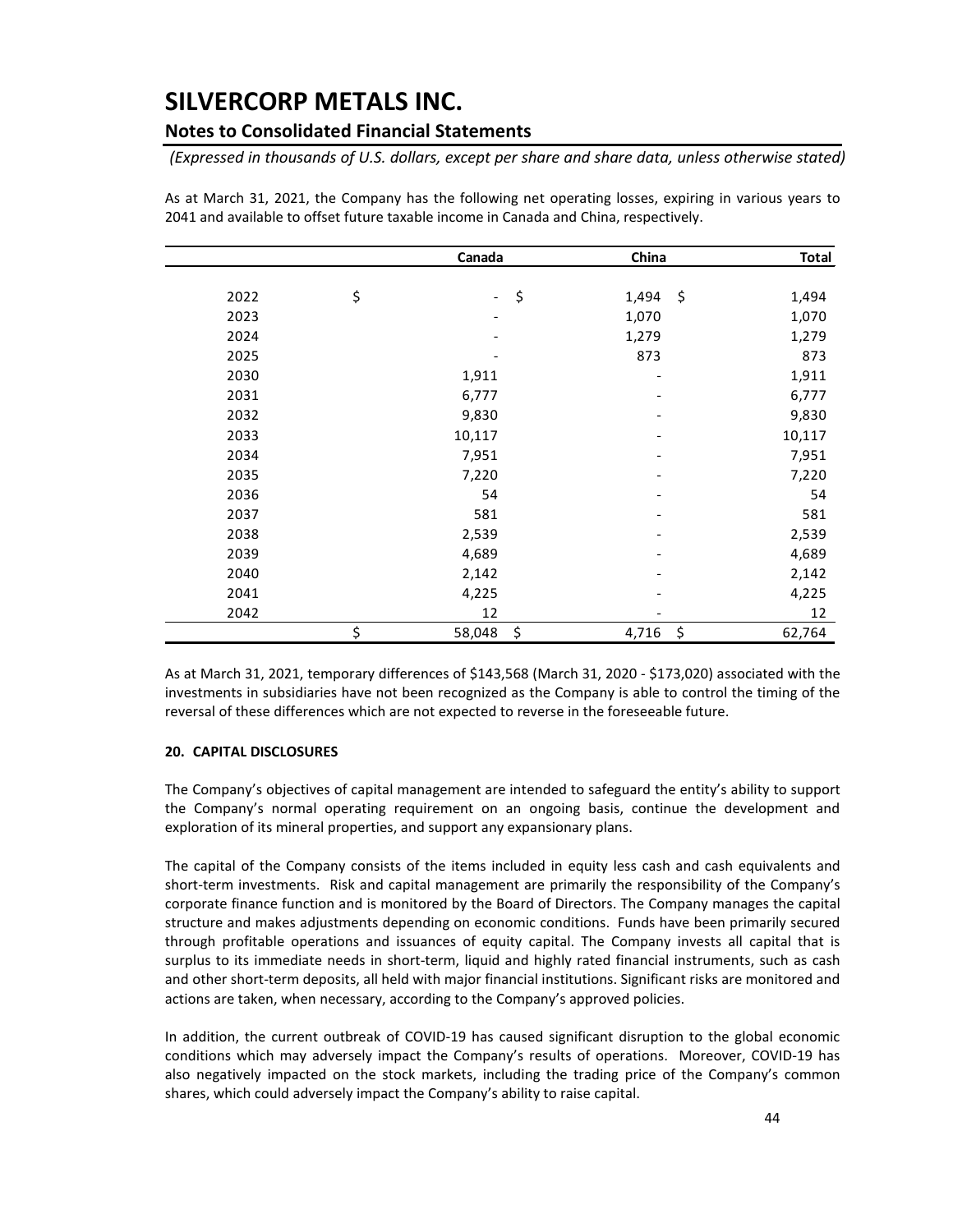### **Notes to Consolidated Financial Statements**

*(Expressed in thousands of U.S. dollars, except per share and share data, unless otherwise stated)*

#### **21. FINANCIAL INSTRUMENTS**

The Company manages its exposure to financial risks, including liquidity risk, foreign exchange risk, interest rate risk, credit risk and equity price risk in accordance with its risk management framework. The Company's Board of Directors has overall responsibility for the establishment and oversight of the Company's risk management framework and reviews the Company's policies on an ongoing basis.

#### *(a) Fair value*

The Company classifies its fair value measurements within a fair value hierarchy, which reflects the significance of the inputs used in making the measurements as defined in IFRS 13, Fair Value Measurement ("IFRS 13").

Level 1 – Unadjusted quoted prices at the measurement date for identical assets or liabilities in active markets.

Level 2 – Observable inputs other than quoted prices included in Level 1, such as quoted prices for similar assets and liabilities in active markets; quoted prices for identical or similar assets and liabilities in markets that are not active; or other inputs that are observable or can be corroborated by observable market data.

Level 3 – Unobservable inputs which are supported by little or no market activity.

The following tables set forth the Company's financial assets and liabilities that are measured at fair value level on a recurring basis within the fair value hierarchy as at March 31, 2021 and March 31, 2020 that are not otherwise disclosed. The assets and liabilities are classified in their entirety based on the lowest level of input that is significant to the fair value measurement.

|                                                   | Fair value as at March 31, 2021 |              |  |                          |      |                          |         |  |  |  |  |  |  |
|---------------------------------------------------|---------------------------------|--------------|--|--------------------------|------|--------------------------|---------|--|--|--|--|--|--|
| Recurring measurements                            |                                 | Level 1      |  | Level <sub>2</sub>       |      | Level 3                  | Total   |  |  |  |  |  |  |
| <b>Financial assets</b>                           |                                 |              |  |                          |      |                          |         |  |  |  |  |  |  |
| Cash and cash equivalents                         |                                 | $118,735$ \$ |  |                          | $-S$ | $\sim$                   | 118.735 |  |  |  |  |  |  |
| Short-term investments - money market instruments |                                 | 64,545       |  | $\overline{\phantom{0}}$ |      | $\overline{\phantom{0}}$ | 64.545  |  |  |  |  |  |  |
| Investments in public companies                   |                                 | 13,444       |  | -                        |      | $\overline{\phantom{0}}$ | 13,444  |  |  |  |  |  |  |
| Investments in private companies                  |                                 |              |  |                          |      | 2.289                    | 2,289   |  |  |  |  |  |  |
|                                                   |                                 |              |  |                          |      |                          |         |  |  |  |  |  |  |

|                                                   |                    | Fair value as at March 31, 2020 |  |   |      |         |        |
|---------------------------------------------------|--------------------|---------------------------------|--|---|------|---------|--------|
| Recurring measurements                            | Level 2<br>Level 1 |                                 |  |   |      | Level 3 | Total  |
| <b>Financial assets</b>                           |                    |                                 |  |   |      |         |        |
| Cash and cash equivalents                         |                    | 65.777 \$                       |  |   | $-S$ | $-5$    | 65.777 |
| Short-term investments - money market instruments |                    | 53,430                          |  | - |      | -       | 53,430 |
| Investments in public companies                   |                    | 6,633                           |  | ٠ |      | ۰       | 6,633  |
| Investments in private companies                  |                    |                                 |  |   |      | 2.117   | 2.117  |

Fair value of the other financial instruments excluded from the table above approximates their carrying amount as at March 31, 2021 and March 31, 2020, due to the short-term nature of these instruments.

There were no transfers into or out of Level 3 during the years ended March 31, 2021 and 2020.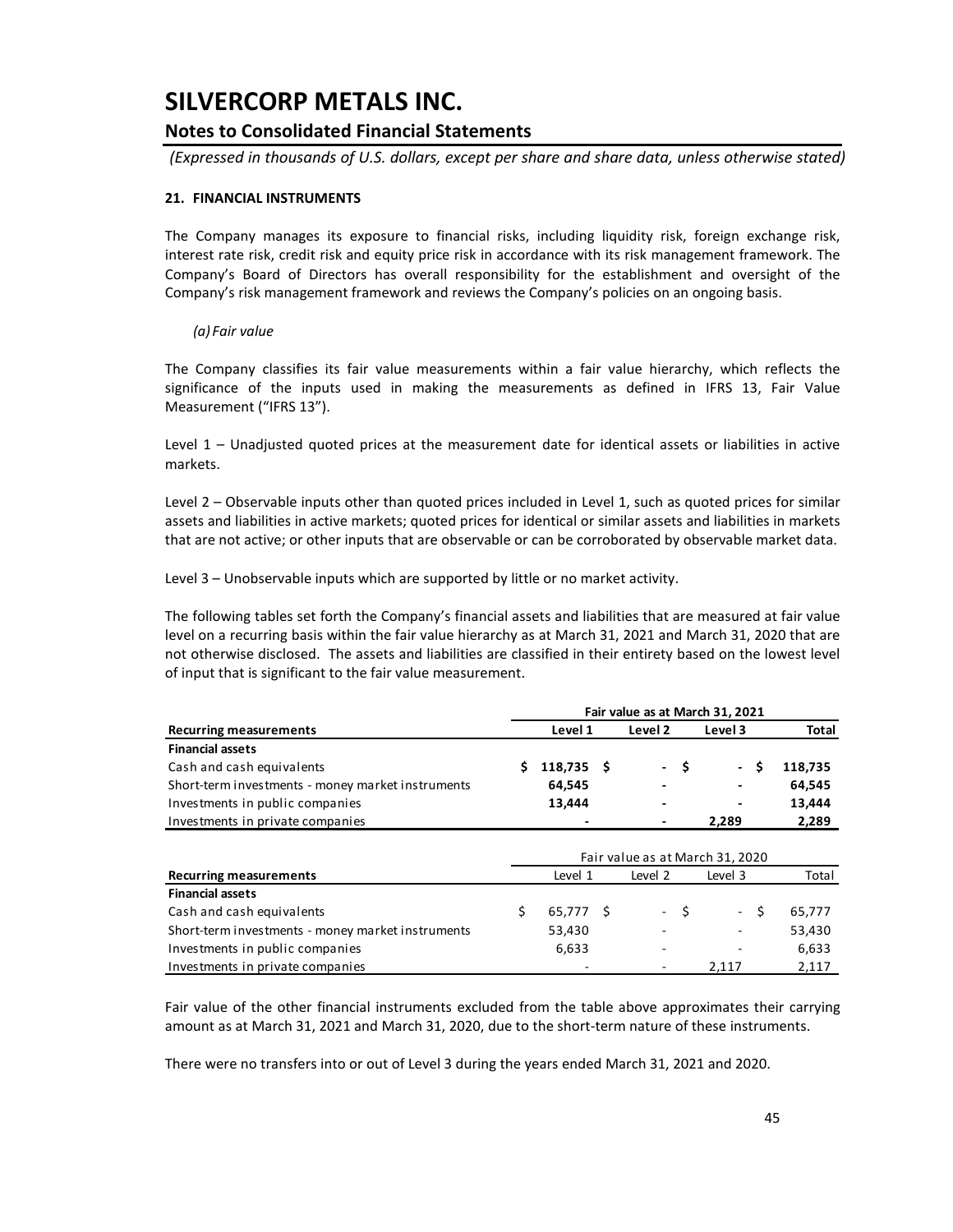*(Expressed in thousands of U.S. dollars, except per share and share data, unless otherwise stated)*

#### *(b) Liquidity risk*

Liquidity risk is the risk that the Company will not be able to meet its short-term business requirements. The Company has in place a planning and budgeting process to help determine the funds required to support the Company's normal operating requirements on an ongoing basis and its expansion plans. In the normal course of business, the Company enters into contracts that give rise to commitments for future minimum payments. The following summarizes the remaining contractual maturities of the Company's financial liabilities.

|                                          |               | March 31, 2020 |       |        |        |
|------------------------------------------|---------------|----------------|-------|--------|--------|
|                                          | Within a year | Total          | Total |        |        |
| Accounts payable and accrued liabilities | 30.298        | ۰              |       | 30.298 | 23,129 |
| Lease obligation                         | 657           | 1.084          |       | 1.741  | 2,069  |
|                                          | 30.955        | 1.084          |       | 32.039 | 25,198 |

#### *(c) Foreign exchange risk*

The Company reports its financial statements in US dollars. The functional currency of the head office, Canadian subsidiaries and all intermediate holding companies is CAD and the functional currency of all Chinese subsidiaries is RMB. The Company is exposed to foreign exchange risk when the Company undertakes transactions and holds assets and liabilities in currencies other than its functional currencies. The Company currently does not engage in foreign exchange currency hedging. The Company's exposure to currency risk affect net income is summarized as follows:

|                                                   | March 31, 2021 | March 31, 2020 |
|---------------------------------------------------|----------------|----------------|
| Financial assets denominated in U.S. Dollars      | 58.610         | 60.534         |
|                                                   |                |                |
| Financial liabilities denominated in U.S. Dollars | 52             |                |

As at March 31, 2021, with other variables unchanged, a 10% strengthening (weakening) of the CAD against the USD would have decreased (increased) net income by approximately \$5.9 million.

#### *(d)Interest rate risk*

The Company is exposed to interest rate risk on its cash equivalents, short term investments, and loan to one of the related parties. As at March 31, 2021, all of its interest-bearing cash equivalents and short term investments earn interest at market rates that are fixed to maturity or at variable interest rates with terms of less than one year. The loan to the related party bears an interest rate of 4.35% per annum, which approximates the prevailing commercial lending rates in China as of March 31, 2021. The Company monitors its exposure to changes in interest rates on cash equivalents, short term investments, and loan to the related party. Due to the short term nature of these financial instruments, fluctuations in interest rates would not have a significant impact on the Company's net income.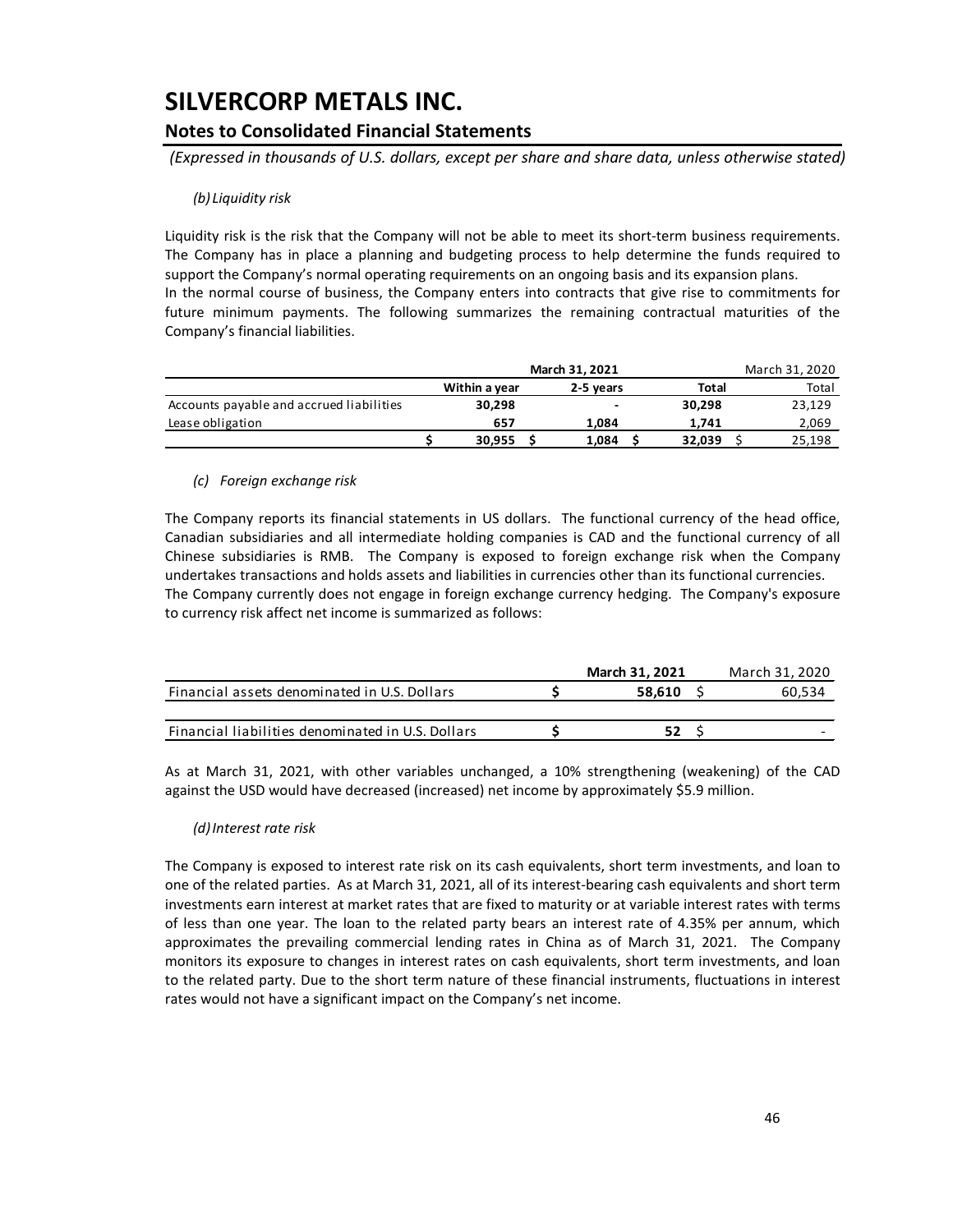*(Expressed in thousands of U.S. dollars, except per share and share data, unless otherwise stated)*

#### *(e) Credit risk*

Credit risk is the risk that one party to a financial instrument will fail to discharge an obligation and cause the other party to incur a financial loss. The Company is exposed to credit risk primarily associated to accounts receivable, due from related parties, cash and cash equivalents, and short-term investments. The carrying amount of assets included on the balance sheet represents the maximum credit exposure.

The Company undertakes credit evaluations on counterparties as necessary, requests deposits from customers prior to delivery, and has monitoring processes intended to mitigate credit risks. There were no amounts in trade or other receivables which were past due on March 31, 2021 (at March 31, 2020 - \$nil) for which no provision is recognized.

*(f) Equity price risk*

The Company holds certain marketable securities that will fluctuate in value as a result of trading on Canadian financial markets. As the Company's marketable securities holdings are mainly in mining companies, the value will also fluctuate based on commodity prices. Based upon the Company's portfolio as at March 31, 2021, a 10% increase (decrease) in the market price of the securities held, ignoring any foreign currency effects, would have resulted in an increase (decrease) to net income and comprehensive income of approximately \$1,048 and \$297, respectively.

#### **22. SEGMENTED INFORMATION**

The Company's operating segments are components of the Company where discrete financial information is available that is evaluated regularly by the Company's Chief Executive Officer who is the Chief Operating Decision Maker ("CODM"). The operating segments are determined based on the Company's management and internal reporting structure. Operating segments are summarized as follows:

| <b>Operational Segments</b> | Subsidiaries Included in the Segment                                          | Properties Included in the Segment |
|-----------------------------|-------------------------------------------------------------------------------|------------------------------------|
| <b>Mining</b>               |                                                                               |                                    |
| Henan Luoning               | Henan Found and Henan Huawei                                                  | Ying Mining District               |
| Hunan                       | Yunxiang                                                                      | <b>BYP</b>                         |
| Guangdong                   | Guangdong Found                                                               | GC                                 |
| Other                       | Infini Resources S.A. de C.V., Songxian Gold Mining Co., Ltd. ("SX Gold") (i) | La Yesca and XHP                   |
| Administrative              |                                                                               |                                    |
| Vancouver                   | Silvercorp Metals Inc. and holding companies                                  |                                    |
| Beijing                     | Silvercorp Metals (China) Inc.                                                |                                    |

(i) SX Gold was disposed in April 2019.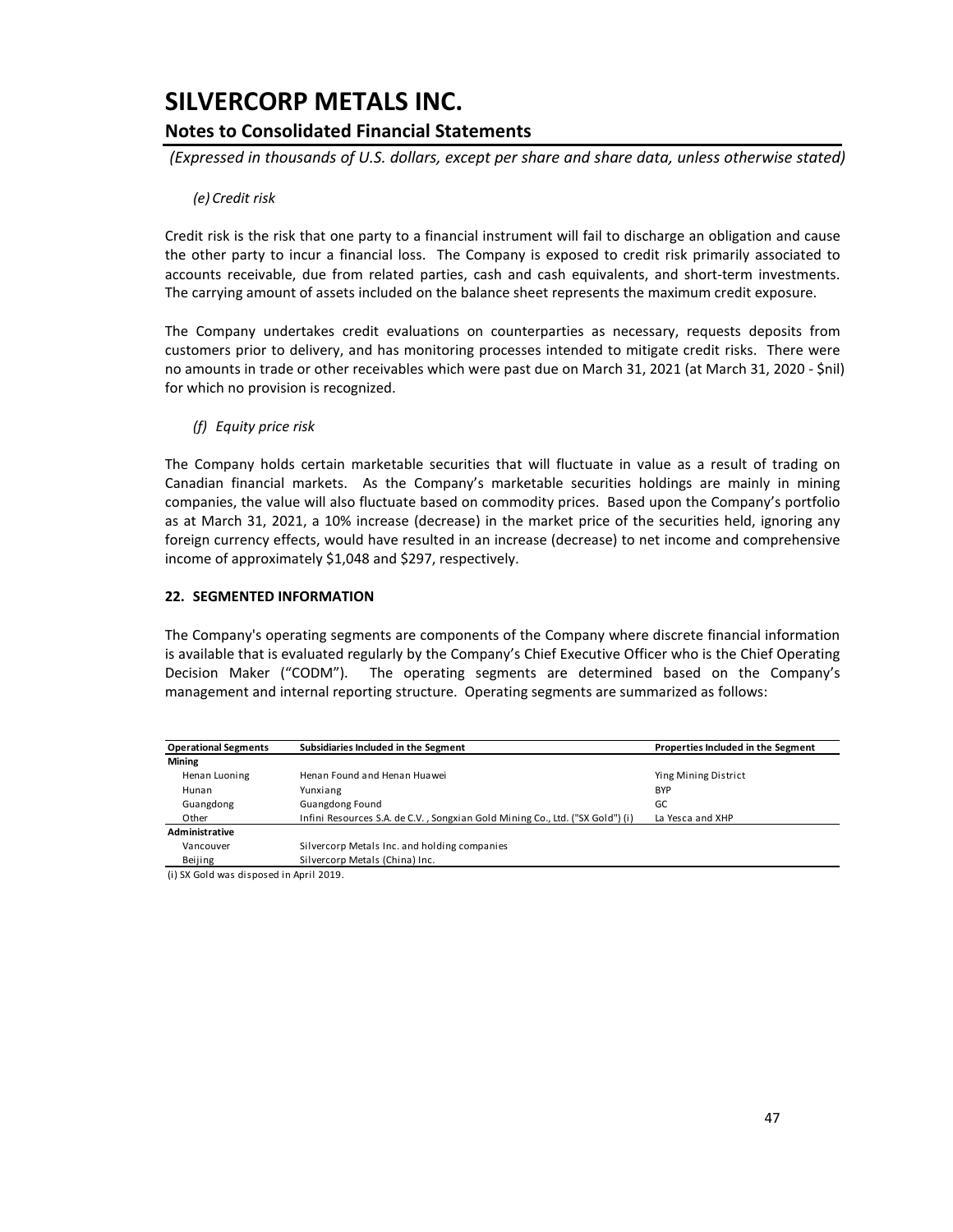### **Notes to Consolidated Financial Statements**

*(Expressed in thousands of U.S. dollars, except per share and share data, unless otherwise stated)*

(a) Segmented information for assets and liabilities are as follows:

|                                        |    |                  |    |        |               | March 31, 2021 |    |                |                |       |           |         |    |         |  |
|----------------------------------------|----|------------------|----|--------|---------------|----------------|----|----------------|----------------|-------|-----------|---------|----|---------|--|
|                                        |    |                  |    |        | <b>Mining</b> |                |    | Administrative |                |       |           |         |    |         |  |
| Statement of financial position items: |    | Henan<br>Luoning |    | Hunan  |               | Guangdong      |    | Other          | <b>Beijing</b> |       | Vancouver |         |    | Total   |  |
| <b>Current assets</b>                  | Ś  | $124,636$ \$     |    | 909    | Ŝ             | 11,177         | S  | 191            | \$             | 4,322 | -S        | 79,954  | Ś  | 221,189 |  |
| Plant and equipment                    |    | 53,651           |    | 3,833  |               | 15,765         |    | 59             |                | 965   |           | 1,456   |    | 75,729  |  |
| Mineral rights and properties          |    | 225,023          |    | 7,345  |               | 28,314         |    | 16,747         |                | ٠     |           |         |    | 277,429 |  |
| Investment in an associate             |    |                  |    |        |               |                |    |                |                |       |           | 53,457  |    | 53,457  |  |
| <b>Other investments</b>               |    | 2,289            |    |        |               |                |    |                |                |       |           | 13,444  |    | 15,733  |  |
| <b>Reclamation deposits</b>            |    | 3,898            |    |        |               | 4,607          |    |                |                |       |           | 8       |    | 8,513   |  |
| Long-term prepaids and deposits        |    | 221              |    | 101    |               | 87             |    |                |                |       |           |         |    | 409     |  |
| Long-term portion of lease receivable  |    |                  |    |        |               |                |    |                |                |       |           | 183     |    | 183     |  |
| <b>Total assets</b>                    | Ŝ. | 409,718          | -S | 12,188 | S             | 59,950         | Ŝ  | 16,997         | \$             | 5,287 | Ŝ.        | 148,502 | S  | 652,642 |  |
| <b>Current liabilities</b>             | Ś  | $28,654$ \$      |    | 625    | - \$          | 4,570 \$       |    |                | Ś              | 112   | Ŝ         | 3,214   | Ś. | 37,175  |  |
| Long-term portion of lease obligation  |    |                  |    |        |               | ٠              |    |                |                |       |           | 1,084   |    | 1,084   |  |
| Deferred income tax liabilities        |    | 39,756           |    | 1,036  |               |                |    |                |                | ٠     |           |         |    | 40,792  |  |
| <b>Environmental rehabilitation</b>    |    | 6,115            |    | 993    |               | 755            |    |                |                |       |           |         |    | 7,863   |  |
| <b>Total liabilities</b>               |    | 74,525           | S  | 2,654  | Ŝ             | 5,325          | \$ |                | Ś              | 112   | S         | 4,298   | S  | 86,914  |  |

|                                        |    |                  |   |        |    | March 31, 2020 |     |                          |  |                |                          |    |           |   |         |
|----------------------------------------|----|------------------|---|--------|----|----------------|-----|--------------------------|--|----------------|--------------------------|----|-----------|---|---------|
|                                        |    | Mining           |   |        |    |                |     |                          |  | Administrative |                          |    |           |   |         |
| Statement of financial position items: |    | Henan<br>Luoning |   | Hunan  |    | Guangdong      |     | Other                    |  |                | Beijing                  |    | Vancouver |   | Total   |
|                                        |    |                  |   |        |    |                |     |                          |  |                |                          |    |           |   |         |
| Current assets                         | Ś  | 80,160 \$        |   | 1,467  | Ŝ. | $3,665$ \$     |     |                          |  | Ś              | 4,289                    | Ŝ. | 68,598    | Ś | 158,179 |
| Plant and equipment                    |    | 45,113           |   | 3,893  |    | 15,261         |     |                          |  |                | 862                      |    | 1,593     |   | 66,722  |
| Mineral rights and properties          |    | 192,746          |   | 6,884  |    | 24,956         |     |                          |  |                |                          |    |           |   | 224,586 |
| Investment in an associate             |    |                  |   |        |    | $\overline{a}$ |     |                          |  |                | $\overline{\phantom{a}}$ |    | 44,555    |   | 44,555  |
| Other investments                      |    | 2,117            |   |        |    |                |     |                          |  |                | ٠                        |    | 6,633     |   | 8,750   |
| Reclamation deposits                   |    | 5,043            |   |        |    | 4,180          |     |                          |  |                |                          |    | 7         |   | 9,230   |
| Long-term prepaids and deposits        |    | 205              |   | 99     |    | 86             |     | $\overline{\phantom{a}}$ |  |                |                          |    |           |   | 390     |
| Long-term portion of lease receivable  |    |                  |   |        |    | $\overline{a}$ |     |                          |  |                |                          |    | 348       |   | 348     |
| Total assets                           |    | 325,384          | Ŝ | 12,343 | Ś  | 48,148         | -\$ |                          |  |                | 5,151                    | Ŝ. | 121,734   | S | 512,760 |
| Current liabilities                    | Ś. | 19,495           | Ŝ | 1,322  | Ŝ. | $3,154$ \$     |     |                          |  | Ś.             | 625                      | Ŝ. | 3,232     | Ś | 27,828  |
| Long-term portion of lease obligation  |    |                  |   |        |    |                |     |                          |  |                |                          |    | 1,502     |   | 1,502   |
| Deferred income tax liabilities        |    | 34,761           |   | 997    |    |                |     |                          |  |                |                          |    |           |   | 35,758  |
| Environmental rehabilitation           |    | 6,775            |   | 1,015  |    | 910            |     |                          |  |                |                          |    |           |   | 8,700   |
| <b>Total liabilities</b>               |    | 61,031           | Ŝ | 3,334  | Ŝ  | $4,064$ \$     |     |                          |  |                | 625                      | S  | 4,734     | Ś | 73,788  |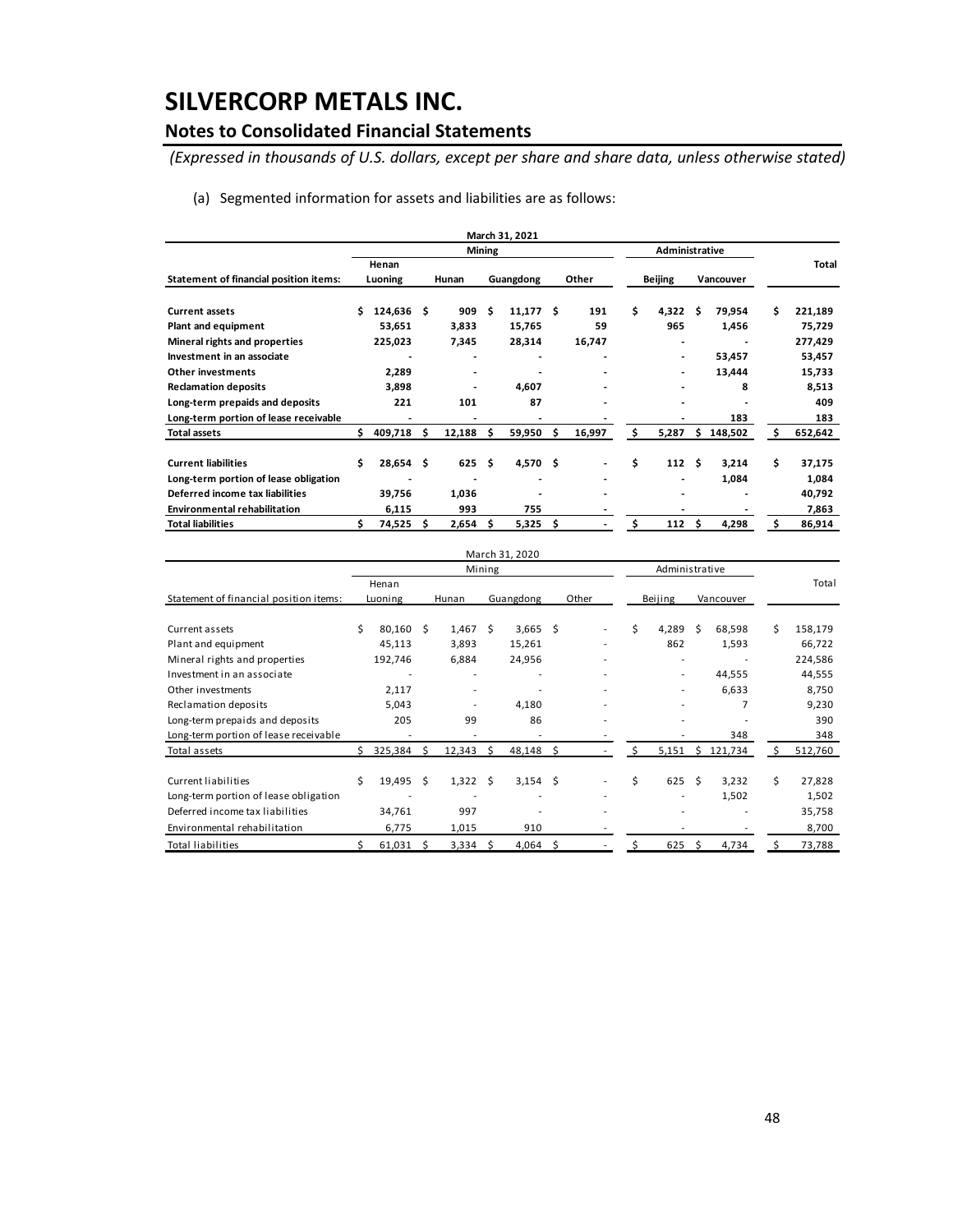### **Notes to Consolidated Financial Statements**

*(Expressed in thousands of U.S. dollars, except per share and share data, unless otherwise stated)*

(b) Segmented information for operating results are as follows:

| <b>Mining</b> |           |         |                          |   |                  |           |                                         | Administrative            |                          |                |                              |           |           |
|---------------|-----------|---------|--------------------------|---|------------------|-----------|-----------------------------------------|---------------------------|--------------------------|----------------|------------------------------|-----------|-----------|
|               | Henan     |         |                          |   |                  |           |                                         |                           |                          |                |                              |           | Total     |
|               |           |         | Hunan                    |   |                  |           | Other                                   |                           |                          |                |                              |           |           |
| Ś             | 157,297   | Ŝ       | 1,553                    | Ŝ |                  |           | $\blacksquare$                          | \$                        | $\overline{\phantom{0}}$ | \$             | $\qquad \qquad \blacksquare$ | Ś         | 192,105   |
|               | (83,090)  |         |                          |   | (23, 497)        |           |                                         |                           | $\overline{\phantom{0}}$ |                |                              |           | (107,943) |
|               | 74,207    |         | 197                      |   | 9,758            |           |                                         |                           |                          |                | $\blacksquare$               |           | 84,162    |
|               | (1,848)   |         | 576                      |   | 9                |           | (6)                                     |                           | (1,012)                  |                | (10, 157)                    |           | (12, 438) |
|               | 1,788     |         | (29)                     |   | 145              |           |                                         |                           | 118                      |                | (243)                        |           | 1,779     |
|               | (10, 876) |         | 41                       |   | (960)            |           | $\overline{\phantom{a}}$                |                           | (8)                      |                | (1, 191)                     |           | (12,994)  |
| \$            |           |         | 785                      |   |                  |           | (6)                                     | \$                        |                          |                | (11,591)                     | \$        | 60,509    |
|               |           |         |                          |   |                  |           |                                         |                           |                          |                |                              |           |           |
|               | 49,422    |         | 566                      |   | 8,864            |           | (3)                                     |                           | (902)                    |                | (11,571)                     |           | 46,376    |
|               | 13,849    |         | 219                      |   | 88               |           | (3)                                     |                           | ٠                        |                | (20)                         |           | 14,133    |
| Ŝ             |           |         | 785                      | S |                  |           | (6)                                     | \$                        |                          |                | (11,591)                     | S         | 60,509    |
|               |           | Luoning | 63,271 \$<br>$63,271$ \$ |   | (1, 356)<br>- \$ | Guangdong | $33,255$ \$<br>$8,952$ \$<br>$8,952$ \$ | Year ended March 31, 2021 |                          | <b>Beijing</b> | $(902)$ \$<br>$(902)$ \$     | Vancouver |           |

 $(1)$  Hunan's BYP project was placed on care and maintenance in August 2014.

|                                  |    |            |        |            |                | Year ended March 31, 2020 |     |                          |    |              |    |                          |    |           |
|----------------------------------|----|------------|--------|------------|----------------|---------------------------|-----|--------------------------|----|--------------|----|--------------------------|----|-----------|
|                                  |    |            | Mining |            | Administrative |                           |     |                          |    |              |    |                          |    |           |
|                                  |    | Henan      |        |            |                |                           |     |                          |    |              |    |                          |    | Total     |
| Statement of income:             |    | Luoning    |        | Hunan      |                | Guangdong                 |     | Other                    |    | Beijing      |    | Vancouver                |    |           |
| Revenue                          | Ś  | 131,434 \$ |        | $\sim$     | Ś              | 27,395                    | -Ś  | $\overline{\phantom{a}}$ | \$ | ٠            | \$ | ٠                        |    | 158,829   |
| Costs of mine operations         |    | (77, 337)  |        | (403)      |                | (21, 689)                 |     |                          |    | (26)         |    | $\overline{\phantom{a}}$ |    | (99, 455) |
| Income from mine operations      |    | 54,097     |        | (403)      |                | 5,706                     |     |                          |    | (26)         |    |                          |    | 59,374    |
| Operating income (expenses)      |    | 333        |        | (134)      |                | (178)                     |     | (60)                     |    | (1,590)      |    | (5,583)                  |    | (7, 212)  |
| Finance items, net               |    | 1,366      |        | (147)      |                | 136                       |     |                          |    | 133          |    | 462                      |    | 1,950     |
| Income tax recoveries (expenses) |    | (5,013)    |        | (53)       |                | (1,060)                   |     |                          |    | (1)          |    | (2,782)                  |    | (8,909)   |
| Net income (loss)                | \$ | 50,783     | -\$    | $(737)$ \$ |                | 4,604                     | \$  | (60)                     | Ś. | (1,484) \$   |    | (7,903)                  | Ś. | 45,203    |
| Attributable to:                 |    |            |        |            |                |                           |     |                          |    |              |    |                          |    |           |
| Equity holders of the Company    |    | 39,679     |        | (516)      |                | 4,558                     |     | (60)                     |    | (1,484)      |    | (7,903)                  |    | 34,274    |
| Non-controlling interests        |    | 11,104     |        | (221)      |                | 46                        |     |                          |    |              |    |                          |    | 10,929    |
| Net income (loss)                |    | 50,783     | - S    | (737) \$   |                | 4,604                     | - S | (60)                     |    | $(1,484)$ \$ |    | (7,903)                  |    | 45,203    |